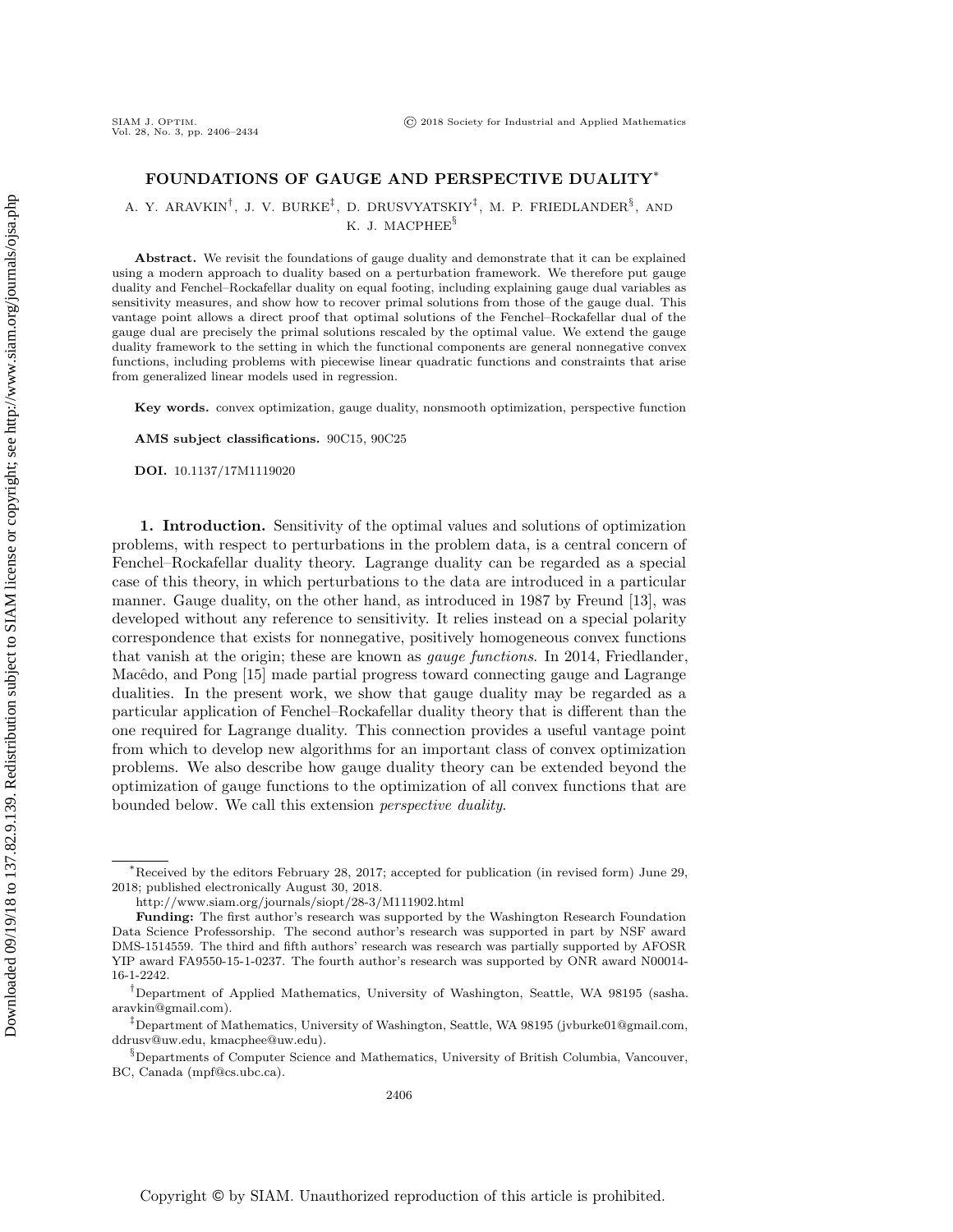A convenient and fully general formulation for our approach is the problem

<span id="page-1-0"></span>
$$
\text{(G}_p) \quad \text{minimize} \quad \kappa(x) \quad \text{subject to} \quad \rho(b - Ax) \le \sigma,
$$

where  $A: \mathbb{R}^n \to \mathbb{R}^m$  is a linear map, b is an m-vector, and  $\kappa$  and  $\rho$  are closed gauge functions. For many applications, the function  $\kappa$  is used to regularize the problem in order to obtain solutions with certain desirable properties. For example, in statistical and machine-learning applications the regularizer  $\kappa$  is often a nonsmooth, structureinducing function, e.g., the 1-norm, which is frequently used to encourage sparsity in the solution. The function  $\rho$  may be regarded as a penalty function, such as the 2-norm, that measures the degree of misfit between the data b and the linear model  $Ax$ , and may reflect a statistical model of the noise in the data b. The perspective duality extension enables us to consider optimization problems with a wider range of applications by allowing functions  $\kappa$  and  $\rho$  that are not positively homogeneous, including the Huber function used for robust regression [\[17\]](#page-28-2), the elastic net used for group detection [\[28\]](#page-28-3), and the logistic loss used for classification [\[1,](#page-27-0) [18\]](#page-28-4).

The formulation  $(G_p)$  gives rise to two different "dual" problems:

<span id="page-1-2"></span><span id="page-1-1"></span> $(L_d)$  maximize  $\langle b, y \rangle - \sigma \rho^\circ(y)$  subject to  $\kappa^\circ(A^T y) \leq 1$ ,  $(L_d)$  $(G_d)$  minimize  $\kappa^{\circ}(A^T y)$  subject to  $\langle b, y \rangle - \sigma \rho^{\circ}(y) \geq 1$ .  $(G_d)$ 

Here  $\rho^{\circ}$  and  $\kappa^{\circ}$  are the polars of  $\rho$  and  $\kappa$ , which are also gauge functions; see [section 2.1](#page-3-0) for a precise definition. In the important case  $\sigma = 0$ , we interpret  $\sigma \rho^{\circ}$  as the indicator function of the closure of the domain of  $\rho^{\circ}$ . (See the discussion in [section 2.3.](#page-4-0)) The first problem  $(L_d)$  is the standard Lagrangian (or Fenchel-Rockafellar) dual, which is the dual problem typically considered in connection with convex optimization problems. Strong duality, reflected in the equality

$$
\text{val}\left(\mathbf{G}_p\right) = \text{val}\left(\mathbf{L}_d\right)
$$

and in the attainment of the optimal value of the Lagrange primal-dual pair, holds under mild interiority conditions often referred to as the Slater constraint qualification. The second problem  $(G_d)$  is the gauge dual and is less well-known. Under interiority conditions similar to those required by Lagrange duality, strong duality holds in the gauge duality setting; this is reflected in the analogous equality

$$
1 = \text{val}(G_p) \cdot \text{val}(G_d)
$$

and in the attainment of the optimal value of the gauge primal-dual pair.

In certain contexts, the gauge dual  $(G_d)$  can be preferable for computation to the primal  $(G_p)$  and the Lagrangian dual  $(L_d)$ , particularly when the polar  $\kappa^{\circ}$  has a special structure. Friedlander and Mac\^edo [\[14\]](#page-28-5), for example, use gauge duality to derive an effective algorithm for an important class of low-rank spectral optimization problems that arise in signal-recovery applications, including phase recovery and blind deconvolution. Indeed, the effectiveness of numerous convex optimization algorithms—particularly first-order methods—relies on being able to project easily onto the constraint set. The appearance of the linear map  $A$  in the constraints of both  $(G_p)$  $(G_p)$  and  $(L_d)$  means that such methods may not be efficient, though some recent methods have been proposed that circumvent this difficulty [\[24\]](#page-28-6). In contrast, the map A appears in the gauge dual  $(G_d)$  only in the objective, and computing subgradients of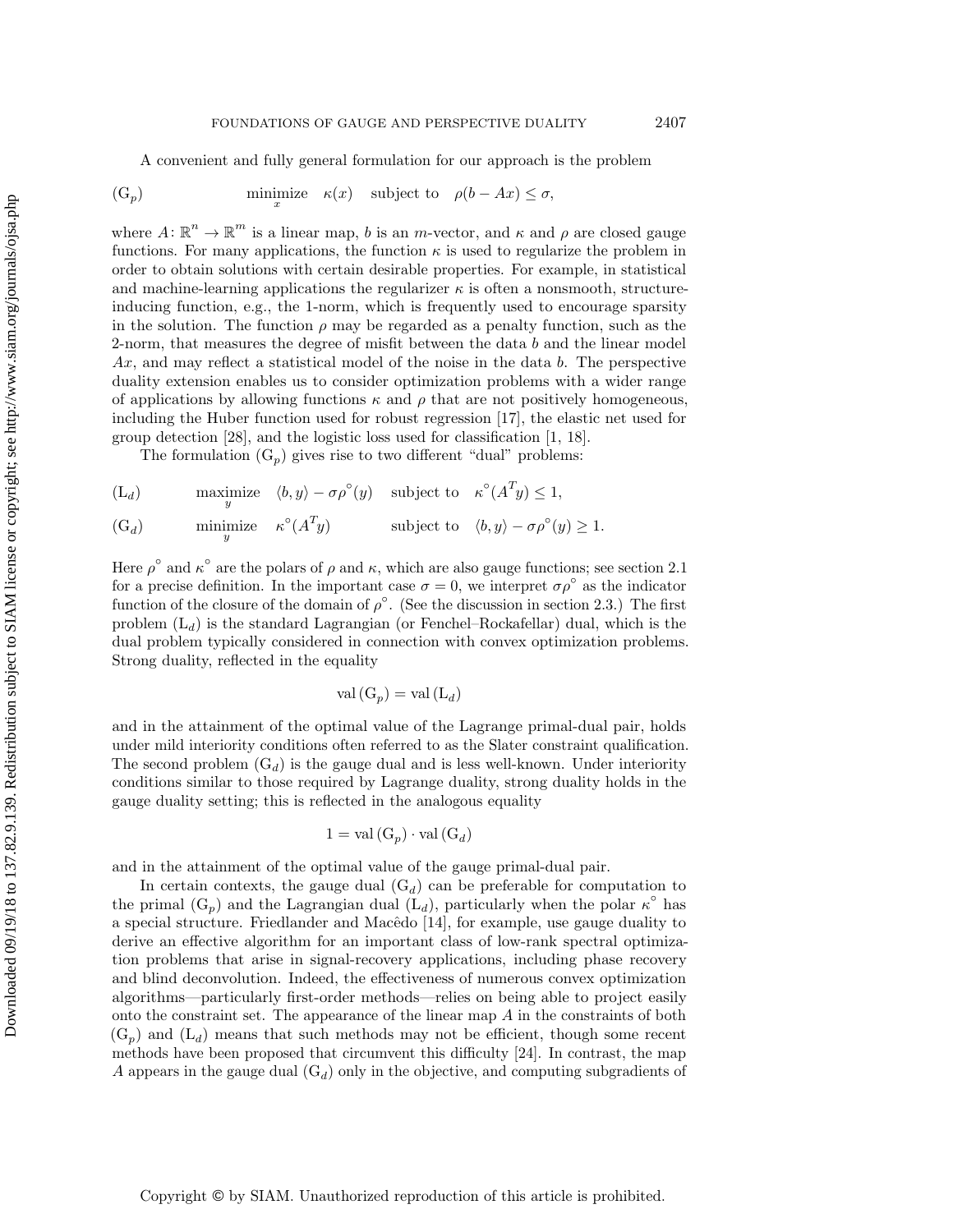this objective only requires subgradients of  $\kappa^{\circ}$ , together with the ability to efficiently implement matrix-vector multiplication. Moreover, typical applications occur in the regime  $m \ll n$ . For example, m is often logarithmic in n [\[6,](#page-28-7) [7,](#page-28-8) [11,](#page-28-9) [26\]](#page-28-10). Because the dual variables y of  $(G_d)$  lie in the much smaller space  $\mathbb{R}^m$ , projections onto the feasible region may be computed efficiently, depending on the context. An example of how an interior method may be used for this purpose is given in [section 5.2.](#page-21-0)

1.1. Approach. This paper has two main goals. The first goal, addressed in [section 3,](#page-5-0) is to show how the foundations of gauge duality can be derived via a perturbation framework pioneered by Rockafellar [\[20,](#page-28-11) [21\]](#page-28-12), in which the optimal value and optimal solution depend on parameters to the problem. We follow Rockafellar and Wets [\[23,](#page-28-13) 11], who consider an arbitrary convex perturbation function F on  $\mathbb{R}^n \times \mathbb{R}^m$ that determines how the parameters enter the problem, and define the value functions

<span id="page-2-0"></span>(1.1) 
$$
p(u) := \inf_{x} F(x, u)
$$
 and  $q(v) := \inf_{y} F^*(v, y)$ .

This set-up immediately yields the primal-dual pair

<span id="page-2-1"></span>(1.2) 
$$
p(0) = \inf_x F(x, 0)
$$
 and  $p^{**}(0) = \sup_y -F^*(0, y) \equiv -q(0)$ .

Fenchel-Rockafellar duality theory flows from an appropriate choice of F. We show that gauge duality fits equally well into this framework under a judicious choice of the perturbation function  $F$ , thereby putting Fenchel-Rockafellar and gauge duality theories on an equal footing. Strong duality, primal-dual optimality conditions, and an interpretation of the gauge dual solutions as sensitivity measures-i.e., subgradients of the value function—quickly follow; cf. [section 3.2.](#page-6-0) These results, in particular, answer an open question posed by Freund in his original work [\[13\]](#page-28-0), which asked for an interpretation of gauge dual variables for problems with nonlinear constraints. It also completes a partial analysis by Friedlander, Mac\^edo, and Pong [\[15\]](#page-28-1) on the interpretation of gauge dual variables as sensitivity measures.

This viewpoint allows us to prove a striking relationship between optimal solutions of the primal and optimal solutions of the Lagrangian dual of the gauge dual: the two coincide up to scaling by the optimal value [\(section 3.5\)](#page-12-0). Consequently, Lagrangian primal-dual methods applied to the gauge dual can be used to recover solutions of the original primal problem. We illustrate this idea in [section 7](#page-24-0) with an application of Chambolle and Pock's primal-dual algorithm [\[8\]](#page-28-14) to a specific problem instance.

The second goal of this paper is to extend the applicability of the gauge duality paradigm beyond gauges to capture more general convex problems. [Section 4](#page-13-0) extends gauge duality to problems involving convex functions that are merely nonnegative, and by an appropriate translation, functions that are bounded from below. The approach is based on using the perspective transform of a convex function [\[20,](#page-28-11) p. 35], which increases a function's domain from  $\mathbb{R}^n$  to  $\mathbb{R}^{n+1}$  and makes it positively homogeneous, enabling the property that is key to the application of gauge duality. We term the resulting dual problem the perspective dual. The perspective-polar transformation, needed to derive the perspective dual problem, is developed in [section 4.](#page-13-0) Concrete illustrations of perspective duality for the family of piecewise linear-quadratic functions, which are often used in data-fitting applications, and for the setting of generalized linear models, are given in [section 5.](#page-19-0) We further explore examples of optimality conditions and primal-from-dual recovery in [section 6.](#page-22-0) Numerical illustrations for a case-study of perspective duals comprise [section 7.](#page-24-0)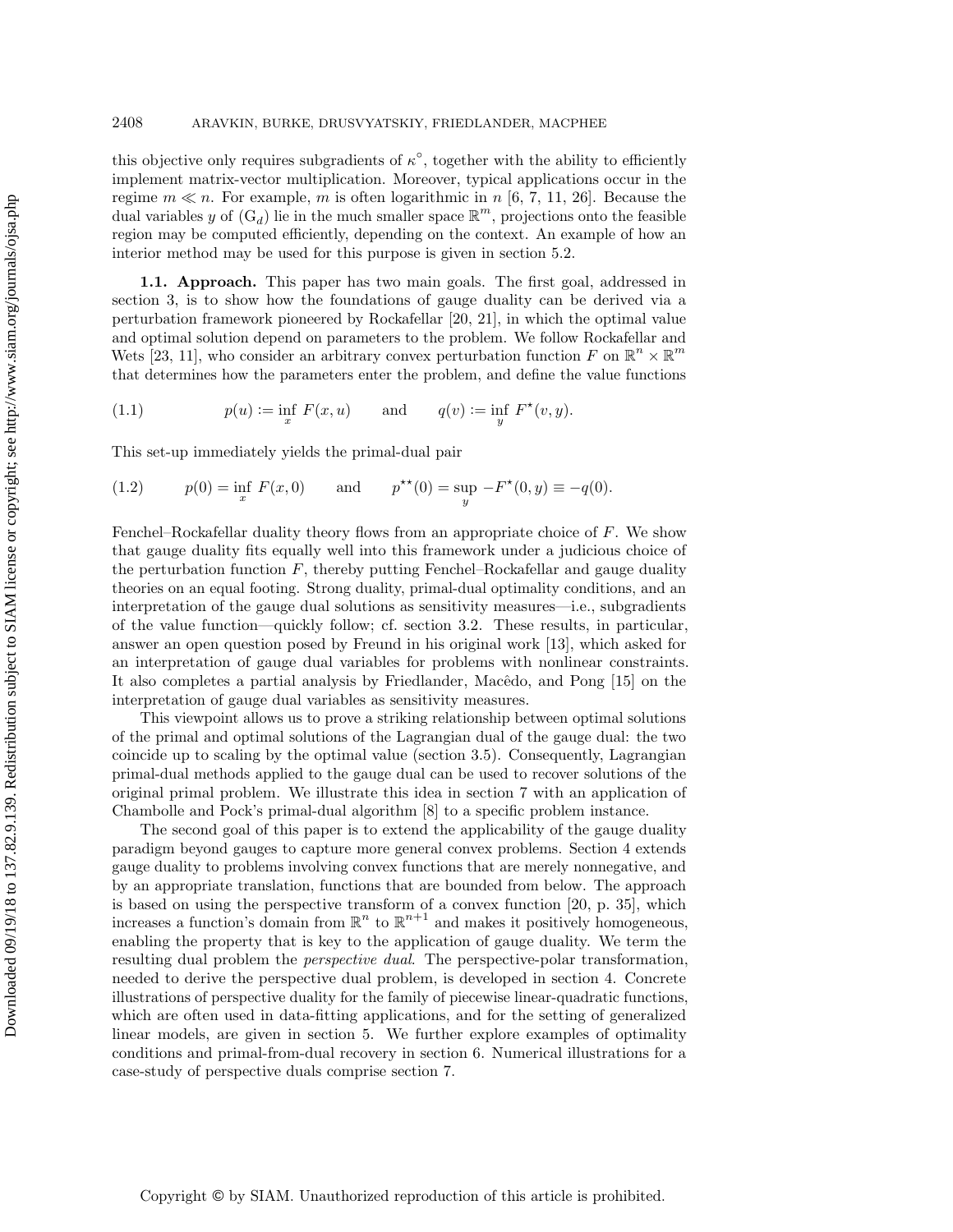2. Notation and assumptions. The derivation of our results relies on standard notions from convex analysis. Unless otherwise specified, we generally follow Rockafellar [\[20\]](#page-28-11) for standard definitions and notation, including domains and epigraphs, relative interiors, convex conjugate functions, subdifferentials, polar sets, etc. In this section we collect less well-known definitions and notation used throughout the paper and establish blanket assumptions on the problem data.

Let  $\overline{\Bbb R} := \Bbb R \cup \{ +\infty \}$  denote the extended real line, and  $\overline{\Bbb R}_+ := \{ x \in \overline{\Bbb R} \mid x \geq 0 \}$ denote the nonnegative extended reals. Let  $f: \mathbb{R}^n \to \overline{\mathbb{R}}$  and  $g: \mathbb{R}^m \to \overline{\mathbb{R}}$  denote general closed convex functions. For a closed convex set  $\mathcal{C} \subseteq \mathbb{R}^n$ , its convex indicator  $\delta_{\mathcal{C}}$  is the closed convex function whose value is zero on  $\mathcal{C}$  and  $+\infty$  otherwise. Let cone  $\mathcal{C} := \{ \lambda x \mid \lambda \geq 0, x \in \mathcal{C} \}$  denote the cone generated by  $\mathcal{C}$ . We often abbreviate fractions such as  $(1/(2\mu))$  to  $(1/2\mu)$ .

<span id="page-3-0"></span>**2.1.** The perspective transform. For any convex function  $f : \mathbb{R}^n \rightarrow \overline{\mathbb{R}}$ , its perspective is the function on  $\mathbb{R}^{n+1}$  whose epigraph is the cone generated by the set (epi  $f \times \{ 1\}$ ). Because this transform is not necessarily closed—even when f is closed—we choose to work with its closure and redefine the transform as

<span id="page-3-5"></span>(2.1) 
$$
f^{\pi}(x,\lambda) := \begin{cases} \lambda f(\lambda^{-1}x) & \text{if } \lambda > 0, \\ f^{\infty}(x) & \text{if } \lambda = 0, \\ +\infty & \text{if } \lambda < 0, \end{cases}
$$

where  $f^{\infty}(x)$  is the recession function of f [\[20,](#page-28-11) Theorem 8.5]. A calculus for the perspective transform  $f \mapsto f^{\pi}$  is described by Aravkin, Burke, and Friedlander [\[2,](#page-27-1) section 3.3] and, for the infinite-dimensional case, by Combettes [\[9,](#page-28-15) [10\]](#page-28-16), where properties of the perspective transform are described in detail. We often apply more than one transformation to a function, and in such cases, the multiple transformations are applied in the order that they appear; e.g.,  $f^{\pi \circ} := (f^{\pi})^{\circ}$ .

2.2. Gauge functions. The following is only a brief description of gauge functions. A complete description is given by Rockafellar [\[20,](#page-28-11) section 15].

A convex function  $\kappa : \mathbb{R}^n \to \overline{\mathbb{R}}$  is called a *gauge* if it is nonnegative, positively homogeneous, and vanishes at the origin. The symbols  $\kappa : \mathbb{R}^n \to \overline{\mathbb{R}}$  and  $\rho : \mathbb{R}^m \to \overline{\mathbb{R}}$ will always denote closed gauges. The polar of a gauge  $\kappa$  is the function  $\kappa^{\circ}$  defined by

<span id="page-3-1"></span>(2.2) 
$$
\kappa^{\circ}(y) := \inf \{ \mu > 0 \mid \langle x, y \rangle \leq \mu \kappa(x) \,\forall x \},
$$

which is also a gauge and satisfies  $\kappa^{\infty} = \kappa$  when  $\kappa$  is closed [\[20,](#page-28-11) Theorem 15.1]. For example, if  $\kappa$  is a norm, then  $\kappa^{\circ}$  is the corresponding dual norm. Note the identity

<span id="page-3-2"></span>(2.3) 
$$
\operatorname{epi} \kappa^{\circ} = \{ (y, -\lambda) \mid (y, \lambda) \in (\operatorname{epi} \kappa)^{\circ} \}.
$$

It follows directly from [\(2.2\)](#page-3-1) and positive homogeneity of a gauge function that its polar can be characterized as the support function to the unit level set, i.e.,

<span id="page-3-3"></span>(2.4) 
$$
\kappa^{\circ} = \delta_{\mathcal{U}_{\kappa}}^{*} = \sup \{ \langle u, \cdot \rangle \mid u \in \mathcal{U}_{\kappa} \}, \text{ where } \mathcal{U}_{\kappa} := \{ u \mid \kappa(u) \leq 1 \}.
$$

Moreover,  $\kappa$  and  $\kappa^{\circ}$  satisfy a Hölder-like inequality

(2.5) 
$$
\langle x, y \rangle \le \kappa(x) \cdot \kappa^{\circ}(y) \quad \forall x \in \text{dom } \kappa, \ \forall y \in \text{dom } \kappa^{\circ},
$$

which we refer to as the *polar-gauge inequality*. The zero level set

<span id="page-3-4"></span>
$$
\mathcal{H}_{\kappa} := \{ u \mid \kappa(u) = 0 \}
$$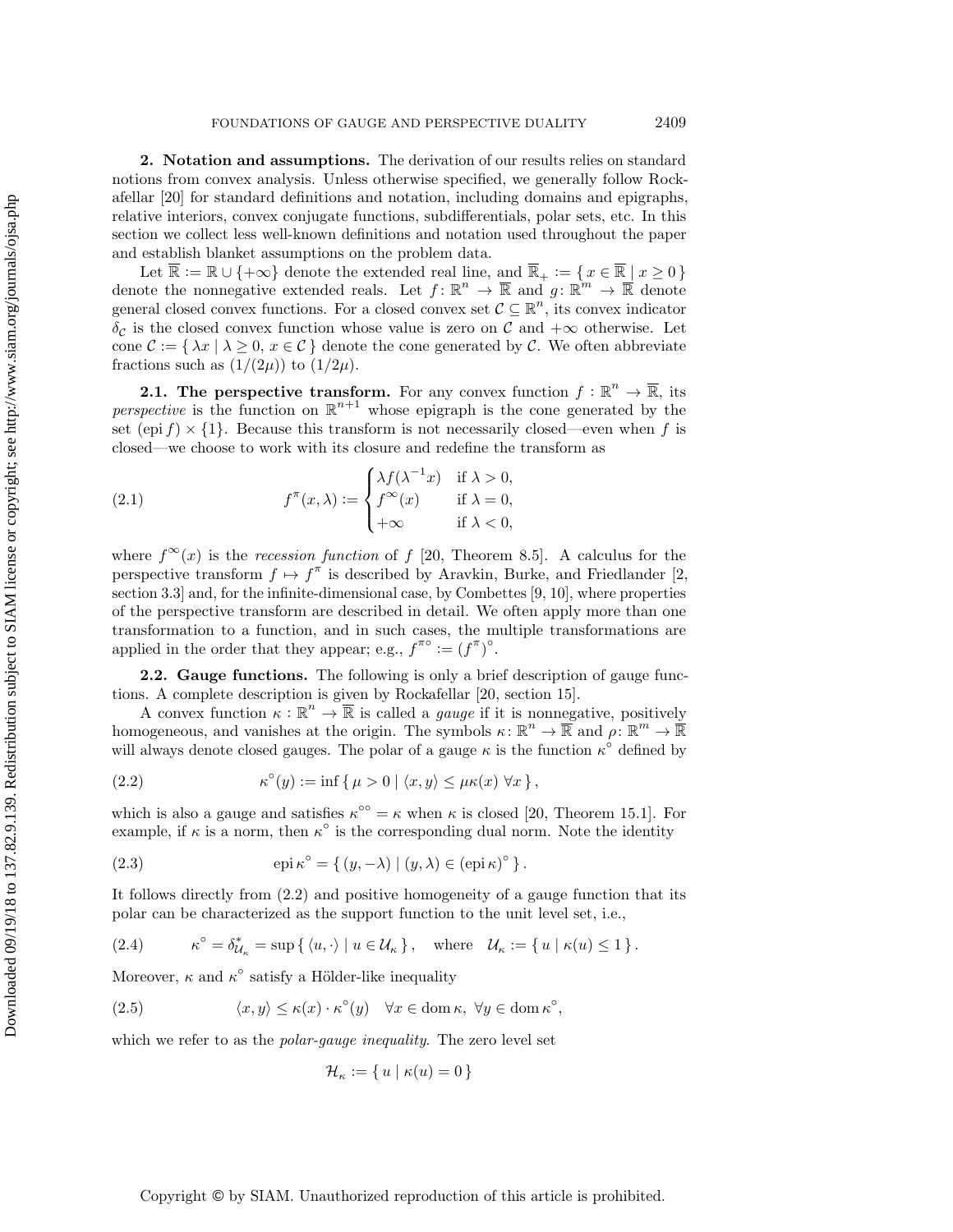plays a key role when  $\sigma = 0$ . It is straightforward to show that

<span id="page-4-1"></span>(2.6) 
$$
\mathcal{U}_{\kappa}^{\circ} = \mathcal{U}_{\kappa}^{\circ} , \quad \mathcal{U}_{\kappa}^{\infty} = \mathcal{H}_{\kappa} , \quad (\text{dom } \kappa)^{\circ} = \mathcal{H}_{\kappa^{\circ}} , \quad \text{and} \quad \mathcal{H}_{\kappa}^{\circ} = \text{cl dom } \kappa^{\circ}
$$

whenever  $\kappa$  is closed, where  $\mathcal{U}_{\kappa}^{\infty}$  is the *recession cone* for  $\mathcal{U}_{\kappa}$  [\[20,](#page-28-11) section 8]. We include proofs of [\(2.6\)](#page-4-1) in [Appendix A.](#page-26-0)

<span id="page-4-0"></span>2.3. Assumptions on the feasible region. Define the following primal and dual feasible sets:

<span id="page-4-4"></span>(2.7) 
$$
\mathcal{F}_p := \{ u \mid \rho(b - u) \le \sigma \}
$$
 and  $\mathcal{F}_d := \{ y \mid \langle b, y \rangle - \sigma \rho^{\circ}(y) \ge 1 \}.$ 

The nonnegativity of  $\rho$  implies that the Slater condition can fail when  $\sigma = 0$ , and thus special attention is required. In this case, we make the replacement

<span id="page-4-2"></span>(2.8) 
$$
(\rho, \sigma) \Rightarrow (\delta_{\mathcal{H}_{\rho}}, 1) \text{ whenever } \sigma = 0.
$$

This replacement yields a gauge optimization problem whose solution set and optimal value coincide with those of  $(G_p)$  $(G_p)$ . Observe that because  $\mathcal{H}_\rho$  is a closed convex cone,  $\delta \mathcal{H}_{\rho} = \delta_{\mathcal{H}_{\rho}^{\circ}}^{*}$  is a closed gauge that satisfies, by virtue of  $(2.6)$ ,  $\delta_{\mathcal{H}_{\rho}}^{\circ} = \delta_{\mathcal{H}_{\rho}^{\circ}} = \delta_{\text{cl dom }\rho^{\circ}}$ . This motivates the convention made immediately following  $(G_d)$  $(G_d)$  that

<span id="page-4-3"></span>(2.9) 
$$
\sigma \rho^{\circ} := \delta_{\text{cl dom}\,\rho^{\circ}} \equiv \delta_{\mathcal{H}_{\rho}^{\circ}} \quad \text{when} \quad \sigma = 0.
$$

The replacement [\(2.8\)](#page-4-2) allows us to make the useful assumption that  $\sigma > \inf \rho$ , which significantly streamlines our analysis. The convention [\(2.9\)](#page-4-3) also makes sense from an epigraphical perspective, because the functions  $\sigma \rho^{\circ}$  epigraphically converge to  $\delta_{\rm cl\, dom \rho^{\circ}}$ as  $\sigma \downarrow 0$  [\[23,](#page-28-13) Proposition 7.4(c)].

The gauge primal  $(G_p)$  $(G_p)$  and dual  $(G_d)$  problems are said to be *feasible*, respectively, if the following intersections are nonempty:

$$
A^{-1}\mathcal{F}_p \cap (\text{dom }\kappa) \text{ and } A^T\mathcal{F}_d \cap (\text{dom }\kappa^{\circ}).
$$

Similarly, the primal and dual problems are said to be *relatively strictly feasible*. respectively, if the following intersections are nonempty:

$$
A^{-1}(\text{ri}\,\mathcal{F}_p)\cap(\text{ri}\,\text{dom}\,\kappa)\quad\text{and}\quad A^T\text{ri}\,\mathcal{F}_d\cap(\text{ri}\,\text{dom}\,\kappa^\circ).
$$

If the intersections above are nonempty, with interior replacing relative interior, then we say that the problems are strictly feasible. We have

$$
\begin{aligned}\n\operatorname{ri}\mathcal{F}_p &= \begin{cases}\n\{u \mid b - u \in \operatorname{ri\,dom}\rho, \, \rho(b - u) < \sigma\} & \text{if } \sigma > 0, \\
\{u \mid b - u \in \operatorname{ri}\mathcal{H}_\rho\} & \text{if } \sigma = 0, \\
\operatorname{ri}\mathcal{F}_d &= \begin{cases}\n\{y \mid y \in \operatorname{ri\,dom}\rho^\circ, \langle b, y \rangle - \sigma \rho^\circ(y) > 1\} & \text{if } \sigma > 0, \\
\{y \mid y \in \operatorname{ri}\mathcal{H}_\rho^\circ, \langle b, y \rangle > 1\} & \text{if } \sigma = 0,\n\end{cases}\n\end{aligned}
$$

which follows from Rockafellar [\[20,](#page-28-11) Theorem 7.6] when  $\sigma > 0$ , and from the conven-tion [\(2.9\)](#page-4-3) when  $\sigma = 0$ .

We assume throughout that  $\rho (b) > \sigma$ . Otherwise,  $\mathcal{F}_p$  contains the origin, which is a trivial solution of  $(G_p)$  $(G_p)$ . This assumption is consistent with classical applications in signal processing and machine learning, where the corresponding assumption is that the data b does not entirely consist of noise.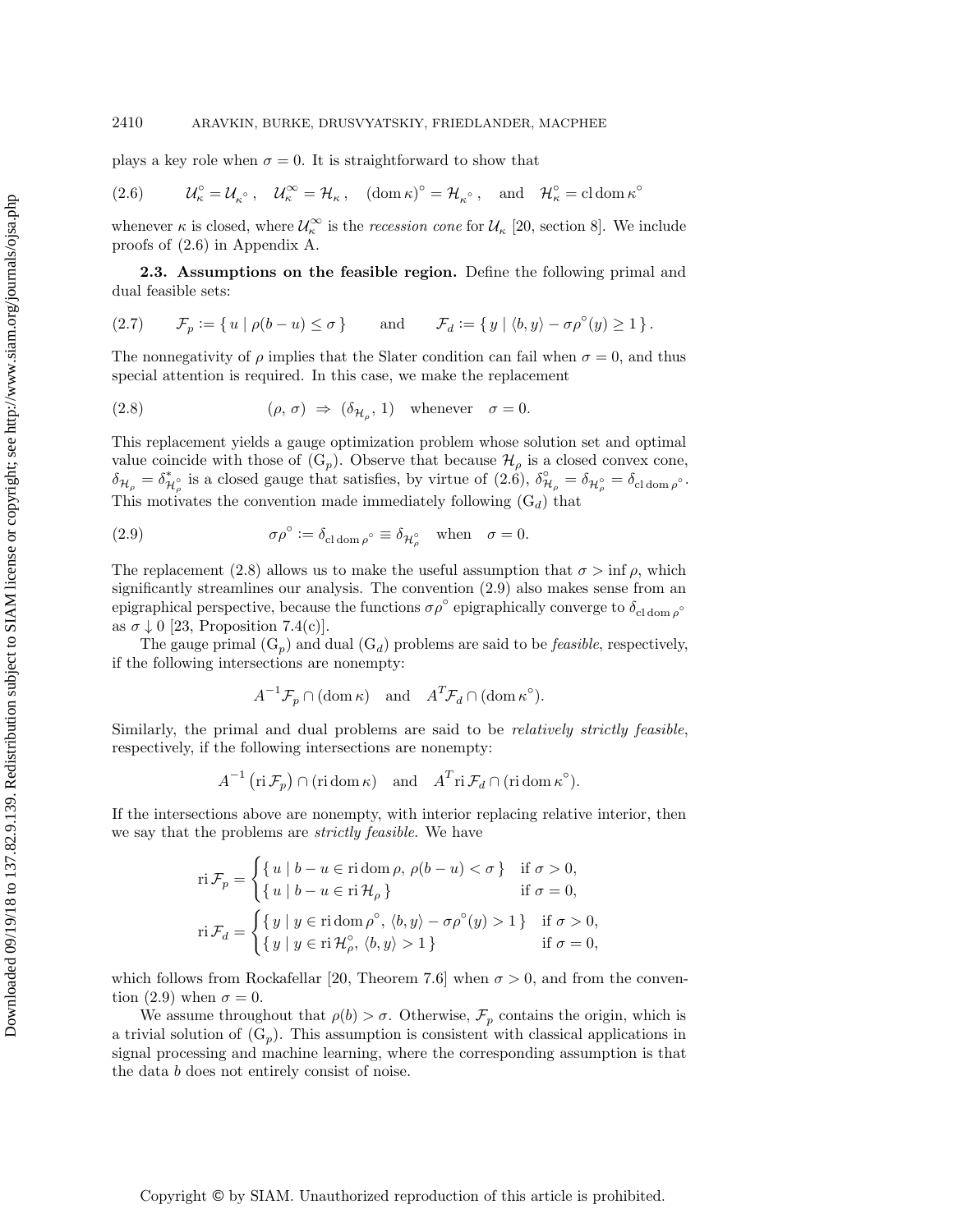<span id="page-5-0"></span>3. Perturbation analysis for gauge duality. Modern treatment of duality in convex optimization is based on an interpretation of multipliers as giving sensitivity information relative to perturbations in the problem data. No such analysis, however, has existed for gauge duality. In this section we show that for a particular kind of perturbation, the gauge dual  $(G_d)$  $(G_d)$  can in fact be derived via such an approach.

3.1. General perturbation framework. Our analysis is based on a perturbation theory described by Rockafellar and Wets [\[23,](#page-28-13) 11]. In this section we summarize the main results from [\[23\]](#page-28-13) that we need. Fix an arbitrary convex function  $F: \mathbb{R}^n \times \mathbb{R}^m \to \overline{\mathbb{R}}$ , and consider the value functions defined by [\(1.1\)](#page-2-0)-[\(1.2\)](#page-2-1). Observe the equality  $q(0) = -p^{\star \star} (0)$ . For example, Fenchel-Rockafellar duality for the problem

(3.1) 
$$
\min_{x} \text{size } f(Ax) + g(x)
$$

is obtained from the general perturbation theory by setting  $F(x, u) = f(Ax+u) + g(x)$ . In that case, the primal-dual pair takes the familiar form

<span id="page-5-3"></span>
$$
p(0) = \inf_{x} \left\{ f(Ax) + g(x) \right\}
$$
 and  $p^{\star\star}(0) = \sup_{y} \left\{ -f^{\star}(-y) - g^{\star}(A^{T}y) \right\}.$ 

Under certain conditions, described in the following theorem, strong duality holds, i.e.,  $p(0) = p^{\star \star} (0)$ , and the optimal values are attained.

<span id="page-5-2"></span>THEOREM 3.1 (multipliers and sensitivity [\[23,](#page-28-13) Theorem 11.39]). Consider the primal-dual pair [\(1.2\)](#page-2-1), where  $F: \mathbb{R}^n \times \mathbb{R}^m \to \overline{\mathbb{R}}$  is proper, closed, and convex.

- <span id="page-5-1"></span>(a) The inequality  $p(0) \geq -q(0)$  always holds.
- (b) If  $0 \in \text{ri} \, \text{dom } p$ , then equality  $p(0) = -q(0)$  holds and, if finite, the infimum  $q(0)$  is attained with  $\partial p(0) = \text{argmax}_y - F^{\star}(0, y)$ . Similarly, if  $0 \in \text{ri} \text{ dom } q$ , then equality  $p(0) = -q(0)$  holds and, if finite, the infimum  $p(0)$  is attained with  $\partial q(0) = \operatorname{argmin}_x F(x, 0)$ .
- (c) The set  $\argmax_y \tilde{F}^{\star}(0, y)$  is nonempty and bounded if and only if  $p(0)$  is finite and  $0 \in \text{int dom } p$ .
- (d) The set argmin<sub>x</sub>  $F(x, 0)$  is nonempty and bounded if and only if  $q(0)$  is finite and  $0 \in \text{int dom } q$ .
- (e) Optimal solutions are characterized jointly through the conditions

 $\bar{x} \in \operatorname{argmin}_x F(x, 0)$  $\Gamma$  $\mathcal{L}$ 

 $\bar{y} \in \operatorname{argmax}_{y} - F^{\star}(0, y)$  $F(\bar{x}, 0) = -F^{\star}(0, \bar{y})$ J  $\Longleftrightarrow \quad (0, \bar{y}) \in \partial F(\bar{x}, 0) \quad \Longleftrightarrow \quad (\bar{x}, 0) \in \partial F^\star (0, \bar{y}).$ 

Proof. The only difference between the statement of this theorem and that in [\[23,](#page-28-13) Theorem 11.39] is in part (b). Here, we make use of the relative interior rather than the interior. Thus, we only prove part (b). Suppose  $0 \in \text{ri dom } p$ . If  $p(0) = - \infty$ , then  $p(0) = -q(0)$  follows by part [\(a\).](#page-5-1) Hence we can assume that  $p(0)$  is finite, and conclude that p is proper. By [\[20,](#page-28-11) Theorem 23.4],  $\partial p(0) \neq \emptyset$ , and given  $\phi \in \partial p(0)$ ,

$$
p(0) \le p(u) - \langle \phi, u \rangle = \inf_{x} \left\{ F(x, u) - \left\langle \begin{pmatrix} 0 \\ \phi \end{pmatrix}, \begin{pmatrix} x \\ u \end{pmatrix} \right\rangle \right\} \quad \forall u.
$$

By taking the infimum over u and recognizing the right-hand side as  $-F^*(0, \phi)$ , we deduce that  $p(0) \leq -F^*(0, \phi) \leq -q(0)$ . Combining this with part (a) yields  $p(0) = -F^*(0, \phi) = -q(0)$ . Hence  $\phi \in \operatorname{argmax}_y - F^*(0, y) \neq \emptyset$ . Conversely, given any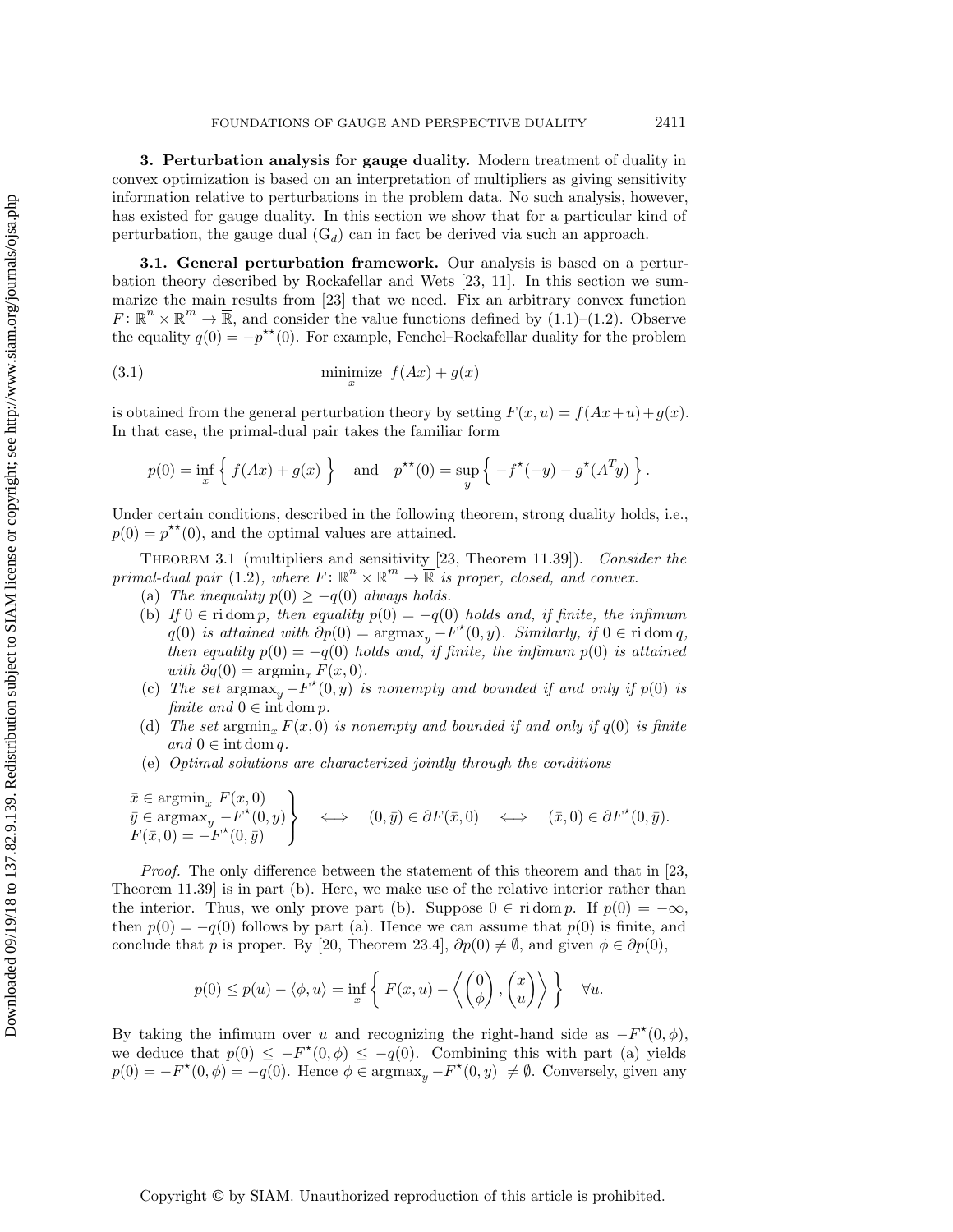$\phi \in \text{argmax}_y - F^*(0, y)$ , we have

$$
p(0) = -F^*(0, \phi) = \inf_{x, u} \left\{ F(x, u) - \left\langle \begin{pmatrix} 0 \\ \phi \end{pmatrix}, \begin{pmatrix} x \\ u \end{pmatrix} \right\rangle \right\}
$$
  
=  $\inf_u \left\{ p(u) - \langle \phi, u \rangle \right\} \le p(v) - \langle \phi, v \rangle \qquad \forall v,$ 

and so  $\phi \in \partial p(0)$ . The case  $0 \in \text{ri} \text{ dom } q$  follows by an analogous argument.

<span id="page-6-0"></span>**3.2.** A perturbation for gauge duality. We now show that the problems  $(G_p)$ and  $(G_d)$  constitute a primal-dual pair under the framework set out by [Theorem 3.1.](#page-5-2) The key is to postulate the correct pairing function  $F$ . In the derivation below, we show that the gauge primal-dual pair corresponds to the primal and dual value functions

(3.2a) 
$$
v_p(u) := \inf_{\mu > 0, x} \{ \mu \mid \rho (b - Ax + \mu u) \le \sigma, \ \kappa(x) \le \mu \},
$$

<span id="page-6-1"></span>(3.2b) 
$$
v_d(t,\theta) := \inf_y \{ \kappa^{\circ}(A^T y + t) \mid \langle b, y \rangle - \sigma \rho^{\circ}(y) \ge 1 + \theta \},
$$

where, as in  $(G_d)$  $(G_d)$ , we use the convention described by  $(2.8)$  and  $(2.9)$ . The parameters u and  $(t, \theta)$  are perturbations to the primal and dual gauge problems, respectively. This perturbation scheme differs significantly from that used in Fenchel--Rockafellar duality—cf.  $(3.1)$ —because of the product  $\mu u$ .

We begin by observing that  $v_p(0)$  is equal to the optimal value of the primal  $(G_p)$ . Because  $u$  and  $\mu$  appear as a product in this definition, it is convenient to reparameterize the problem by setting  $\lambda := 1/\mu$  and  $w := x/\mu$ . The positive homogeneity of  $\kappa$  and  $\rho$ allows us to equivalently phrase the primal value function as

$$
v_p(u) = \inf_{\lambda > 0, w} \{ 1/\lambda \mid \rho(\lambda b - Aw + u) \le \sigma \lambda, w \in \mathcal{U}_\kappa \}.
$$

In particular, this reparameterization shows that the value function  $v_p$  is convex because it is the infimal projection of a convex function, and it is proper when the primal  $(G_p)$  is feasible.

We now construct the function  $F$  appearing in [Theorem 3.1](#page-5-2) associated with this duality framework. In this construction, we assume that  $\sigma > 0$ , possibly making the replacement [\(2.8\)](#page-4-2) if  $\sigma = 0$ . Note that minimizing  $1/\lambda$  is equivalent to minimizing  $-\lambda$ for  $\lambda \geq 0$ . Define the convex function  $F : \mathbb{R}^n \times \overline{\mathbb{R}} \times \mathbb{R}^m \to \overline{\mathbb{R}}$  by

$$
F(w, \lambda, u) := -\lambda + \delta_{(\text{epi}\,\rho) \times \mathcal{U}_\kappa} \left( W \begin{bmatrix} w \\ \lambda \\ u \end{bmatrix} \right), \text{ where } W := \begin{bmatrix} -A & b & I_m \\ 0 & \sigma & 0 \\ I_n & 0 & 0 \end{bmatrix}.
$$

Observe that the matrix  $W$  is nonsingular.

Because  $(0, 0, 0) \in \text{dom } F$ , and  $\kappa$  and  $\rho$  are closed, the function F is closed and proper. This pairing function gives rise to the infimal projection problems

<span id="page-6-2"></span>(3.3) 
$$
p(u) := \inf_{\lambda \ge 0, w} F(w, \lambda, u) \text{ and } q(t, \theta) := \inf_{y} F^*(t, \theta, y),
$$

which correspond to the general definitions shown in  $(1.1)$ . Note that the function  $p$  is the reciprocal of  $v_p$ , as formalized in the following lemma (stated without proof).

<span id="page-6-3"></span>LEMMA 3.2. Equality  $v_p(u) = -1/p(u)$  holds provided that  $v_p(u)$  is nonzero and finite. Moreover,  $v_p(u) = 0$  if and only if  $p(u) = -\infty$ , and  $p(u) = 0$  if and only if  $v_p(u) = +\infty$ .

 $\Box$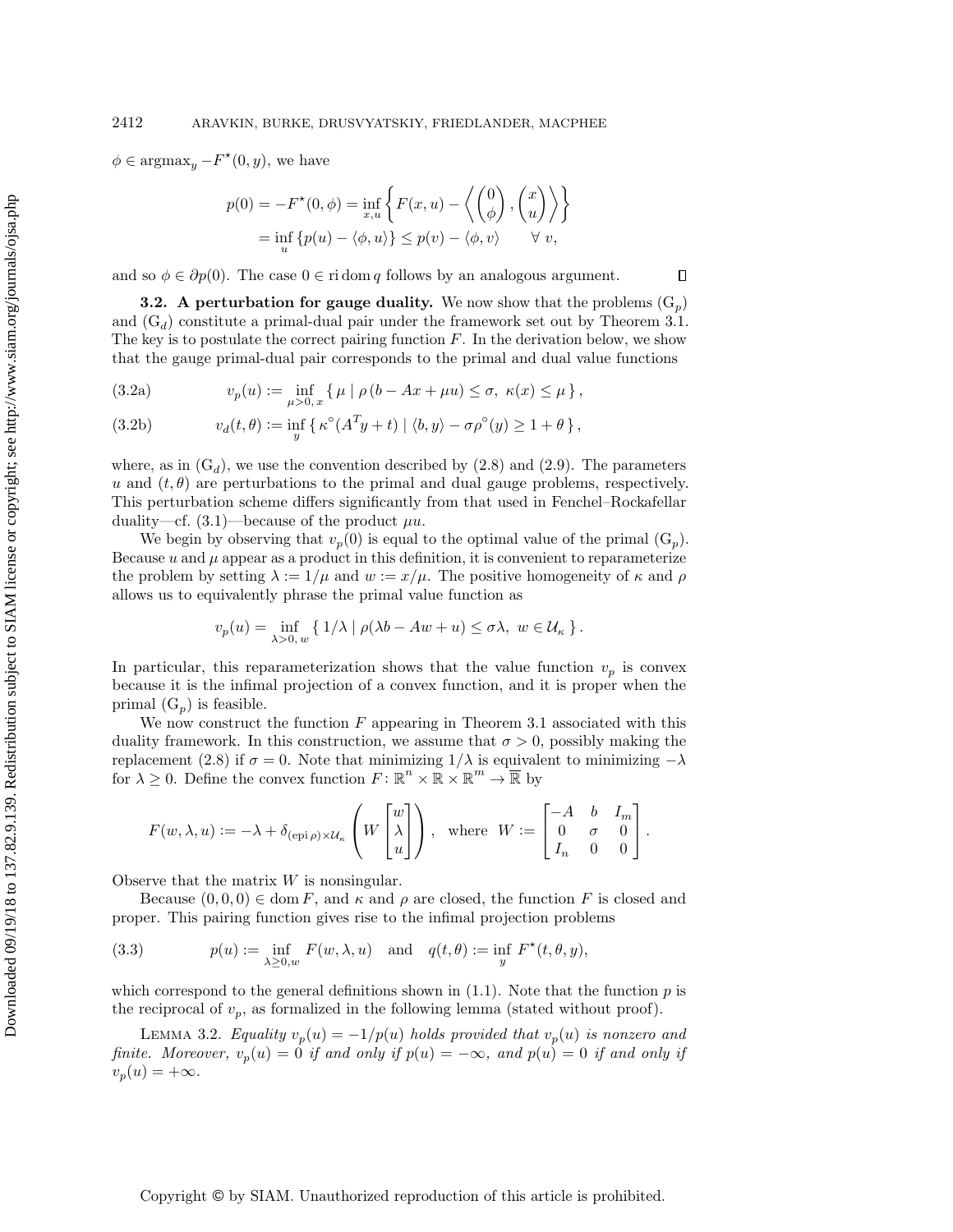We now compute the conjugate of  $F$ , which is needed to derive the dual value function  $q$ . By Rockafellar and Wets [\[23,](#page-28-13) Theorem 11.23(b)],

$$
F^{\star}(t,\theta,y) = \mathrm{cl} \inf_{z,\beta,r} \left\{ \delta^{\star}_{(\mathrm{epi}\,\rho)\times\mathcal{U}_{\kappa}}\begin{pmatrix} z \\ \beta \\ r \end{pmatrix} \middle| W^T \begin{bmatrix} z \\ \beta \\ r \end{bmatrix} = \begin{bmatrix} t \\ \theta \\ y \end{bmatrix} + \begin{bmatrix} 0 \\ 1 \\ 0 \end{bmatrix} \right\},\,
$$

where the closure operation cl is applied to the function on the right-hand side with respect to the argument  $(t, \theta, y)$ . Using the definition of W, the constraint in the description of  $F^*$  is precisely  $(r - A^T z, \langle b, z \rangle + \sigma \beta, z) = (t, \theta + 1, y)$ , and the unique vector that satisfies these constraints is  $(z, \beta, r) = (y, \sigma^{-1}(\theta + 1 - \langle b, y \rangle), t + A^{T}y)$ . The closure operation is therefore superfluous, and we obtain

$$
F^{\star}(t, \theta, y) = \delta_{(\text{epi}\,\rho)\times\mathcal{U}_{\kappa}}^{\star} \left( \sigma^{-1} \left( 1 + \theta - \langle b, y \rangle \right) \right)
$$
  

$$
= \delta_{\text{epi}\,\rho}^{\star} \left( \sigma^{-1} \left( 1 + \theta - \langle b, y \rangle \right) \right) + \delta_{\mathcal{U}_{\kappa}}^{\star} (t + A^{T}y).
$$

Since  $\delta_{\text{epi}\,\rho}^{\star}(z_1, z_2) = \delta_{\text{epi}\,\rho}^{\star}(z_1, -z_2)$  and  $\delta_{\mathcal{U}_{\kappa}}^{\star} = \kappa^{\circ}$  by [\(2.3\)](#page-3-2) and [\(2.4\)](#page-3-3), this reduces to

$$
F^{\star}(t,\theta,y) = \delta_{\text{epi}\,\rho^{\circ}}\begin{pmatrix} y \\ -\sigma^{-1}(1+\theta-\langle b,y\rangle) \end{pmatrix} + \kappa^{\circ}(t+A^T y).
$$

The application of [Theorem 3.1](#page-5-2) asks that we evaluate these conjugates at  $(t, \theta) = (0, 0)$ , which yields the expression

$$
F^*(0,0,y) = \begin{cases} \kappa^{\circ}(A^T y) & \text{if } \langle b, y \rangle - \sigma \rho^{\circ}(y) \ge 1, \\ +\infty & \text{otherwise.} \end{cases}
$$

Thus, the dual problem

$$
-q(0,0) = -\inf_{y} F^{\star}(0,0,y) = \sup_{y} -F^{\star}(0,0,y)
$$

recovers, up to a sign change, the required gauge dual problem  $(G_d)$  $(G_d)$  when  $\sigma > 0$ . When  $\sigma = 0$ , we also recover the gauge dual problem  $(G_d)$  $(G_d)$  by making the appropriate substitutions [\(2.8\)](#page-4-2) under the convention [\(2.9\)](#page-4-3).

This discussion justifies the definition of the dual perturbation function  $v_d(t, \theta) :=$ inf<sub>y</sub>  $F^*(t, \theta, y)$ , which is equivalent to the expression [\(3.2b\)](#page-6-1). Note that  $v_d(0, 0)$  is the optimal value of  $(G_d)$  $(G_d)$ . In summary,  $(-1/v_p)$  and  $v_d$ , respectively, play the roles of p and q as defined in [\(3.3\)](#page-6-2). In the application of [Theorem 3.1,](#page-5-2) we identify x with  $(w, \lambda )$ , and v with  $(t, \theta)$ .

**3.3. Proof of gauge duality.** We now use the perturbation framework from [section 3.2](#page-6-0) to prove weak and strong duality results for the gauge duality setting. [Theorem 3.4](#page-8-0) [\[15,](#page-28-1) section 5] is already known, but the proof via perturbation is new.

The following auxiliary result ties the feasibility of the gauge pair  $(G_p)$  $(G_p)$  and  $(G_d)$ to the domain of the value function. The proof of this result, which is largely an application of the calculus of relative interiors, is deferred to [Appendix B.](#page-26-1)

<span id="page-7-0"></span>LEMMA 3.3 (feasibility and domain of the value function). If the primal  $(G_p)$  $(G_p)$ is relatively strictly feasible, then  $0 \in \text{ri} \,\text{dom} \, p$ . If the dual  $(G_d)$  $(G_d)$  is relatively strictly feasible, then  $0 \in \text{ri} \, \text{dom } v_d$ . The analogous implications, where the ri operator is replaced by the int operator, hold under strict feasibility (not relative).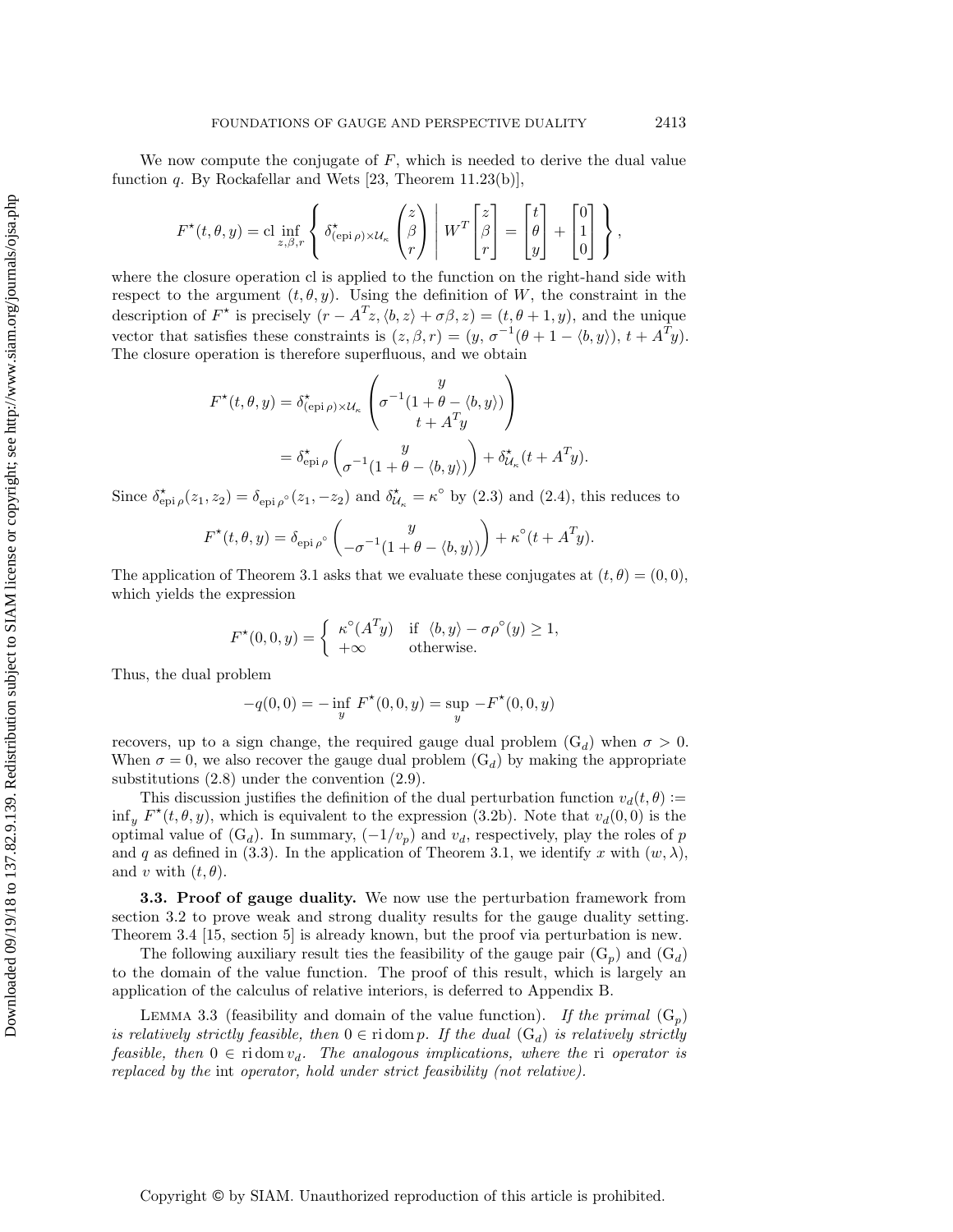The duality relations in the gauge framework follow analogous principles to Lagrange duality, except that instead of an additive relationship between the primal and dual optimal values the relationship is multiplicative. The following theorem summarizes weak and strong duality for gauge optimization.

<span id="page-8-0"></span>THEOREM 3.4 (gauge duality [\[15\]](#page-28-1)). Set  $\nu_p := v_p(0)$  and  $\nu_d := v_d(0, 0)$ . Then the following relationships hold for the gauge primal-dual pair  $(G_p)$  $(G_p)$  and  $(G_d)$ .

(a) (Basic inequalities) It is always the case that

(i) 
$$
(1/\nu_p) \leq \nu_d
$$
 and (ii)  $(1/\nu_d) \leq \nu_p$ .

In particular, if  $\nu_p = 0$  (resp.,  $\nu_d = 0$ ), then  $(G_d)$  $(G_d)$  (resp.,  $(G_p)$ ) is infeasible. (b) (Weak duality) If  $x$  and  $y$  are primal and dual feasible, then

<span id="page-8-1"></span>
$$
1 \le \nu_p \nu_d \le \kappa(x) \cdot \kappa^{\circ}(A^T y).
$$

(c) (Strong duality) If the dual (resp., primal) is feasible and the primal (resp., dual) is relatively strictly feasible, then  $\nu_p\nu_d = 1$  and the gauge dual (resp., primal) attains its optimal value.

Proof. To simplify notation, in this proof we denote the optimal value of the primal value function by  $p_0 \equiv p(0)$ .

Part (a). We begin with the inequality (i). [Theorem 3.1](#page-5-2) guarantees the inequality

(3.4) 
$$
p_0 \ge - \inf_y F^\star(0,0,y) = -\nu_d.
$$

By [Lemma 3.2,](#page-6-3) whenever  $\nu_p$  is nonzero and finite, equality  $p_0 = -1/\nu_p$  holds, which together with [\(3.4\)](#page-8-1) yields (i). If, on the other hand,  $\nu_p = +\infty$ , then (i) is trivial. Finally, if  $\nu_p = 0$ , [Lemma 3.2](#page-6-3) yields  $p_0 = -\infty$ , and hence [\(3.4\)](#page-8-1) implies  $\nu_d = +\infty$ , and (i) again holds. Thus, (i) holds always. To establish (ii), it suffices to consider the case  $\nu_d = 0$ . From [\(3.4\)](#page-8-1) we conclude  $p_0 \geq 0$ , that is, either  $p_0 = 0$  or  $p_0 = +\infty$ . By [Lemma 3.2,](#page-6-3) the first case  $p_0 = 0$  implies  $\nu_p = +\infty$  and therefore (ii) holds. The second case  $p_0 = +\infty$  implies that the primal problem is infeasible, that is,  $\nu_p = +\infty$ , and again (ii) holds. Thus (ii) holds always, as required.

Part (b). Because the gauge primal and dual problems are both feasible,  $\nu_p$  and  $\nu_d$  are nonzero and finite so the result follows from part (a).

Part (c). Suppose the dual is feasible and the primal is relatively strictly feasible. In particular, both  $\nu_p$  and  $\nu_d$  are nonzero and finite by part (a). Hence  $1 \leq \nu_p \nu_d = - \nu_d/p_0$ . On the other hand, by [Lemma 3.3](#page-7-0) the assumption that the primal is relatively strictly feasible implies  $0 \in \text{ri dom } p$ . This last inequality implies  $p_0 = p(0)$  is finite, and hence  $p(\cdot )$  is proper. [Theorem 3.1\(](#page-5-2)b) tells us that  $p_0 = - \nu_d$  and the infimum in the dual  $\nu_d$ is attained. Thus we deduce  $1 = \nu_p \nu_d$ , as claimed.

Conversely, suppose that the primal is feasible and the dual is relatively strictly feasible. Then, by [Lemma 3.3,](#page-7-0)  $0 \in \text{ri dom } q$ . This in turn implies  $p_0 = - \nu_d$  and that the infimum in  $p(0)$  is attained. Since the primal is feasible, by [Lemma 3.2,](#page-6-3)  $p_0$  is  $\Box$ nonzero, and hence  $1 = \nu_p \nu_d$  and the infimum in the primal is attained.

3.4. Gauge optimality conditions. Our perturbation framework can be harnessed to develop optimality conditions for the gauge pair that relate the primal-dual solutions to subgradients of the corresponding value function. This yields a version of parts (b) and (d) in [Theorem 3.1](#page-5-2) that are specialized to gauge duality.

<span id="page-8-2"></span>THEOREM 3.5 (gauge multipliers and sensitivity). The following relationships hold for the gauge primal-dual pair  $(G_p)$  $(G_p)$  and  $(G_d)$ .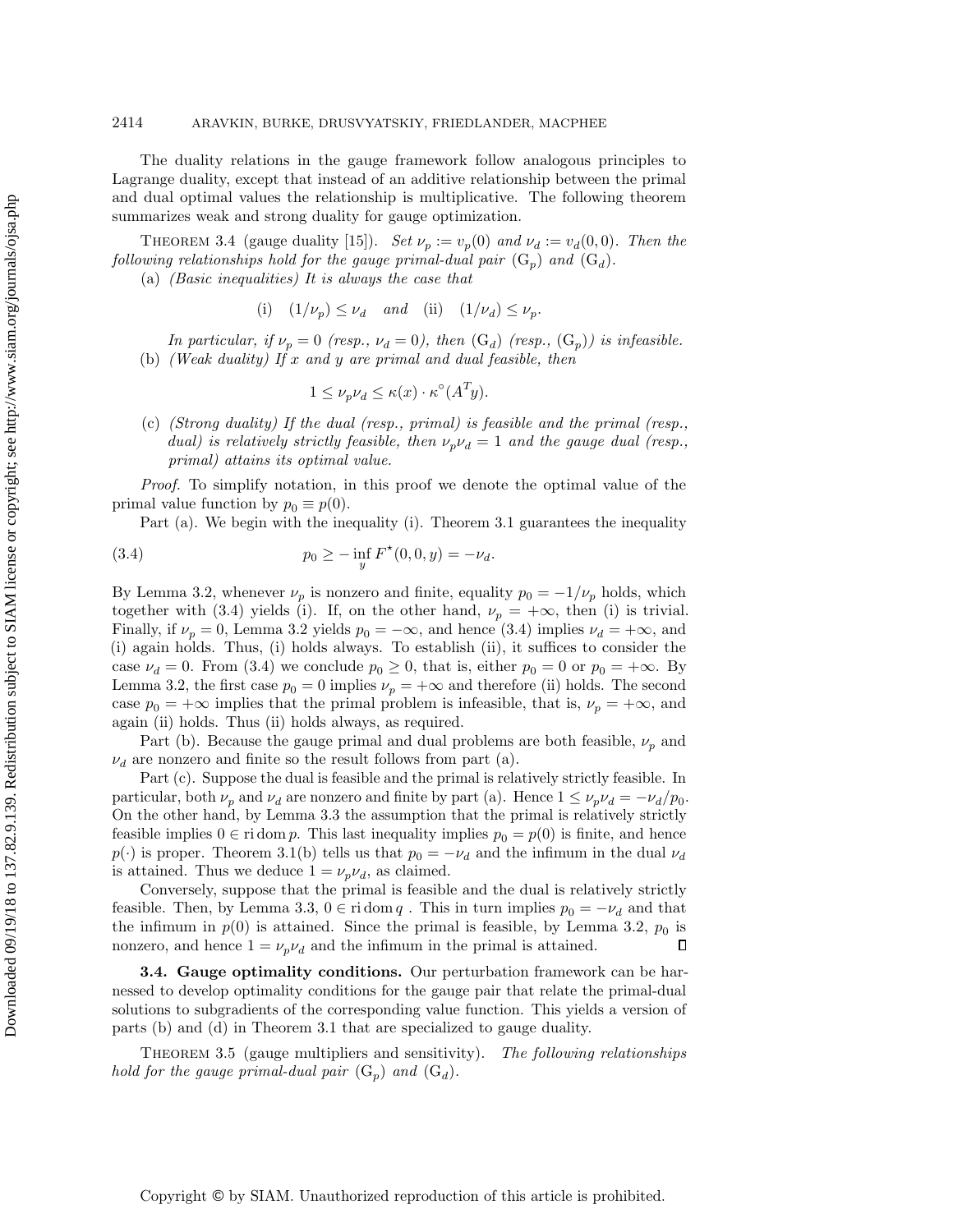(a) If the primal is relatively strictly feasible and the dual is feasible, then the set of optimal solutions for the dual is nonempty and coincides with

$$
\partial p(0) = \partial (-1/v_p)(0).
$$

If it is further assumed that the primal is strictly feasible, then the set of optimal solutions to the dual is bounded.

(b) If the dual is relatively strictly feasible and the primal is feasible, then the set of optimal solutions for the primal is nonempty with solutions  $x^* = w^* / \lambda^*$ , where

$$
(w^*, \lambda^*) \in \partial v_d(0,0) \quad and \quad \lambda^* > 0.
$$

If it is further assumed that the dual is strictly feasible, then the set of optimal solutions to the primal is bounded.

*Proof.* Part (a). Because  $(G_p)$  $(G_p)$  is relatively strictly feasible, it follows from [Lemma 3.3](#page-7-0) that  $0 \in \text{ri dom } p$ , and because the dual is feasible,  $p(0)$  is finite. [Theo](#page-5-2)[rem 3.1](#page-5-2) and [Lemma 3.2](#page-6-3) then imply the conclusion of part (a). The statement on the boundedness of the set of the optimal solutions to the dual follows from [Theorem 3.1.](#page-5-2)

Part (b). Because  $(G_d)$  $(G_d)$  is relatively strictly feasible, it follows from [Lemma 3.3](#page-7-0) that  $0 \in \text{ri}\,\text{dom}\, v_d$ , and because the primal is feasible,  $v_d(0)$  is finite. [Theorem 3.1](#page-5-2) then implies that the optimal primal set is nonempty, and  $\operatorname{argmin}_{w, \lambda} F(w, \lambda, 0) =$  $\partial v_d(0, 0)$ . Because the primal and dual problems are feasible, any pair  $(w^*, \lambda^*) \in$  $\operatorname{argmin}_{w, \lambda} F(w, \lambda, 0)$  must satisfy  $\lambda^* > 0$  by [Theorem 3.4](#page-8-0) and [Lemma 3.2.](#page-6-3) Thus, this inclusion is equivalent to  $x^* = w^* / \lambda^*$  being optimal for the primal problem, with optimal value  $1/\lambda^*$ . This proves part (b). The statement on the boundedness of the set of the optimal solutions to the primal again follows from [Theorem 3.1.](#page-5-2)  $\Box$ 

We use the sensitivity interpretation given by [Theorem 3.5](#page-8-2) to develop a set of necessary and sufficient optimality conditions that mirror the more familiar KKT conditions from Lagrange duality. For a primal-dual optimal pair  $(x^*, y^*)$ , the condition  $\rho^{\circ}(y^*) = 0$  characterizes a degenerate case when  $\sigma > 0$  because in that case the primal constraint is inactive at  $x^*$  (i.e.,  $\rho (b - Ax^*) < \sigma$ ). On the other hand, the dual constraint is always active at optimality because the positive homogeneity of the dual objective and the dual constraint imply  $\langle b, y^* \rangle - \sigma \rho^{\circ}(y^*) = 1$ . The full primal-dual optimality conditions for gauge duality are described in the following theorem.

<span id="page-9-4"></span>THEOREM 3.6 (optimality conditions). Suppose both problems of the gauge dual pair  $(G_p)$  $(G_p)$  and  $(G_d)$  are relatively strictly feasible, and the pair  $(x^*, y^*)$  is primal-dual feasible. Then  $(x^*, y^*)$  is primal-dual optimal if and only if it satisfies the conditions

<span id="page-9-3"></span><span id="page-9-0"></span>

| (3.5a) | $\rho(b - Ax^*) = \sigma \quad or \quad \rho^{\circ}(y^*) = 0$ |  | $(primal\ activity)$ , |
|--------|----------------------------------------------------------------|--|------------------------|
| (3.5b) | $\langle b, y^* \rangle - \sigma \rho^{\circ}(y^*) = 1$        |  | (dual activity),       |

<span id="page-9-2"></span>(3.56) 
$$
\langle v, y \rangle = o \rho \quad (y \rangle = 1
$$
 (and activity),  
(3.5c) 
$$
\langle x^*, A^T y^* \rangle = \kappa(x^*) \cdot \kappa^{\circ}(A^T y^*)
$$
 (objective alignment),

<span id="page-9-1"></span>(3.5d) 
$$
\langle b - Ax^*, y^* \rangle = \sigma \rho^{\circ}(y^*)
$$
 (constraint alignment).

*Proof.* First suppose that  $(\bar{x}, \bar{y})$  satisfies [\(3.5a\)](#page-9-0)-[\(3.5d\)](#page-9-1). By [Theorem 3.4,](#page-8-0) to show that  $(\bar x, \bar y)$  is primal-dual optimal it is sufficient to show that  $\kappa (\bar x) \cdot \kappa^\circ (A^T \bar y) = 1$ . Add [\(3.5c\)](#page-9-2) and [\(3.5d\)](#page-9-1) to obtain

$$
\langle b, \bar{y} \rangle = \kappa(\bar{x}) \cdot \kappa^{\circ} (A^T \bar{y}) + \sigma \rho^{\circ}(\bar{y}).
$$

By combining the above with [\(3.5b\)](#page-9-3) we obtain  $\kappa (\bar x) \cdot \kappa^\circ (A^T \bar y) = 1$ , as desired.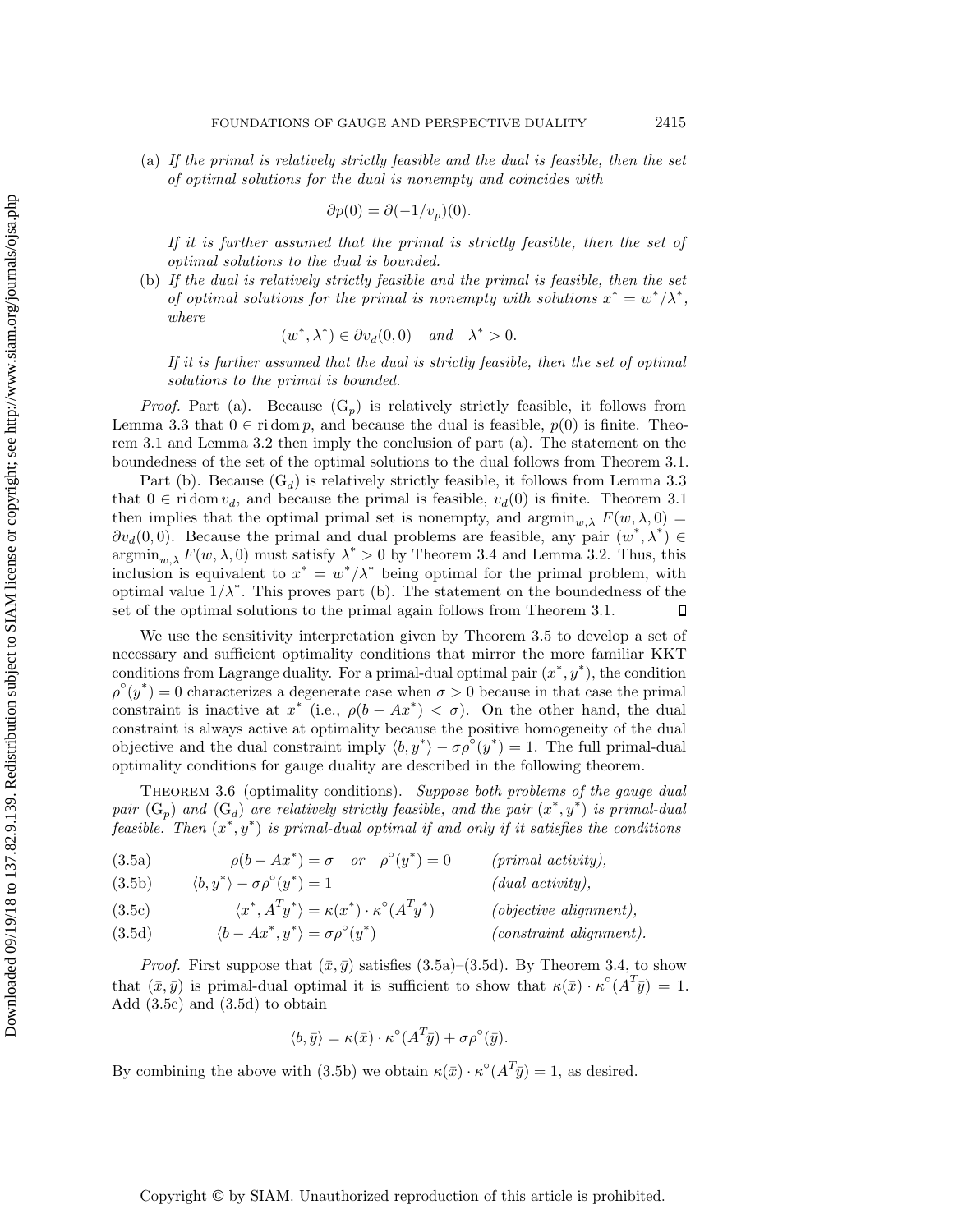Suppose now that  $(x^*, y^*)$  is primal-dual optimal. We begin by assuming that  $\sigma > 0$  and obtain the case  $\sigma = 0$  by applying the result for the  $\sigma > 0$  case under the replacement [\(2.8\)](#page-4-2). By the positive homogeneity of  $\kappa^{\circ}$  and the optimality of  $y^*$ , [\(3.5b\)](#page-9-3) holds. Also note that  $\kappa (x^*)$  and  $\kappa^{\circ}(A^T y^*)$  are both nonzero and finite because of the strong duality guaranteed by [Theorem 3.4.](#page-8-0)

Define  $\lambda^* := 1/\kappa (x^*)$  and  $w^* := \lambda^* x^*$ , so that  $\kappa (w^*) = 1$ . By Theorems [3.1\(](#page-5-2)e) and [3.5\(](#page-8-2)b), we must have  $(0, 0, y^*) \in \partial F(w^*, \lambda^*, 0)$ . Since the primal problem is relatively strictly feasible, we can apply [\[20,](#page-28-11) Theorem 23.9] to deduce the characterization

<span id="page-10-0"></span>(3.6) 
$$
\partial F(w, \lambda, 0) = -\begin{bmatrix} 0 \\ 1 \\ 0 \end{bmatrix} + W^T \mathcal{N}_{(\text{epi}\,\rho) \times \mathcal{U}_k} \begin{pmatrix} \lambda b - Aw \\ \sigma \lambda \\ w \end{pmatrix},
$$

where  $\mathcal{N}_c (\cdot )$  denotes the normal cone to a set C. We now consider two cases. First, suppose  $\rho(\lambda^* b - Aw^*) = \lambda^* \sigma$ . Then [\(3.5a\)](#page-9-0) holds, and by straightforward computations involving only [\(2.4\)](#page-3-3) and the definitions of normal cones and subdifferentials, we have

$$
\mathcal{N}_{(\operatorname{epi}\rho)\times \mathcal{U}_k}\begin{pmatrix} \lambda^*b-Aw^* \\ \sigma\lambda^* \\ w^* \end{pmatrix}=\mathcal{N}_{\operatorname{epi}\rho}\begin{pmatrix} \lambda^*b-Aw^* \\ \sigma\lambda^* \end{pmatrix}\times \mathcal{N}_{\mathcal{U}_k}(w^*),
$$

where

$$
\mathcal{N}_{\text{epi}\,\rho} \begin{pmatrix} \lambda^* b - A w^* \\ \sigma \lambda^* \end{pmatrix} = \text{cone} \left( \partial \rho (\lambda^* b - A w^*) \times \{-1\} \right)
$$

and  $\mathcal{N}_{\mathcal{U}_k}(w^*) = \{ v \mid \kappa^{\circ}(v) \leq \langle v, w^* \rangle \}$ . Substitute these formulas into [\(3.6\)](#page-10-0) to obtain

$$
\partial F(w^*, \lambda^*, 0) = \left\{ \begin{bmatrix} v - \mu A^T z \\ \mu(\langle b, z \rangle - \sigma) - 1 \\ \mu z \end{bmatrix} \middle| \mu \ge 0, \ z \in \partial \rho(\lambda^* b - A w^*), \ v \in \mathcal{N}_{\mathcal{U}_\kappa}(w^*) \right\}.
$$

We deduce the existence of  $z^* \in \partial \rho (\lambda^* b - A w^*)$  and  $\mu^* \geq 0$  such that

(3.7a) 
$$
y^* = \mu^* z^*,
$$

<span id="page-10-1"></span>(3.7b) 
$$
\mu^*(\langle b, z^* \rangle - \sigma) = 1,
$$

<span id="page-10-2"></span>
$$
\kappa^{\circ}(\mu^* A^T z^*) \le \langle \mu^* A^T z^*, w^* \rangle.
$$

Note that  $\mu^* = 0$  cannot satisfy [\(3.7b\)](#page-10-1), and hence [\(3.7c\)](#page-10-2), together with the polar-gauge inequality and the fact that  $\kappa (w^*) = 1$ , implies

$$
\kappa^{\circ}(A^T y^*) \cdot \kappa(w^*) = \kappa^{\circ}(A^T y^*) \le \langle A^T y^*, w^* \rangle \le \kappa^{\circ}(A^T y^*) \cdot \kappa(w^*).
$$

Equality must hold in the above, and dividing through by  $\lambda^* > 0$  we see that [\(3.5c\)](#page-9-2) is satisfied. Finally, we aim to show that [\(3.5d\)](#page-9-1) holds using the fact that  $\hat{y}^* \in \mu^* \partial \rho (\lambda^* b - A w^*)$ . From the characterization [\(2.4\)](#page-3-3) of the polar, we have

(3.8) 
$$
\partial \rho(u) = \operatorname*{argmax}_{y} \left\{ \langle y, u \rangle \mid \rho^{\circ}(y) \leq 1 \right\}.
$$

In particular, this characterization implies  $\langle y^*/\mu^*, \lambda^* b - A w^* \rangle \geq \langle 0, \lambda^* b - A w^* \rangle = 0$ . If  $\rho (\lambda^* b - A w^*) = 0$ , then by the polar-gauge inequality [\(2.5\)](#page-3-4) we have

<span id="page-10-3"></span>
$$
0 \le \langle y^*, \lambda^* b - A w^* \rangle \le \rho(\lambda^* b - A w^*) \cdot \rho^{\circ}(y^*) = 0,
$$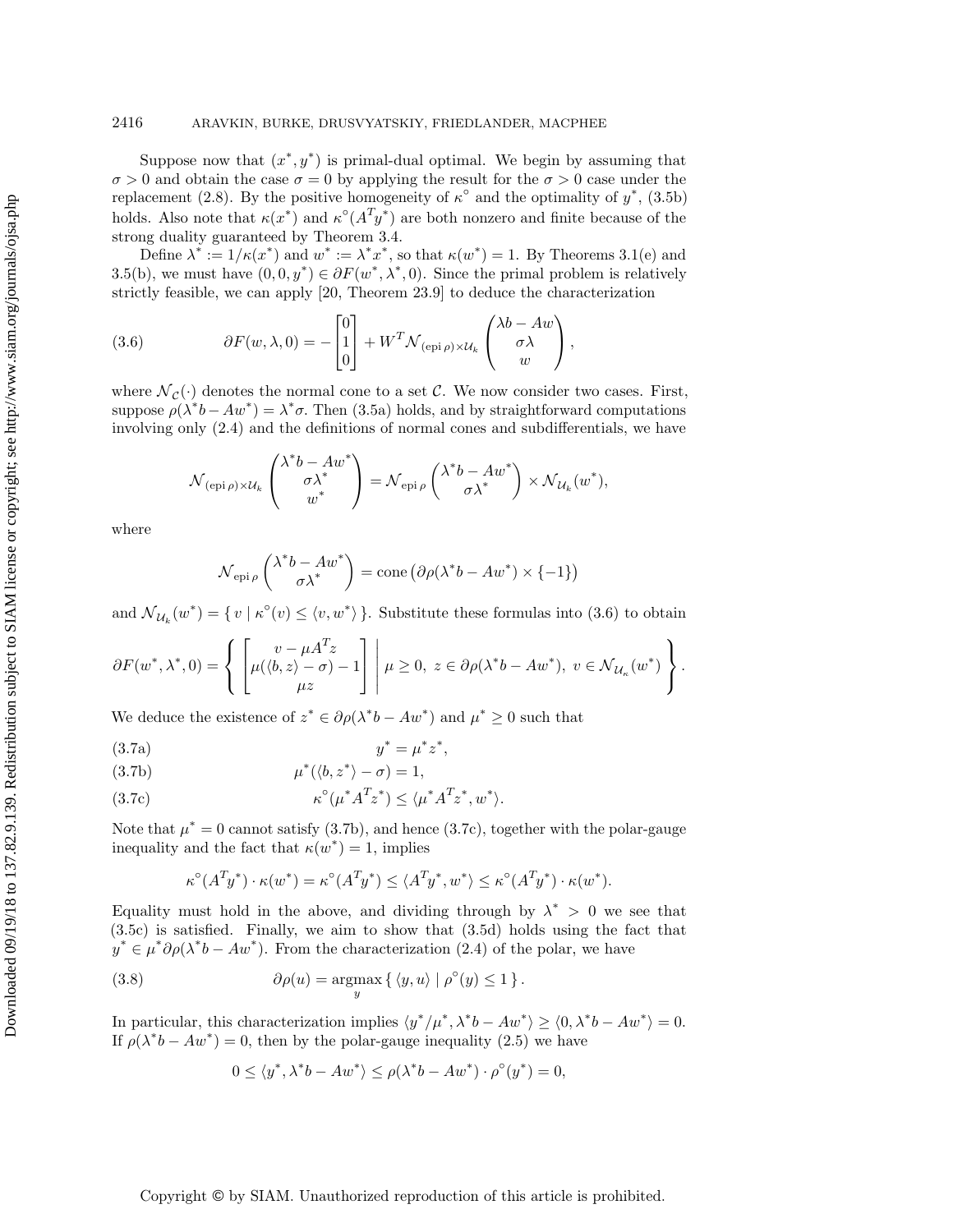which gives condition [\(3.5d\)](#page-9-1) after dividing through by  $\lambda^*$ . On the other hand, if  $\rho (u) > 0$ , then the set  $(3.8)$  is given by  $\{ y \mid \rho (u) = \langle y, u \rangle, \rho^{\circ} (y) = 1 \}$ . Thus when  $\rho(\lambda^*b - Aw^*) > 0$ , we again have  $\langle y^*/\mu^*, \lambda^*b - Aw^* \rangle = \rho^{\circ}(y^*/\mu^*) \cdot \rho(\lambda^*b - Aw^*)$ , and multiplying through by  $\mu^*/\lambda^*$  and applying [\(3.5a\)](#page-9-0) gives [\(3.5d\)](#page-9-1).

We have shown the forward implication of the theorem when  $\rho (\lambda^* b - A w^*) = \lambda^* \sigma$ . The other case we need to consider is when  $\rho (\lambda^* b - A w^*) < \lambda^* \sigma$ , or equivalently when  $\rho (b - Ax^*) < \sigma$ . An easy argument (e.g., see [\[12,](#page-28-17) Proposition 2.14(iv)]) shows

$$
\mathcal{N}_{epi\rho}(\lambda^*b - Aw^*, \lambda^*\sigma) = \mathcal{N}_{\text{dom}\rho}(\lambda^*b - Aw^*) \times \{0\}.
$$

Similar to the first case, we now have

$$
\partial F(w^*, \lambda^*, 0) = \left\{ \begin{bmatrix} v - A^T z \\ \langle b, z \rangle - 1 \\ z \end{bmatrix} \, \middle| \, z \in \mathcal{N}_{\text{dom}\,\rho}(\lambda^* b - A w^*), \ v \in \mathcal{N}_{\mathcal{U}_\kappa}(w^*) \right\}.
$$

We deduce that  $y^* \in \mathcal{N}_{\text{dom }\rho}(\lambda^* b - A w^*)$  and also that  $\langle b, y^* \rangle = 1$  and  $\kappa^{\circ}(A^T y^*) \leq$  $\langle A^T y^*, w^* \rangle$ . Again, because  $\kappa (w^*) = 1$ , the polar-gauge inequality implies [\(3.5c\)](#page-9-2) holds.

We now show that  $\rho^{\circ}(y^*) = 0$  and  $\langle b - Ax^*, y^* \rangle = 0$ , which, if true, establishes that [\(3.5a\)](#page-9-0) and [\(3.5d\)](#page-9-1) are satisfied as well. First note that  $y^* \in \mathcal{N}_{\text{dom }\rho}(u)$  implies  $y^* \in (\text{dom }\rho)^\circ$ , which implies  $\rho^\circ(y^*) = 0$  by [\(2.6\).](#page-4-1) Thus, by [\(3.5b\)](#page-9-3), [\(3.5c\)](#page-9-2), and the fact that  $\kappa (x^*) \cdot \kappa^{\circ} (A^T y^*) = 1$  from [Theorem 3.4,](#page-8-0) we have

$$
\langle b - Ax^*, y^* \rangle = 1 - \kappa(x^*) \cdot \kappa^{\circ}(A^T y^*) = 0.
$$

Thus if  $(x^*, y^*)$  is primal-dual optimal, then  $(3.5a)-(3.5d)$  $(3.5a)-(3.5d)$  $(3.5a)-(3.5d)$  hold, as claimed. This finishes the proof for  $\sigma > 0$ .

Let us now consider the case when  $\sigma = 0$  and apply what we have just proved to the pair  $(G_p)$  $(G_p)$  and  $(G_d)$  under the replacement [\(2.8\)](#page-4-2). Then  $(x^*, y^*)$  is primal-dual optimal if and only if the conditions [\(3.5a\)](#page-9-0)–[\(3.5d\)](#page-9-1) hold with  $(\rho , \sigma ) = (\delta _{\mathcal{H} _{\rho }}, 1)$ , i.e.,

$$
\delta_{\mathcal{H}^{\circ}_{\rho}}(y^*) = 0, \qquad \langle x^*, A^T y^* \rangle = \kappa(x^*) \cdot \kappa^{\circ}(A^T y^*),
$$
  

$$
\langle b, y^* \rangle - \delta_{\mathcal{H}^{\circ}_{\rho}}(y^*) = 1, \qquad \langle b - Ax^*, y^* \rangle = 0.
$$

If we combine this with primal feasibility,  $\rho (b - Ax^*) = 0$ , and use the identity [\(2.9\)](#page-4-3) that  $0 \cdot \rho^{\circ} = \delta_{\mathcal{H}_{\rho}^{\circ}}$ , then these conditions are equivalent to [\(3.5a\)](#page-9-0)-[\(3.5d\)](#page-9-1) for  $\sigma = 0$ ,  $\rho$ , and  $\rho^{\circ}$  as written above.  $\Box$ 

The following corollary describes a variation of the optimality conditions outlined by [Theorem 3.6.](#page-9-4) These conditions assume that a solution  $y^*$  of the dual problem is available, and they can be used to determine a corresponding solution of the primal problem. An application of the following result appears in [section 6.](#page-22-0)

<span id="page-11-0"></span>Corollary 3.7 (gauge primal-dual recovery). Suppose that the primal-dual pair  $(G_p)$  $(G_p)$  and  $(G_d)$  are each relatively strictly feasible. If  $\hat{y}^*$  is optimal for  $(G_d)$ , then for any primal feasible  $x$  the following conditions are equivalent:

(a) x is optimal for  $(G_p)$  $(G_p)$ ;

(b) 
$$
\langle x, A^T y^* \rangle = \kappa(x) \cdot \kappa^{\circ} (A^T y^*)
$$
 and  $b - Ax \in \partial(\sigma \rho^{\circ})(y^*)$ ;

(c)  $A^T y^* \in \kappa^{\circ}(A^T y^*) \cdot \partial \kappa(x)$  and  $b - Ax \in \partial(\sigma \rho^{\circ})(y^*)$ ,

where, by convention,  $\sigma \rho^{\circ} = \delta_{\text{cl dom } \rho^{\circ}}$  when  $\sigma = 0$ .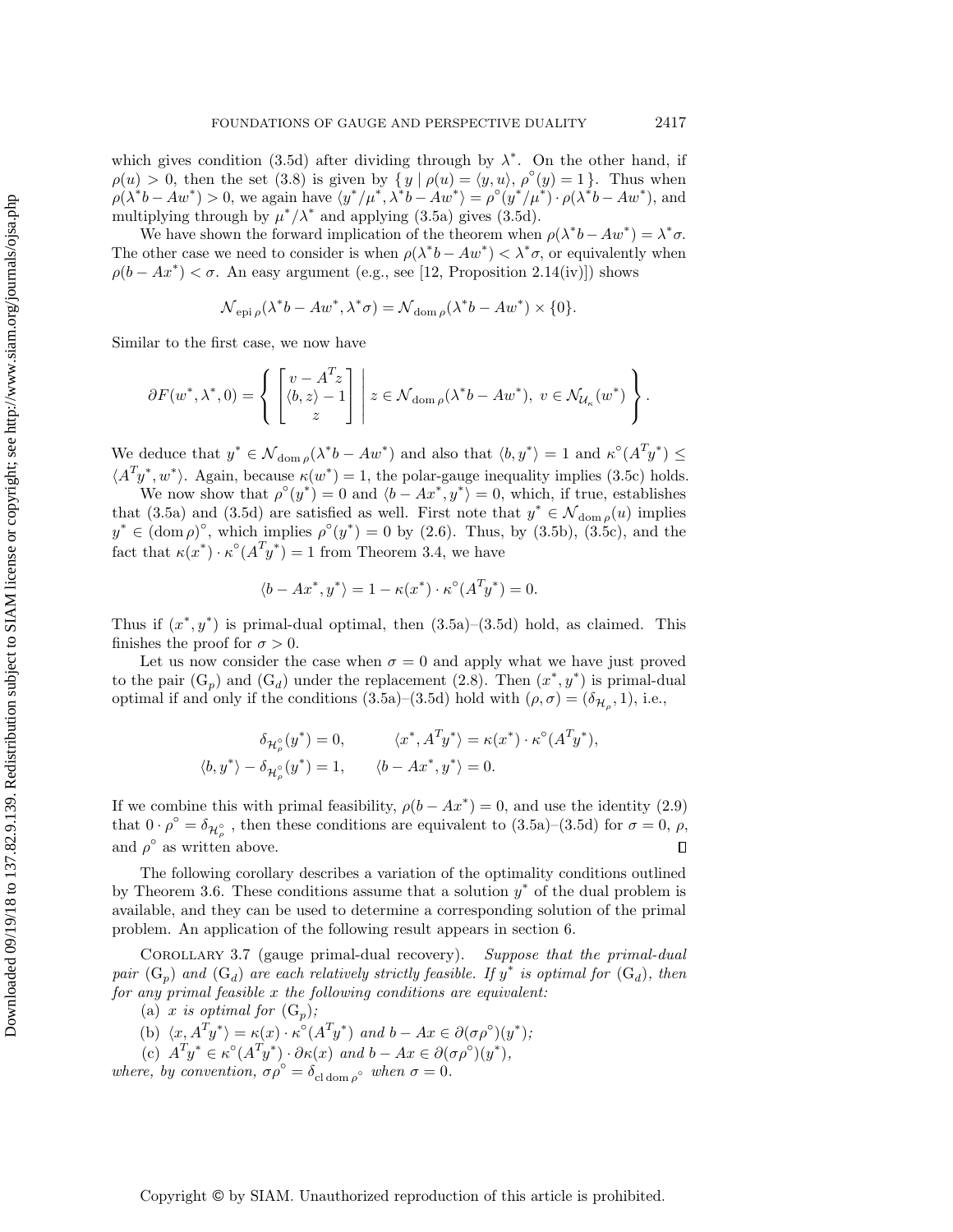## 2418 ARAVKIN, BURKE, DRUSVYATSKIY, FRIEDLANDER, MACPHEE

Proof. We use the optimality conditions given in [Theorem 3.6.](#page-9-4) As noted before, by the optimality of  $y^*$  we automatically have equality [\(3.5b\)](#page-9-3) in the dual constraint.

We first show that (b) implies (a). Suppose (b) holds. Then  $(3.5c)$  holds automatically. From the characterization [\(2.4\)](#page-3-3) of the polar, we have

<span id="page-12-1"></span>(3.9) 
$$
\sigma \rho^{\circ}(y^*) = \begin{cases} \sigma \cdot \sup_{\rho(z) \le 1} \langle y^*, z \rangle & \text{if } \sigma > 0 \\ \delta_{\text{cl dom}\,\rho^{\circ}}(y^*) & \text{if } \sigma = 0 \end{cases} = \sup_{\rho(z) \le \sigma} \langle y^*, z \rangle,
$$

where the case  $\sigma = 0$  uses the convention [\(2.9\)](#page-4-3). Thus,  $\partial (\sigma \rho^{\circ})(y^*)$  is the set of maximizing elements in this supremum. Because  $b - Ax \in \partial (\sigma \rho^{\circ})(y^*)$ , it holds that  $\rho (b - Ax) \leq \sigma$ . If we additionally use the polar-gauge inequality, we deduce that

$$
\sigma \rho^{\circ}(y^*) = \langle y^*, b - Ax \rangle \leq \rho(b - Ax) \cdot \rho^{\circ}(y^*) \leq \sigma \rho^{\circ}(y^*),
$$

and therefore the above inequalities are all tight. Thus conditions [\(3.5a\)](#page-9-0) and [\(3.5d\)](#page-9-1) hold, and by [Theorem 3.6,](#page-9-4)  $(x, y)$  is a primal-dual optimal pair.

We next show that (a) implies (b). Suppose that x is optimal for  $(G_p)$  $(G_p)$ . Then the first condition of (b) holds by  $(3.5c)$ , and  $(3.5a)$  and  $(3.5d)$  combine to give us

$$
\sigma \rho^{\circ}(y^*) = \rho(b - Ax) \cdot \rho^{\circ}(y^*) = \langle b - Ax, y^* \rangle.
$$

This implies that  $z := b - Ax$  is a maximizing element of the supremum in [\(3.9\)](#page-12-1), and thus  $b - Ax \in \partial (\sigma \rho^\circ)(y^*)$ .

Finally, to show the equivalence of (b) and (c), note that by the polar-gauge inequality,  $\langle x, A^T y^* \rangle = \kappa (x) \cdot \kappa^{\circ} (A^T y^*)$  if and only if x minimizes the convex function  $\kappa^{\circ}(A^T y^*) \kappa(\cdot) - \langle \cdot, A^T y^* \rangle$ . This, in turn, is true if and only if  $0 \in \kappa^{\circ}(A^T y^*) \partial \kappa(x) - A^T y^*$ , or equivalently,  $A^T y^* \in \kappa^{\circ}(A^T y^*) \cdot \partial \kappa(x)$ .  $\Box$ 

<span id="page-12-0"></span>3.5. The relationship between Lagrange and gauge multipliers. We now use the perturbation framework for duality to establish a relationship between gauge dual and Lagrange dual variables. We begin with an auxiliary result that characterizes the subdifferential of the perspective function  $(2.1)$ . Combettes and Müller [\[10,](#page-28-16) Proposition  $2.3(v)$  also describe an equivalent formula for the subdifferential, though the derivation and subsequent form of the expression are very different. The formula in [Lemma 3.8](#page-12-2) is more suitable for our purposes.

<span id="page-12-2"></span>LEMMA 3.8 (subdifferential of perspective function). Let  $g : \mathbb{R}^n \rightarrow \overline{\mathbb{R}}$  be a closed proper convex function. Then for  $(x, \mu) \in \text{dom } g^{\pi}$ , equality holds:

$$
\partial g^{\pi}(x,\mu) = \begin{cases} \{ (z, -g^*(z)) \mid z \in \partial g(x/\mu) \} & \text{if } \mu > 0, \\ \{ (z, \gamma) \mid (z, -\gamma) \in \text{epi } g^*, \ z \in \partial g^{\infty}(x) \} & \text{if } \mu = 0. \end{cases}
$$

Proof. Recall that the subdifferential of the support function to any nonempty closed convex set  $\mathcal C$  is given by  $\partial \delta \zeta (x) = \argmax \{ \langle z, x\rangle | z \in \mathcal C \}$  [\[20,](#page-28-11) Theorem 23.5 and Corollary 23.5.3. By [\[20,](#page-28-11) Corollary 13.5.1],  $g^{\pi} = \delta_C^{\star}$ , where  $C = \{ (z, \gamma) | g^{\star}(z) \leq -\gamma \}$ is a closed convex set. If  $(x, \mu) \in \text{dom } g^{\pi}$ , then C is nonempty and

$$
\partial g^{\pi}(x,\mu) = \underset{(z,\gamma) \in \mathcal{C}}{\operatorname{argmax}} \left\{ \left\langle (x,\mu),(z,\gamma) \right\rangle \right\} = \underset{(z,\gamma) \in \mathcal{C}}{\operatorname{argmax}} \left\{ \left\langle z,x \right\rangle + \mu \gamma \right\}.
$$

Suppose now that  $\mu > 0$ . Then

<span id="page-12-3"></span>
$$
(3.10) \ \ \sup_{(z,\gamma)\in\mathcal{C}}\left\{ \langle z,x\rangle + \mu\gamma \right\} \ = \sup_{z\in\text{dom }g^{\star}}\left\{ \langle z,x\rangle - \mu g^{\star}(z) \right\} = \mu \cdot \sup_{z\in\text{dom }g^{\star}}\left\{ \langle z,x/\mu\rangle - g^{\star}(z) \right\}.
$$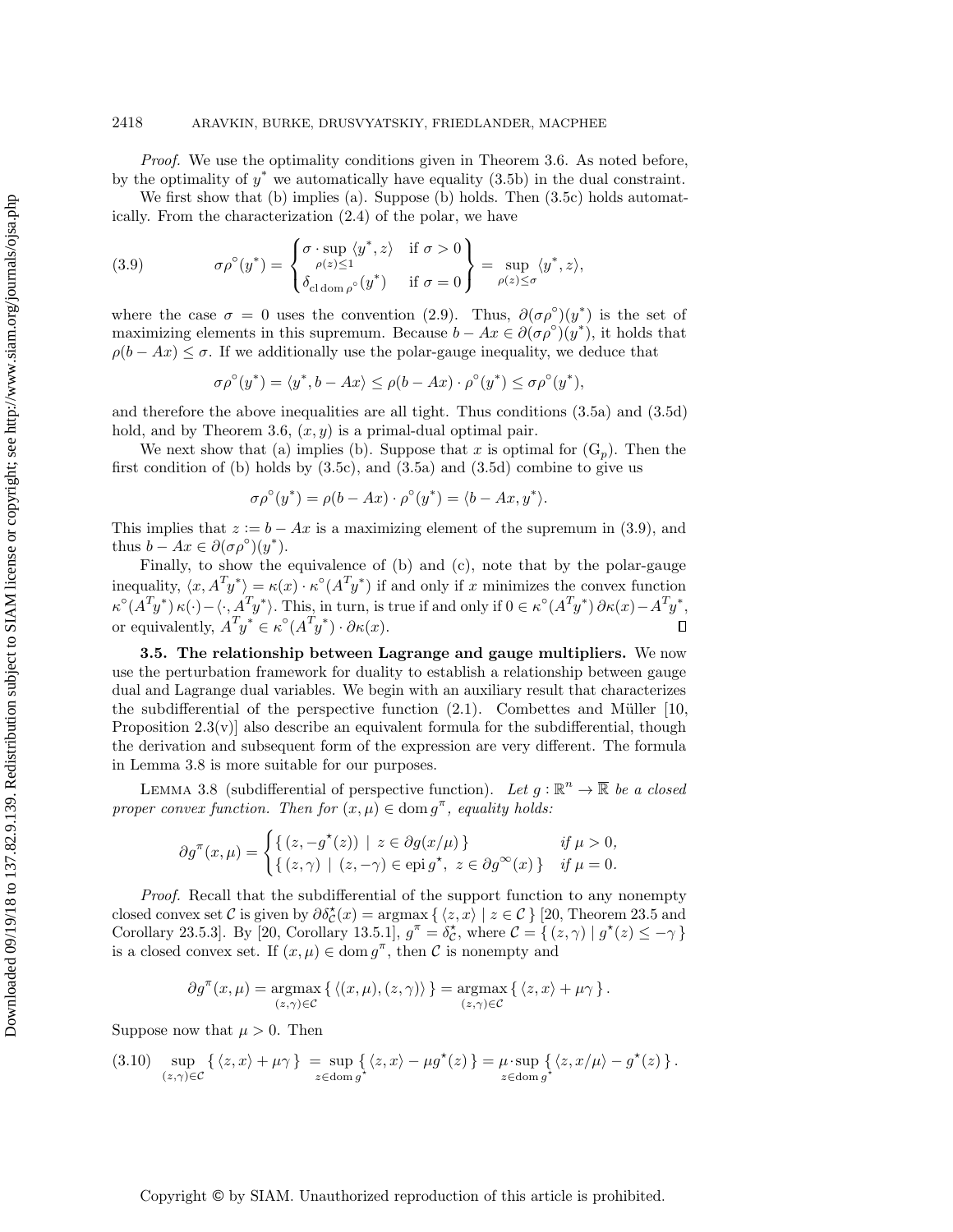Using the expression for the subdifferential of a support function,  $(z, \gamma )$  achieves the supremum of [\(3.10\)](#page-12-3) if  $z \in \partial g(x/\mu )$  and  $-\gamma = g^*(z)$ . On the other hand, if  $\mu = 0$ , then

$$
\sup_{(z,\gamma)\in\mathcal{C}}\langle z,x\rangle = \sup_{z\in\text{dom }g^*}\langle z,x\rangle = \delta_{\text{dom }g^*}^*(x) = g^\infty(x).
$$

Again using the expression for the subdifferential of a support function,  $(z, \gamma )$  achieves the supremum of [\(3.10\)](#page-12-3) if and only if  $z \in \partial g^\infty(x)$  and  $(z, - \gamma) \in \text{epi } g^*$ .  $\Box$ 

We now state the main result relating the optimal solutions of  $(G_p)$  $(G_p)$  to the optimal solutions of the Lagrange dual of  $(G_d)$  $(G_d)$ .

<span id="page-13-1"></span>THEOREM 3.9. Suppose that the gauge dual  $(G_d)$  $(G_d)$  is relatively strictly feasible and the primal  $(G_p)$  $(G_p)$  is feasible. Let  $(L_p)$  denote the Lagrange dual of  $(G_d)$ , and let  $\nu_L$ denote its optimal value. Then

$$
z^*
$$
 is optimal for  $(L_p)$   $\iff$   $z^*/\nu_L$  is optimal for  $(G_p)$ .

*Proof.* We first note that  $(L_p)$  can be derived via the framework of [Theorem 3.1](#page-5-2) through the Lagrangian value function

$$
h(w) = \inf_{y} \left\{ \kappa^{\circ}(A^{T}y + w) + \delta_{\langle b, \cdot \rangle - \sigma \rho^{\circ}(\cdot) \ge 1}(y) \right\}.
$$

Here h plays the role of p in [Theorem 3.1;](#page-5-2) cf. [\[23,](#page-28-13) Example 11.41]. Strong duality in [Theorem 3.4](#page-8-0) guarantees that  $h(0)$  is nonzero and finite, and by [Lemma 3.3,](#page-7-0)

 $(G_d)$  $(G_d)$  relatively strictly feasible  $\implies (0, 0) \in \text{ri} \, \text{dom} \, v_d \implies 0 \in \text{ri} \, \text{dom} \, h.$ 

Thus, it follows from [Theorem 3.1](#page-5-2) that the optimal points  $z^*$  for  $(L_p)$  are characterized by  $z^* \in \partial h(0)$ . Note also that  $h(0) = \nu_L$ .

On the other hand, by [Theorem 3.5\(](#page-8-2)b) the solutions to  $(G_p)$  $(G_p)$  are precisely the points  $w^*/\lambda^*$  such that  $(w^*, \lambda^*) \in \partial v_d(0, 0)$ . Thus to relate the solution sets of  $(L_p)$ and  $(G_p)$  $(G_p)$ , we must relate  $\partial h(0)$  and  $\partial v_d(0, 0)$ .

For  $\theta$  in a neighborhood of zero and all t, by positive homogeneity of  $\kappa^{\circ}$  and  $\rho^{\circ}$ we have

$$
v_d(t,\theta) = (1+\theta)h\left(\frac{t}{1+\theta}\right) = \inf_y \left\{ (1+\theta)\kappa^\circ \left( A^T y + \frac{t}{1+\theta} \right) + \delta_{\langle b,\cdot\rangle - \sigma\rho^\circ(\cdot) \ge 1}(y) \right\}.
$$

Thus by [Lemma 3.8,](#page-12-2)  $\partial v_d(0, 0) = \{ (z, -h^*(z)) \mid z \in \partial h(0) \}$ . However, for  $z \in \partial h(0)$ the Fenchel--Young equality gives us

$$
0 = \langle 0, z \rangle = h^*(z) + h(0) = h^*(z) + \nu_L.
$$

Thus we obtain the convenient description

$$
\partial v_d(0,0) = \partial h(0) \times \{h(0)\} = \partial h(0) \times \{\nu_L\}
$$

and the set of optimal solutions for  $(G_p)$  $(G_p)$  is precisely  $\frac{1}{\nu_L}\partial h(0)$ .

<span id="page-13-0"></span>4. Perspective duality. We now move on to an extension of the gauge duality framework, which allows us to consider functions that are not necessarily positively homogeneous, but continue to be nonnegative and convex. (The same framework applies to functions that are bounded below because these can be made nonnegative by translation.) For the remainder of the paper, consider functions  $f : \mathbb{R}^n \to \overline{\mathbb{R}}_+$  and

 $\Box$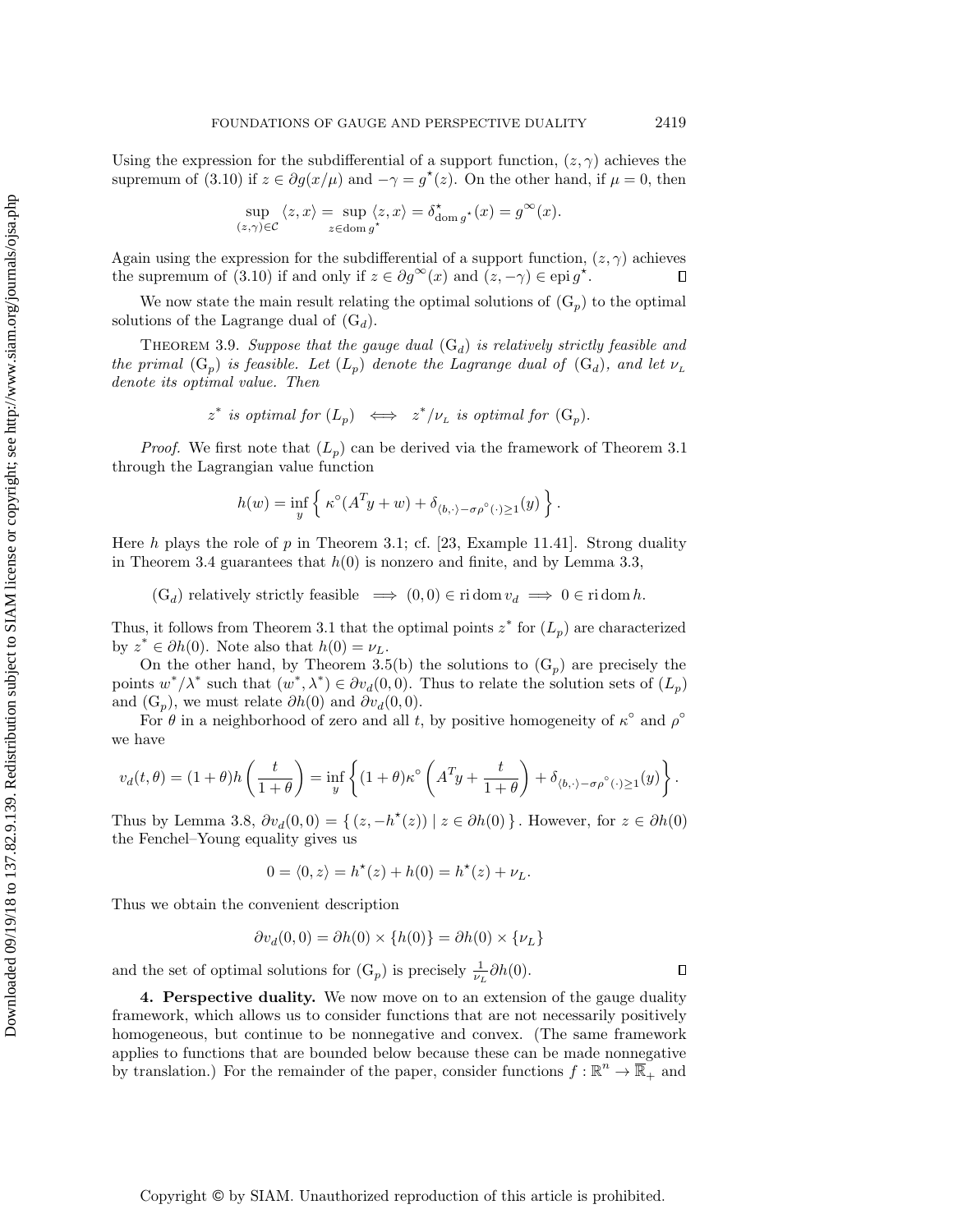$g: \mathbb{R}^m \rightarrow \overline{\mathbb{R}}_+$  that are closed, convex, and nonnegative over their domains. In this section we derive and analyze the perspective-dual pair

<span id="page-14-2"></span>(N<sub>p</sub>) minimize 
$$
f(x)
$$
 subject to  $g(b - Ax) \le \sigma$ ,

<span id="page-14-3"></span> $(N_d)$  minimize  $f^{\sharp}(A^T y, \alpha)$  subject to  $\langle b, y \rangle - \sigma g^{\sharp}(y, \mu) \geq 1 - (\alpha + \mu).$  $(N_d)$ 

The functions  $f^{\sharp}$  and  $g^{\sharp}$  are the polars of the perspective transforms of f and g. This transform is a key operation needed to derive perspective duality. In the next section we describe properties of that transform and its application to the derivation of the perspective-dual pair. Throughout this section, we assume that  $\sigma > \inf_u g(u) \geq 0$ .

4.1. Perspective-polar transform. Given a closed proper convex function  $f: \mathbb{R}^n \to \overline{\mathbb{R}}_+,$  define the perspective-polar transform by  $f^{\sharp} := (f^{\pi})^{\circ}$ .

An explicit characterization of the perspective-polar transform is given by

(4.1) 
$$
f^{\sharp}(z,-\xi) = \inf \{ \mu > 0 \mid \langle z, x \rangle \leq \xi + \mu f(x) \,\forall x \}.
$$

This representation can be obtained by applying the definition of the gauge polar [\(2.2\)](#page-3-1) to the perspective transform as follows:

<span id="page-14-0"></span>
$$
f^{\sharp}(z, -\xi) = \inf \{ \mu > 0 \mid \langle z, x \rangle - \xi \lambda \leq \mu f^{\pi}(x, \lambda) \,\forall x, \forall \lambda \}
$$
  
=  $\inf \{ \mu > 0 \mid \langle z, x \rangle - \xi \lambda \leq \mu \lambda f(x/\lambda) \,\forall x, \forall \lambda > 0 \}$   
=  $\inf \{ \mu > 0 \mid \langle z, \lambda x \rangle - \xi \lambda \leq \mu \lambda f(x) \,\forall x, \forall \lambda > 0 \},$ 

which yields [\(4.1\)](#page-14-0) after dividing through by  $\lambda$ . Rockafellar's extension [\[20,](#page-28-11) p. 136] of the polar gauge transform to nonnegative convex functions that vanish at the origin coincides with  $f^{\sharp}(z, -1)$ .

The following theorem provides an alternative characterization of the perspectivepolar transform in terms of the more familiar Fenchel conjugate  $f^*$ . It also provides an expression for the perspective-polar of f in terms of the Minkowski function generated by the epigraph of the conjugate of  $f$ , i.e.,

$$
\gamma_{\mathrm{epi} f^*}(x,\tau) := \inf \{ \lambda > 0 \mid (x,\tau) \in \lambda \mathrm{epi} f^* \},
$$

which is a gauge. Nonnegativity of  $f$  is not required for the first part of this result.

<span id="page-14-1"></span>THEOREM 4.1. For any closed proper convex function f with  $0 \in \text{dom } f$ , we have  $f^{\pi \star} (z, -\xi ) = \delta_{\text{epi} f^{\star}} (z, \xi)$ . If, in addition, f is nonnegative,  $f^{\sharp} (z, -\xi) = \gamma_{\text{epi} f^{\star}} (z, \xi)$ .

*Proof.* Because of the assumptions on f, we have  $f^{\pi}(x, 0) = \liminf_{\lambda \to 0^+} f^{\pi}(x, \lambda)$ for each  $x \in \mathbb{R}^n$  [\[20,](#page-28-11) Corollary 8.5.2]. Thus we obtain the following chain of equalities:

$$
f^{\pi*}(z, -\xi) = \sup \{ \langle z, x \rangle - \lambda \xi - f^{\pi}(x, \lambda) \mid x \in \mathbb{R}^n, \lambda \in \mathbb{R} \}
$$
  
=  $\sup \{ \langle z, x \rangle - \lambda \xi - \lambda f(\lambda^{-1}x) \mid x \in \mathbb{R}^n, \lambda > 0 \}$   
=  $\sup \{ \langle z, \lambda y \rangle - \lambda \xi - \lambda f(y) \mid y \in \mathbb{R}^n, \lambda > 0 \}$   
=  $\sup \{ \lambda \cdot \sup_y \{ \langle z, y \rangle - \xi - f(y) \} \mid \lambda > 0 \}$   
=  $\sup \{ \lambda (f^*(z) - \xi) \mid \lambda > 0 \} = \delta_{\text{epi} f^*}(z, \xi).$ 

This proves the first statement. Now additionally suppose that  $f$  is nonnegative. Because  $f^{\pi}$  is closed, it is identical to its biconjugate, and so  $f^{\pi}(x, \lambda) = \delta_{\text{epi }f}^{\star}(x, -\lambda)$ . Also, epi  $f^*$  is closed and convex and contains the origin because f is nonnegative. Therefore, it follows from [\[20,](#page-28-11) Corollary 15.1.2] that

$$
f^{\sharp}(z, -\xi) \equiv f^{\pi \circ}(z, -\xi) = \delta_{\text{epi} f^{\star}}^{\star \circ}(z, \xi) = \gamma_{\text{epi} f^{\star}}(z, \xi).
$$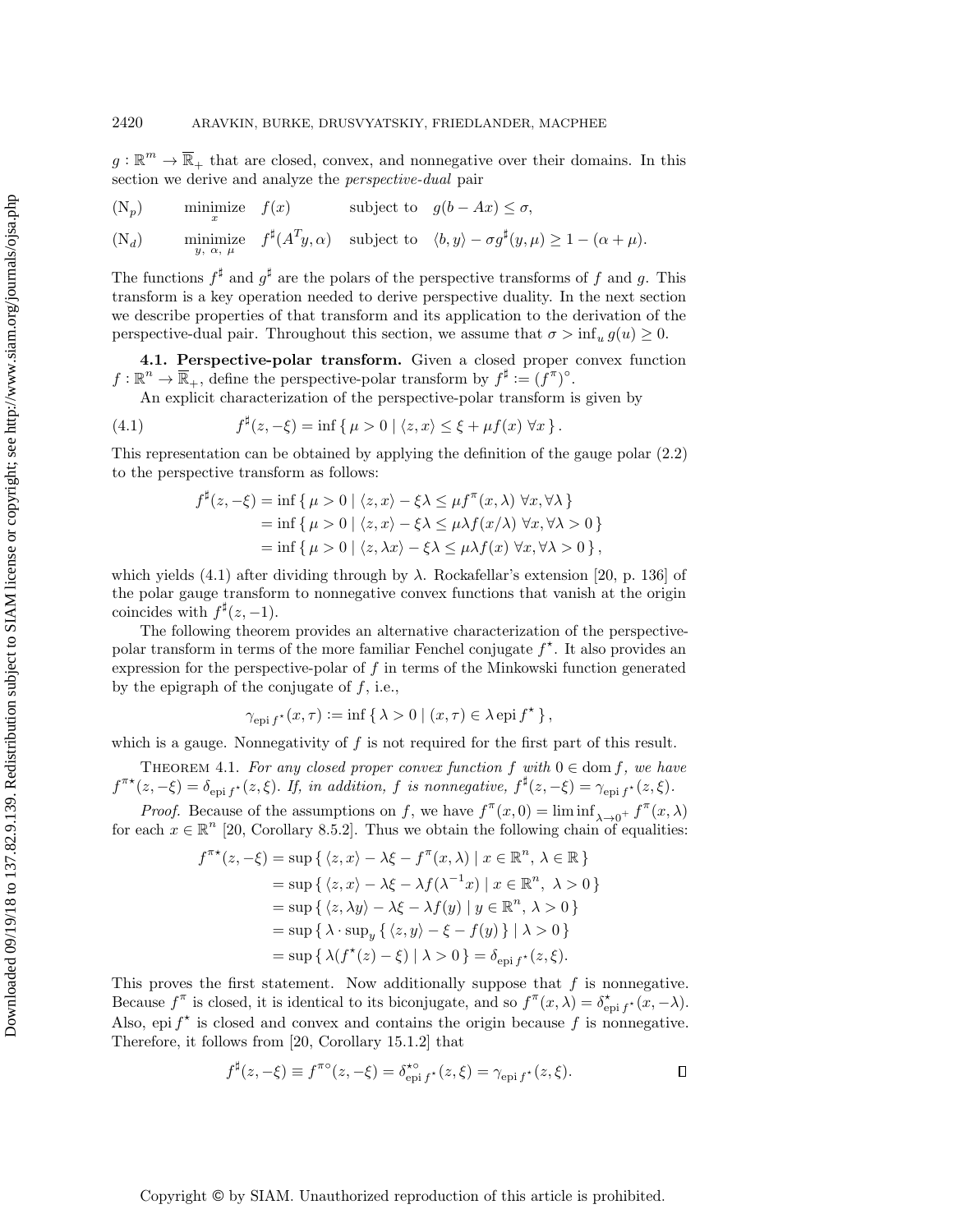The following result relates the level sets of the perspective-polar transform to the level sets of the conjugate perspective. This result is useful in deriving the constraint sets for certain perspective-dual problems for which there is no closed form for the perspective polar; cf. [Example 5.4.](#page-22-1)

<span id="page-15-2"></span>THEOREM 4.2 (level-set equivalence). Let  $f : \mathbb{R}^n \to \overline{\mathbb{R}}_+$  be a nonnegative, closed proper convex function with  $0 \in \text{dom } f$ . Then, for any  $(z, \xi, \mu) \in \mathbb{R}^n \times \overline{\mathbb{R}} \times \overline{\mathbb{R}}$ ,

$$
f^{\sharp}(z,\xi) \leq \mu \iff [0 \leq \mu \text{ and } f^{\star\pi}(z,\mu) \leq -\xi].
$$

Proof. The following chain of equivalences follows from [Theorem 4.1:](#page-14-1)

<span id="page-15-0"></span>
$$
f^{\sharp}(z,\xi) \leq \mu \iff \gamma_{\text{epi } f^*}(z,-\xi) \leq \mu
$$
  
\n
$$
\iff \inf \{ \lambda > 0 \mid (z,-\xi) \in \lambda \text{ epi } f^* \} \leq \mu
$$
  
\n
$$
\iff \inf \{ \lambda > 0 \mid f^*(z/\lambda) \leq -\xi/\lambda \} \leq \mu
$$
  
\n
$$
\iff \inf \{ \lambda > 0 \mid f^{*\pi}(z,\lambda) \leq -\xi \} \leq \mu.
$$

Define  $\alpha = \inf \{ \lambda > 0 \mid f^{\star \pi}(z, \lambda) \leq - \xi \}$ .

We first show that  $f^{\sharp}(z, \xi) \leq \mu$  implies  $0 \leq \mu$  and  $f^{\star \pi}(z, \mu) \leq -\xi$ . By [\(4.2\)](#page-15-0),  $0 \leq \alpha \leq \mu$ . If  $\alpha < \mu$ , there exists  $\lambda$  with  $0 < \lambda < \mu$  such that  $f^{\star \pi}(z, \lambda) \leq -\xi$ . Because f is nonnegative,  $\mu f \geq \lambda f$ , and thus  $(\mu f)^* \leq (\lambda f)^*$ . In particular,

$$
f^{\star\pi}(z,\mu) = (\mu f)^{\star}(z) \le (\lambda f)^{\star}(z) = f^{\star\pi}(z,\lambda) \le -\xi.
$$

On the other hand, if  $\alpha = \mu$ , there exists a sequence  $\lambda_k \rightarrow \mu$  such that  $f^{\star \pi}(z, \lambda_k) \leq - \xi$ for each k. Now by the lower semicontinuity of  $f^{\star \pi}$ , we obtain

$$
f^{\star\pi}(z,\mu) \le \liminf_{k \to \infty} f^{\star\pi}(z,\lambda_k) \le -\xi.
$$

This establishes the forward implication of the theorem.

For the reverse implication, suppose  $0 \leq \mu$  and  $f^{\star \pi}(z, \mu) \leq - \xi$ . If  $0 < \mu$ , it follows from [\(4.2\)](#page-15-0) that  $f^{\sharp}(z, \xi) \leq \mu$ . Now suppose otherwise that  $\mu = 0$ . We want to show  $f^{\sharp}(z, \xi) \leq 0$ . By hypothesis,  $(z, 0, -\xi) \in \text{epi } f^{*\pi}$ . Thus there exists a sequence  $(z_k, \mu_k, r_k)$  with  $\lim_{k \to \infty} (z_k, \mu_k, r_k) = (z, 0, - \xi )$  and  $f^{\star \pi}(z_k, \mu_k) \leq r_k$  for all k. With no loss in generality, we can assume that  $\mu_k > 0$  for all k. Then for each k, we have  $\mu_k f^*(z_k/\mu_k) \leq r_k$  for which we have the following equivalences:

$$
\mu_k f^*(z_k/\mu_k) \le r_k \iff \sup_w \{ \langle w, z_k \rangle - \mu_k f(w) \} \le r_k
$$
  

$$
\iff \langle w, z_k \rangle \le r_k + \mu_k f(w), \forall w \in \mathbb{R}^n
$$
  

$$
\iff \mu_k \ge \inf \{ \lambda > 0 \mid \langle w, z_k \rangle \le r_k + \lambda f(w), \forall w \in \mathbb{R}^n \}
$$
  

$$
\iff \mu_k \ge f^{\sharp}(z_k, -r_k),
$$

which gives  $f^{\sharp}(z, \xi) \leq 0 = \mu$  in the limit, since  $f^{\sharp}$  is closed.

 $\Box$ 

<span id="page-15-1"></span>4.1.1. Calculus rules. Two useful calculus rules are now developed that govern the perspective-polar transform when applied to gauge functions and separable sums.

EXAMPLE 4.3 (gauge functions). Suppose that  $f$  is a closed proper gauge. Then

$$
f^{\sharp}(z,\xi) = f^{\circ}(z) + \delta_{\mathbb{R}_{-}}(\xi).
$$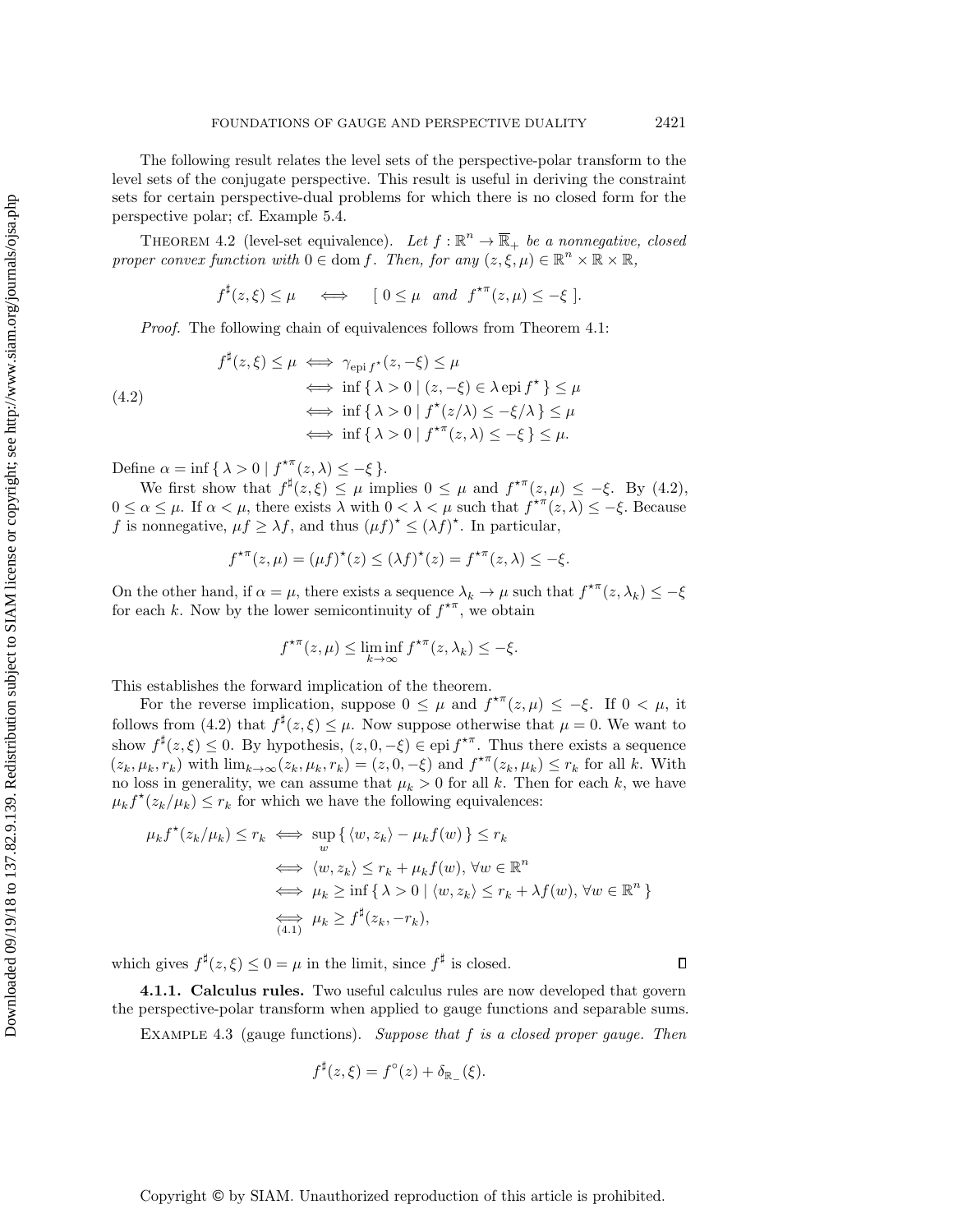Use expression [\(4.1\)](#page-14-0) for this derivation. When  $\xi > 0$ , take  $x = 0$  in the infimum in [\(4.1\)](#page-14-0) to deduce that  $f^{\sharp}(z, \xi) = +\infty$ . On the other hand, when  $\xi \leq 0$ , the positive homogeneity of f implies that  $f^{\sharp}(z,\xi) = f^{\circ}(z)$ . We leave the details to the reader. More generally, if f vanishes at the origin, then  $f^{\sharp}(z, \xi) = +\infty$  for all  $\xi > 0$ .

<span id="page-16-4"></span>EXAMPLE 4.4 (separable sums). Suppose that  $f(x) := \sum_{i=1}^{n} f_i(x_i)$ , where each convex function  $f_i : \mathbb{R}^{n_i} \to \overline{\mathbb{R}}_+$  is nonnegative. Then a straightforward computation shows that  $f^{\pi}(x, \lambda) = \sum_{i=1}^n f_i^{\pi}(x_i, \lambda)$ . Furthermore, taking into account [\[15,](#page-28-1) Proposition 2.4], which expresses the polar of a separable sum of gauges, we deduce

$$
f^{\sharp}(z,\xi) = \max_{i=1,...,n} f^{\sharp}_{i}(z_{i},\xi).
$$

4.2. Derivation of the perspective dual via lifting. We now derive the relationship between the primal and dual problems  $(N_p)$  $(N_p)$  and  $(N_d)$  by lifting  $(N_p)$  to an equivalent gauge optimization problem, and then recognizing  $(N_d)$  $(N_d)$  as its gauge dual.

<span id="page-16-1"></span>THEOREM 4.5 (gauge lifting of the primal). A point  $x^*$  is optimal for  $(N_p)$  $(N_p)$  if and only if  $(x^*, 1)$  is optimal for the gauge problem

<span id="page-16-0"></span>(4.3) minimize 
$$
f^{\pi}(x, \lambda)
$$
 subject to  $\rho \begin{pmatrix} b \\ 1 \\ 1 \end{pmatrix} - \begin{bmatrix} A & 0 \\ 0 & 1 \\ 0 & 0 \end{bmatrix} \begin{bmatrix} x \\ \lambda \end{bmatrix} \le \sigma$ ,

where  $\rho (z, \mu , \tau ) := g^{\pi} (z, \tau ) + \delta_{\{0\}} (\mu )$  is a gauge function.

*Proof.* By definition of  $f^{\pi}$ ,  $x^*$  is optimal for  $(N_p)$  $(N_p)$  if and only if the pair  $(x^*, 1)$  is optimal for

$$
\underset{x,\lambda}{\text{minimize}} \quad f^{\pi}(x, \lambda) \quad \text{subject to} \quad \lambda = 1, \ g^{\pi}(b - Ax, 1) \le \sigma.
$$

The following equivalence follows from the definition of  $\rho$ :

$$
[\lambda = 1 \quad \text{and} \quad g^{\pi}(b - Ax, 1) \le \sigma] \quad \iff \quad \rho(b - Ax, 1 - \lambda, 1) \le \sigma.
$$

<span id="page-16-2"></span>Thus we arrive at the constraint expressed in [\(4.3\)](#page-16-0).

COROLLARY 4.6 (gauge dual). Problem  $(N_d)$  $(N_d)$  is the gauge dual of [\(4.3\)](#page-16-0).

*Proof.* It follows from the canonical dual pairing  $(G_p)$  $(G_p)$  and  $(G_d)$  that the gauge dual of [\(4.3\)](#page-16-0) is

(4.4) 
$$
\begin{array}{ll}\text{minimize} & f^{\pi \circ} \left( \begin{bmatrix} A^T & 0 & 0 \ 0 & 1 & 0 \end{bmatrix} \begin{bmatrix} y \\ \alpha \\ \mu \end{bmatrix} \right) \\ \text{subject to} & \langle (y, \alpha, \mu), (b, 1, 1) \rangle - \sigma \rho^{\circ} (y, \alpha, \mu) \ge 1. \end{array}
$$

Because  $\rho$  is separable in  $(z, \mu)$  and  $\beta$ , it follows from [\[15,](#page-28-1) Proposition 2.4] that

<span id="page-16-3"></span>
$$
\rho^{\circ}(y,\alpha,\mu) = \max\left\{g^{\pi\circ}(y,\mu), \ \delta^{\circ}_{\{0\}}(\alpha)\right\}.
$$

Since  $\delta_{\{0\}}^{\circ}(\alpha)$  is identically zero, the result follows.

The next result generalizes [Theorem 3.4](#page-8-0) to the case where  $f$  and  $g$  are convex and nonnegative but not necessarily gauges. We use a construction parallel to the one in [\(2.7\)](#page-4-4), and for this section only redefine the feasible sets by

$$
\mathcal{F}_p := \{ u \mid g(b - u) \le \sigma \},
$$
  
\n
$$
\mathcal{F}_d := \{ (y, \alpha, \mu) \mid \langle b, y \rangle - \sigma g^{\sharp}(y, \mu) \ge 1 - (\alpha + \mu) \}.
$$

 $\Box$ 

 $\Box$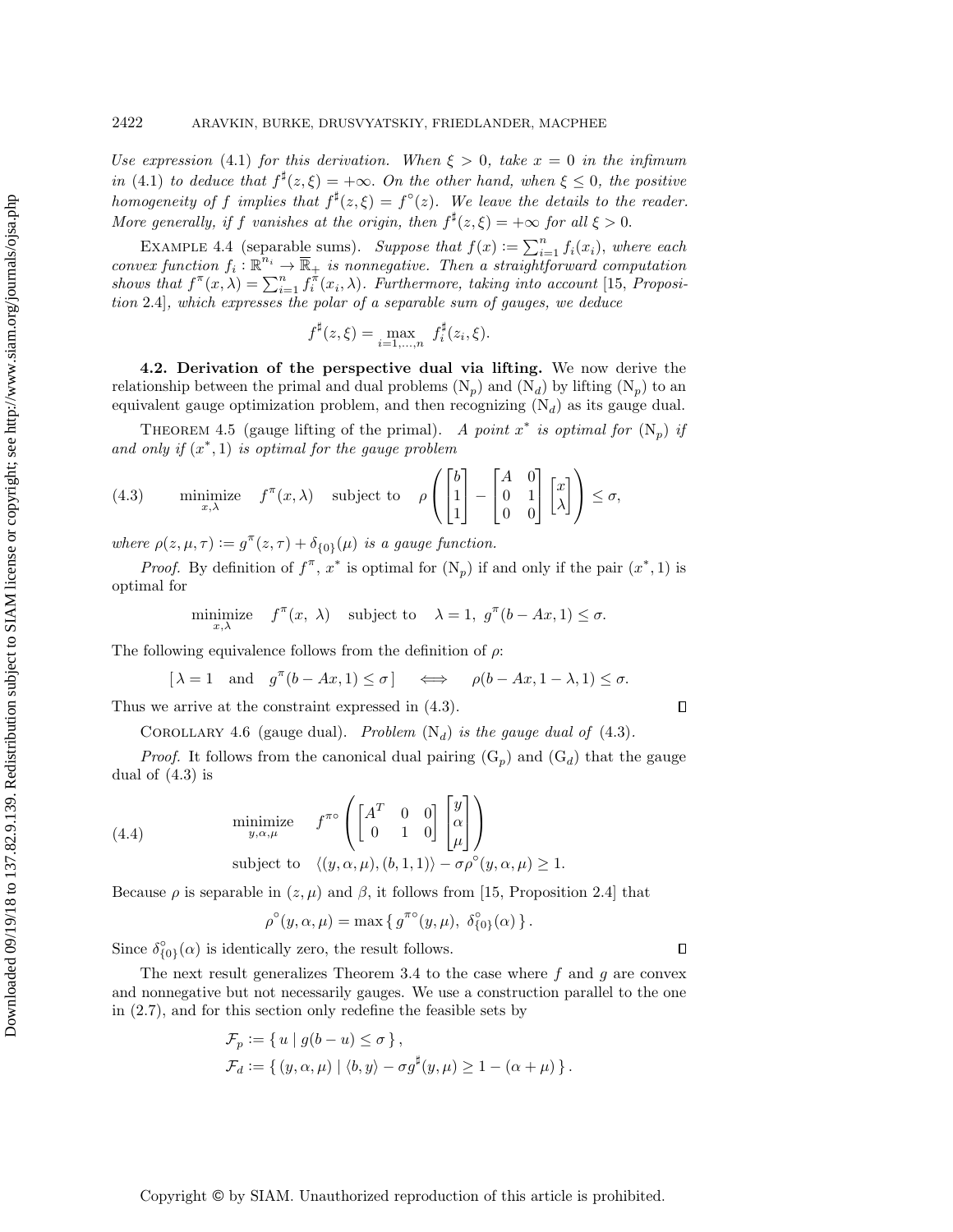Thus,  $(N_p)$  $(N_p)$  is *relatively strictly feasible* if

$$
A^{-1}\operatorname{ri}\mathcal{F}_p\cap(\operatorname{ri}\operatorname{dom} f)\neq\emptyset.
$$

Similarly,  $(N_d)$  $(N_d)$  is *relatively strictly feasible* if there exists a triple  $(y, \alpha, \mu)$  such that

 $(A^T y, \alpha) \in \text{ri} \, \text{dom} \, f^\sharp \quad \text{and} \quad (y, \alpha, \mu) \in \text{ri} \, \mathcal{F}_d.$ 

Strict feasibility follows the same definitions, where the operation ri is replaced by int.

THEOREM 4.7 (perspective duality). Let  $\nu_p$  and  $\nu_d$ , respectively, denote the optimal values of the pair  $(N_p)$  $(N_p)$  and  $(N_d)$ . Then the following relationships hold for the perspective dual pair  $(N_p)$  $(N_p)$  and  $(N_d)$ .

(a) (Basic inequalities) It is always the case that

(i) 
$$
(1/\nu_p) \leq \nu_d
$$
 and (ii)  $(1/\nu_d) \leq \nu_p$ .

Thus,  $\nu_p = 0$  and  $\nu_d = 0$ , respectively, imply that  $(N_d)$  $(N_d)$  and  $(N_p)$  are infeasible. (b) (Weak duality) If x and  $(y, \alpha, \mu )$  are primal and dual feasible, then

$$
1 \le \nu_p \nu_d \le f(x) \cdot f^{\sharp}(A^T y, \alpha).
$$

(c) (Strong duality) If the dual (resp., primal) is feasible and the primal (resp., dual) is relatively strictly feasible, then  $\nu_p\nu_d = 1$  and the perspective dual (resp., primal) attains its optimal value.

Proof. Parts (a) and (b) follow immediately from the analogous result in [Theo](#page-8-0)[rem 3.4,](#page-8-0) together with [Theorem 4.5](#page-16-1) and [Corollary 4.6.](#page-16-2)

Next we demonstrate that  $(N_p)$  $(N_p)$  is relatively strictly feasible if and only if  $(4.3)$  is relatively strictly feasible. By the description of relative interiors of sublevel sets given in [\[20,](#page-28-11) Theorem 7.6], [\(4.3\)](#page-16-0) is relatively strictly feasible if and only if there exists a point  $(x, 1) \in \text{ri} \, \text{dom} \, f^{\pi}$  such that

$$
(b - Ax, 0, 1) \in \text{ri dom } \rho \quad \text{and} \quad \rho(b - Ax, 0, 1) = g(b - Ax) < \sigma.
$$

We now seek a description of ridom  $f^{\pi}$ . We have

cl dom 
$$
f^{\pi}
$$
 = cl { $(x, \mu)$  |  $f^{\pi}(x, \mu) < \infty$ }  
= cl({0}  $\cup$  { $(x, \mu)$  |  $\mu > 0$ ,  $f(x/\mu) < \infty$ }) = cl cone (dom  $f \times \{1\}$ ).

By [\[20,](#page-28-11) Corollary 6.8.1], the above description yields

$$
r \operatorname{id} \operatorname{om} f^{\pi} = \{ (x, \mu) \mid \mu > 0, x \in \mu \text{ ri } \operatorname{dom} f \}.
$$

Thus  $(x, 1) \in \text{ri dom } f^{\pi}$  if and only if  $x \in \text{ri dom } f$ . Similarly,

$$
\mathrm{dom}\,\rho = \{ (y, 0, \mu) \mid (y, \mu) \in \mathrm{dom}\, g^{\pi} \},
$$

and so

ri dom 
$$
\rho = \{ (y, 0, \mu) | (y, \mu) \in \text{ri dom } g^{\pi} \} = \{ (y, 0, \mu) | \mu > 0, y \in \mu \text{ ri dom } g \}.
$$

In particular, the condition  $(b - Ax, 0, 1) \in \text{ri dom } \rho$  is equivalent to  $b - Ax \in \text{ri dom } g$ . Thus the conditions for relative strict feasibility of  $(4.3)$  and  $(N_p)$  $(N_p)$  are identical.

A similar argument verifies that  $(N_d)$  $(N_d)$  is relatively strictly feasible if and only if [\(4.4\)](#page-16-3) is relatively strictly feasible. Strong duality then follows from relative interiority, [Corollary 4.6,](#page-16-2) [Theorem 4.5,](#page-16-1) and the analogous strong-duality result in [Theorem 3.4.](#page-8-0)  $\Box$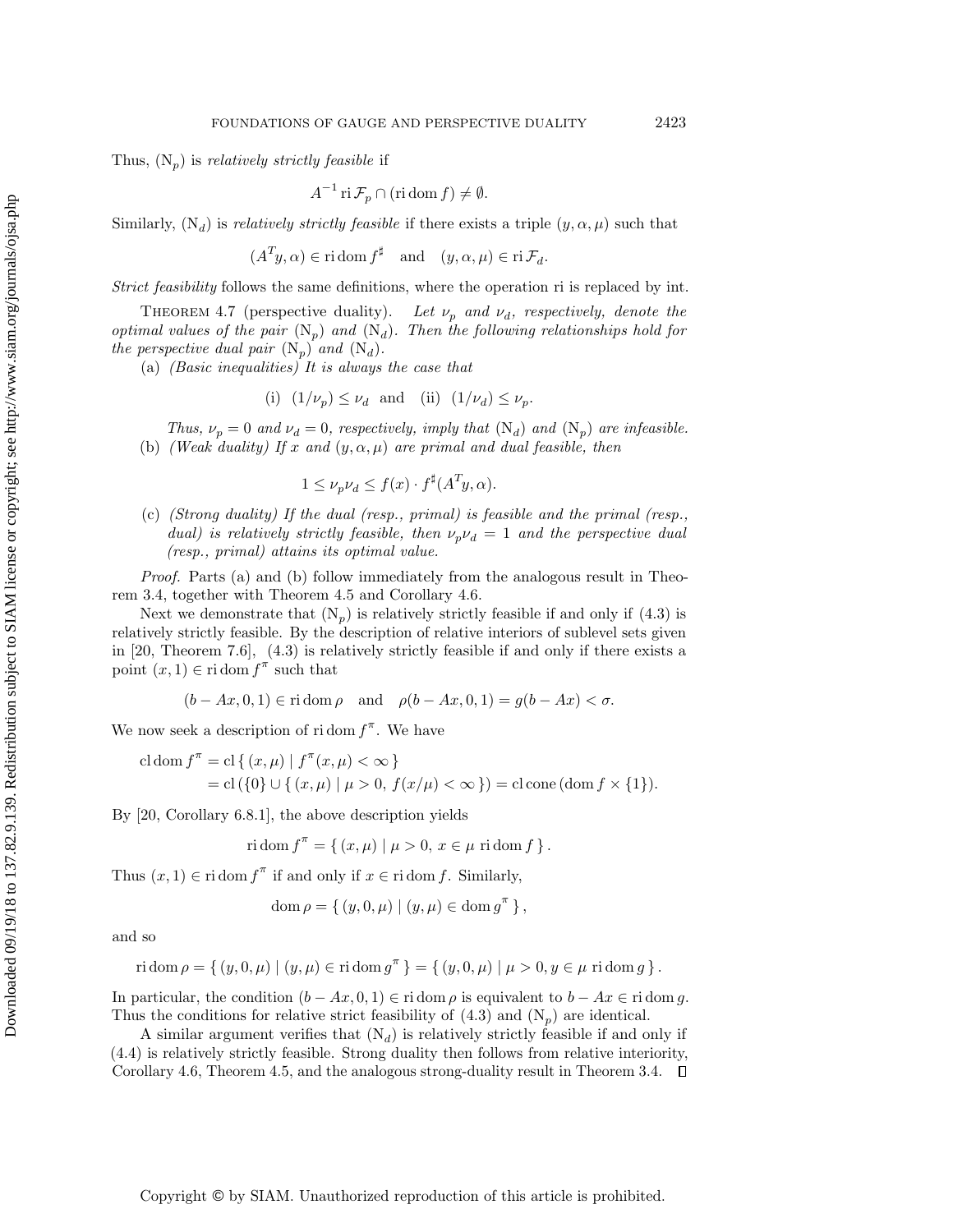4.3. Optimality conditions. The following result generalizes [Theorem 3.5](#page-8-2) to include the perspective-dual pair.

THEOREM 4.8 (perspective optimality). Suppose  $(N_p)$  $(N_p)$  is strictly feasible. Then the tuple  $(x^*, y^*, \alpha^*, \mu^*)$  is perspective primal-dual optimal if and only if

| $g(b - Ax^*) = \sigma$ or $g^{\sharp}(y^*, \mu^*) = 0$                                 | $(primal\ activity),$      |
|----------------------------------------------------------------------------------------|----------------------------|
| $\langle b, y^* \rangle - \sigma g^{\sharp}(y^*, \mu^*) = 1 - (\alpha^* + \mu^*)$      | (dual activity),           |
| $\langle x^*, A^T y^* \rangle + \alpha^* = f(x^*) \cdot f^{\sharp}(A^T y^*, \alpha^*)$ | $(objective\ alignment),$  |
| $\langle b - Ax^*, y^* \rangle + \mu^* = g(b - Ax^*) \cdot g^{\sharp}(y^*, \mu^*)$     | $(constraint\ alignment).$ |

*Proof.* By construction,  $x^*$  is optimal for  $(N_p)$  $(N_p)$  if and only if  $(x^*, 1)$  is optimal for its gauge reformulation [\(4.3\)](#page-16-0). Apply [Theorem 3.5](#page-8-2) to [\(4.3\)](#page-16-0) and the corresponding gauge dual  $(N_d)$  $(N_d)$  to obtain the required conditions.  $\Box$ 

The following result mirrors [Corollary 3.7](#page-11-0) for the perspective-duality case.

<span id="page-18-0"></span>Corollary 4.9 (perspective primal-dual recovery). Suppose that the primal  $(N_p)$  $(N_p)$  is strictly feasible. If  $(y^*, \alpha^*, \mu^*)$  is optimal for  $(N_d)$ , then for any primal feasible  $x \in \mathbb{R}^n$ , the following conditions are equivalent:

(a) x is optimal for  $(N_p)$  $(N_p)$ ;

(b) 
$$
\langle x, A^T y^* \rangle + \alpha^* = f(x) \cdot f^{\sharp}(A^T y^*, \alpha^*)
$$
 and  $(b - Ax, 1) \in \sigma \partial g^{\sharp}(y^*, \mu^*)$ ;

(c)  $A^T y^* \in f^{\sharp}(A^T y^*, \alpha^*) \cdot \partial f(x)$  and  $(b - Ax, 1) \in \sigma \partial g^{\sharp}(y^*, \mu^*)$ .

*Proof.* By construction, x is optimal for  $(N_p)$  $(N_p)$  if and only if  $(x, 1)$  is optimal for its gauge reformulation [\(4.3\)](#page-16-0). Apply [Corollary 3.7](#page-11-0) to (4.3) and its gauge dual  $(N_d)$  $(N_d)$  to obtain the equivalence of (a) and (b). To show the equivalence of (b) and (c), note that by the polar-gauge inequality,  $\langle (x, 1), (A^T y^*, \alpha^*) \rangle \leq f^{\pi}(x, 1) \cdot f^{\sharp}(A^T y^*, \alpha^*)$  for all x, or equivalently,

$$
\langle x, A^T y^* \rangle + \alpha^* \le f(x) \cdot f^{\sharp}(A^T y^*, \alpha^*) \quad \forall x.
$$

The inequality is tight for a fixed x if and only if x minimizes the function  $h :=$  $f^{\sharp}(A^T y^*, \alpha^*) f(\cdot) - \langle \cdot, A^T y^* \rangle - \alpha^*$ . This in turn is equivalent to  $0 \in \partial h(x)$ , or

$$
A^T y^* \in f^{\sharp}(A^T y^*, \alpha^*) \cdot \partial f(x).
$$

This shows the equivalence of (b) and (c) and completes the proof.

[Section 6](#page-22-0) illustrates an application of [Corollary 4.9](#page-18-0) for recovering primal optimal solutions from perspective-dual optimal solutions.

4.4. Reformulations of the perspective dual. Two reformulations of the perspective dual  $(N_d)$  $(N_d)$  may be useful depending on the functions f and g involved in  $(N_p)$  $(N_p)$ . First, an important simplification of the perspective dual occurs when one or both of these functions are gauges.

<span id="page-18-1"></span>COROLLARY 4.10 (simplification for gauges). If f is a gauge, then a triple  $(y^*, \alpha^*, \mu^*)$  is optimal for  $(N_d)$  $(N_d)$  if and only if  $\alpha^* \leq 0$  and  $(y^*, \mu^*)$  is optimal for

minimize 
$$
f^{\circ}(A^T y)
$$
 subject to  $\langle b, y \rangle - \sigma g^{\sharp}(y, \mu) \ge 1 - \mu$ .

If, in addition, g is a gauge, then a triple  $(y^*, \alpha^*, \mu^*)$  is optimal for  $(N_d)$  $(N_d)$  if and only if  $\alpha^* \leq 0$ ,  $\mu^* \leq 0$ , and  $y^*$  solves  $(G_d)$  $(G_d)$ .

Downloaded 09/19/18 to 137.82.9.139. Redistribution subject to SIAM license or copyright; see http://www.siam.org/journals/ojsa.php Downloaded 09/19/18 to 137.82.9.139. Redistribution subject to SIAM license or copyright; see http://www.siam.org/journals/ojsa.php

 $\Box$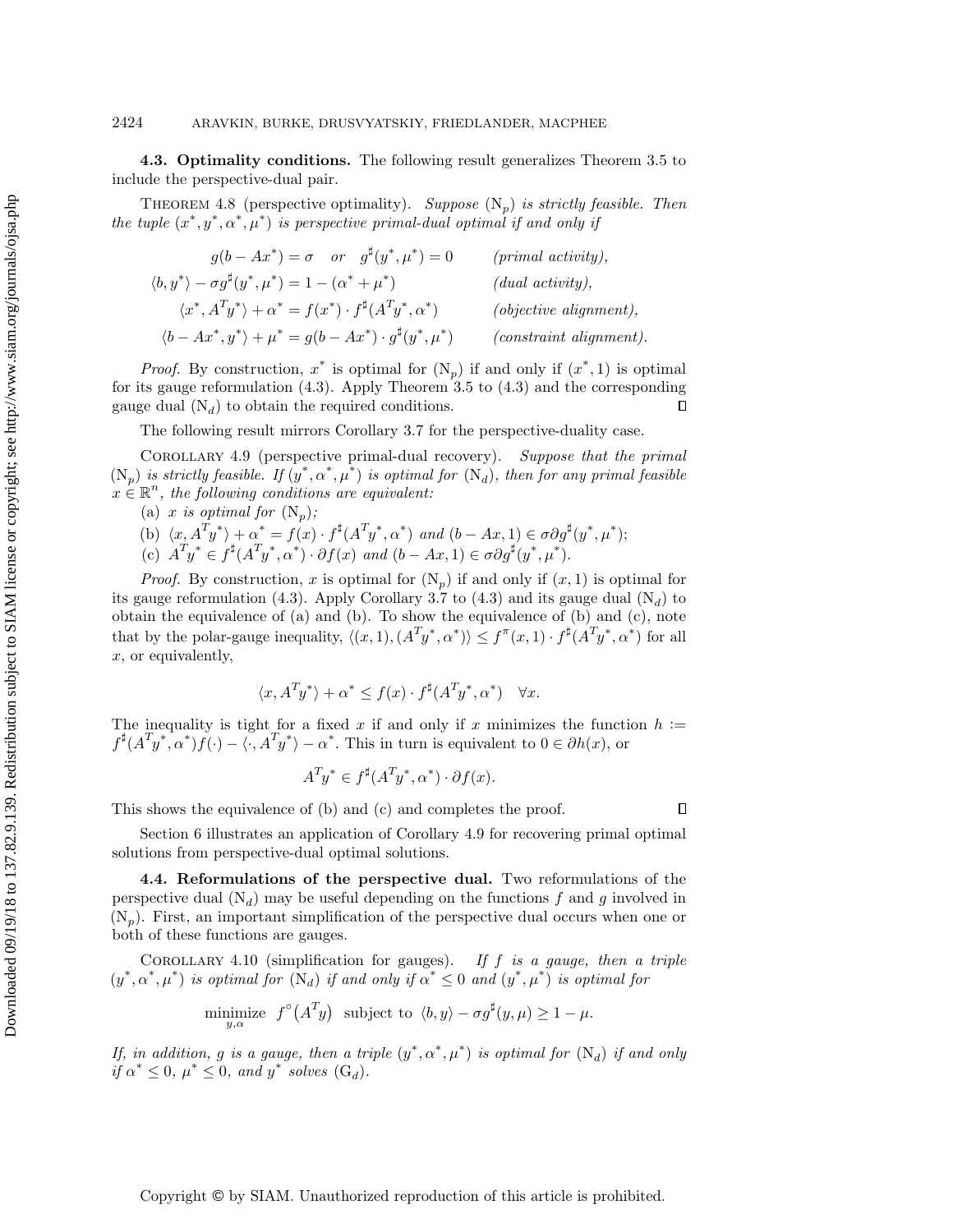*Proof.* The proof follows from the formulas for  $f^{\sharp}$  and  $g^{\sharp}$  established in [sec](#page-15-1)[tion 4.1.1.](#page-15-1)  $\Box$ 

[Theorem 4.2](#page-15-2) also allows us to express the level sets of  $g^{\sharp}$  in terms of its conjugate polar as in the following corollary.

<span id="page-19-3"></span>COROLLARY 4.11. The point  $(y^*, \alpha^*, \mu^*)$  is optimal for  $(N_d)$  $(N_d)$  if and only if there exists a scalar  $\xi^*$  such that  $(y^*, \alpha^*, \mu^*, \xi^*)$  is optimal for the problem

minimize  
\n<sub>y,\alpha,\mu,\xi</sub>  
\nsubject to 
$$
\langle b, y \rangle - \sigma \xi = 1 - (\alpha + \mu), \quad g^{\star \pi}(y, \xi) \leq -\mu, \ \xi \geq 0.
$$

*Proof.* By introducing the variable  $\xi := (\langle b, y \rangle + \alpha + \mu - 1)/\sigma$  in  $(N_d)$  $(N_d)$ , the result follows from [Theorem 4.2.](#page-15-2)  $\Box$ 

<span id="page-19-0"></span>5. Examples: Piecewise linear-quadratic and generalized linear model constraints. From a computational standpoint, the perspective-dual formulation may be an attractive alternative to the original primal problem. The efficiency of this approach requires that the dual constraints are in some sense more tractable than those of the primal. For example, we may consider the dual feasible set "easy" if it admits an efficient procedure for projecting onto that set. In this section, we examine two special cases that admit tractable dual problems in this sense. The first case is the family of piecewise linear quadratic (PLQ) functions, introduced by Rockafellar [\[22\]](#page-28-18) and subsequently examined by Rockafellar and Wets [\[23,](#page-28-13) p. 440] and Aravkin, Burke, and Pillonetto  $[3]$ . The second case is when g is a Bregman divergence arising from a maximum likelihood estimation problem over a family of exponentially distributed random variables.

For this section only, we will assume for the sake of simplicity that the objective  $f$  is a gauge, so that the perspective dual in each of this cases simplifies as in [Corollary 4.10.](#page-18-1) The more general case still applies.

<span id="page-19-4"></span>5.1. PLQ constraints. The family of PLQ functions is a large class of convex functions that includes such commonly used penalties as the Huber function, the Vapnik  $\epsilon$ -loss, and the hinge loss. The last two are used in support-vector regression and classification [\[3\]](#page-27-2). PLQ functions take the form

<span id="page-19-1"></span>(5.1) 
$$
g(y) = \sup_{u \in U} \{ \langle u, By + b \rangle - \frac{1}{2} ||Lu||_2^2 \}, \quad \mathcal{U} := \{ u \in \mathbb{R}^{\ell} | W u \leq w \},
$$

where g is defined by linear operators  $L \in \mathbb{R}^{\ell \times \ell}$  and  $W \in \mathbb{R}^{k \times \ell}$ , a vector  $w \in \mathbb{R}^k$ , and an injective affine transformation  $B(\cdot) + b$  from  $\mathbb{R}^k$  to  $\mathbb{R}^{\ell}$ . We may assume without loss of generality that  $B(\cdot) + b$  is the identity transformation, since the primal problem  $(N_p)$  $(N_p)$  already allows for composition of the constraint function g with an affine transformation. We also assume that  $\mathcal U$  contains the origin, which implies that g is nonnegative and thus can be interpreted as a penalty function. Aravkin, Burke, and Pillonetto [\[3\]](#page-27-2) describe a range of PLQ functions that often appear in applications.

The conjugate representation of  $g$ , given by

$$
g^*(y) = \delta_{\mathcal{U}}(y) + \frac{1}{2} ||Ly||^2,
$$

<span id="page-19-2"></span>is useful for deriving its polar perspective  $g^{\sharp}$ . In the following discussion, it is convenient to interpret the quadratic function  $-(1/2\mu) \|Ly\|^2$  as a closed convex function of  $\mu \in \mathbb{R}_+$ , and thus when  $\mu = 0$ , we make the definition  $- (1/2\mu) \| Ly\|^2 = \delta_{\{0\}}(y)$ .

Copyright © by SIAM. Unauthorized reproduction of this article is prohibited.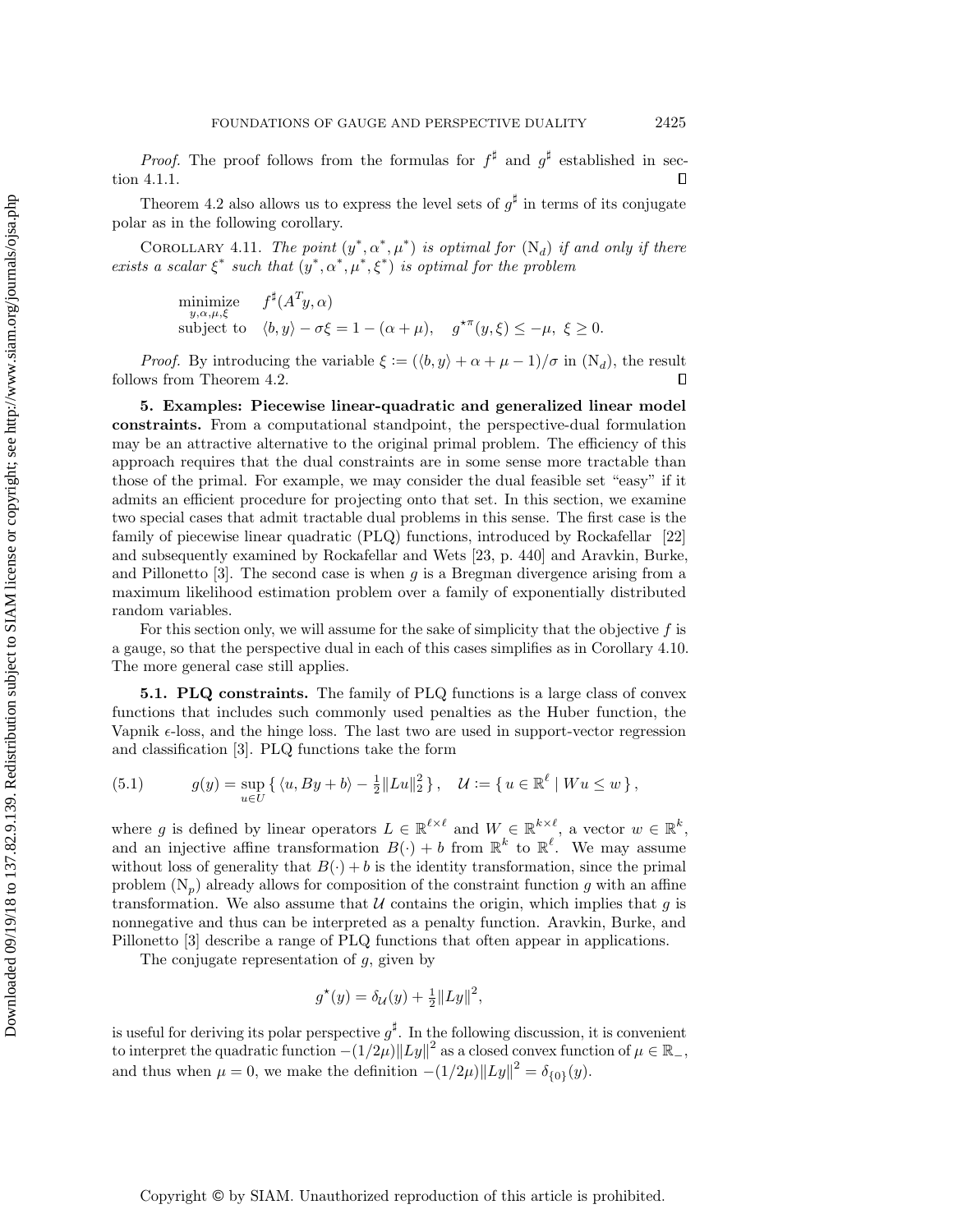THEOREM 5.1. If  $g$  is a PLQ function, then

$$
g^{\sharp}(y,\mu) = \delta_{\mathbb{R}_{-}}(\mu) + \max \left\{ \gamma_{\mathcal{U}}(y), -(1/2\mu) \|Ly\|^2 \right\}
$$
  
=  $\delta_{\mathbb{R}_{-}}(\mu) + \max \left\{ -(1/2\mu) \|Ly\|^2, \max_{i=1,...,k} \left\{ W_i^T y / w_i \right\} \right\},$ 

where  $W_1^T, \ldots, W_k^T$  are the rows of W that define  $\mathcal U$  in [\(5.1\)](#page-19-1).

*Proof.* First observe that when g is PLQ, epi  $g^* = \{ (y, \tau) | y \in \mathcal{U}, \frac{1}{2} ||Ly||^2 \leq \tau \}$ . Apply [Theorem 4.1](#page-14-1) and simplify to obtain the chain of equalities

$$
g^{\sharp}(y,\mu) = \gamma_{\text{epi}\,g^{\star}}(y,-\mu) = \inf \{ \lambda > 0 \mid (y,-\mu) \in \lambda \,\text{epi}\,g^{\star} \} = \inf \{ \lambda > 0 \mid y/\lambda \in \mathcal{U}, (1/2\lambda^2) ||Ly||^2 \le -\mu/\lambda \} = \delta_{\mathbb{R}_{-}}(\mu) + \max \{ \gamma_{\mathcal{U}}(y), -(1/2\mu) ||Ly||^2 \}.
$$

Because  $\mathcal U$  is polyhedral, we can make the explicit description

$$
\gamma_{\mathcal{U}}(y) = \inf \{ \lambda > 0 \mid y \in \lambda \mathcal{U} \}
$$
  
= 
$$
\inf \{ \lambda > 0 \mid W(y/\lambda) \le w \} = \max \left\{ 0, \max_{i=1,\dots,k} \{ W_i^T y / w_i \} \right\}.
$$

This follows from considering cases on the signs of the  $W_i^T y$  and noting that  $w \geq 0$ because  $\mathcal U$  contains the origin. Combining the above results, the theorem is proved.  $\Box$ 

The next example illustrates how [Theorem 5.1](#page-19-2) can be applied to compute the perspective-polar transform of the Huber function.

<span id="page-20-0"></span>Example 5.2 (Huber function). The Huber function [\[17\]](#page-28-2), which is a smooth approximation to the absolute value function, is also its Moreau envelope of order  $\eta$ . Thus it can be stated in conjugate form as

$$
h_{\eta}(x) = \sup_{u \in [-\eta, \eta]} \left\{ ux - (\eta/2)u^2 \right\} = \sup_{u} \left\{ ux - [\delta_{[-\eta, \eta]}(u) + (\eta/2)u^2] \right\},\,
$$

which reveals  $h_{\eta}^{\star}(y) = \delta_{[-\eta, \eta]}(y) + (\eta/2)y^2$ . We then apply [Theorem](#page-14-1) 4.1 to obtain

$$
h_{\eta}^{\sharp}(z,\xi) = \gamma_{h_{\eta}^*}(z, -\xi)
$$
  
= inf {  $\lambda > 0$  |  $(z, -\xi) \in \lambda$  epi  $h_{\eta}^*$  }  
= inf {  $\lambda > 0$  |  $|z|/\lambda \le \eta$ ,  $(\eta/2\lambda)z^2 \le -\xi$  }  
=  $\delta_{\mathbb{R}_{-}}(\xi) + \max\{|z|/\eta, -(\eta/2\xi)z^2\}.$ 

Note that this can easily be extended beyond the univariate case to a separable sum by applying the result of Example [4.4.](#page-16-4)

We can now write down an explicit formulation of the perspective dual problem  $(N_d)$  $(N_d)$ when the primal problem  $(N_p)$  $(N_p)$  has a PLQ-constrained feasible region (i.e., g is PLQ) and a gauge objective (i.e.,  $f$  is a closed gauge). The constraint set of  $(N_d)$  $(N_d)$  simplifies significantly so that, for example, a first-order projection method might be applied to solve the problem. Apply [Theorem 5.1](#page-19-2) and introduce a scalar variable  $\xi$  to rephrase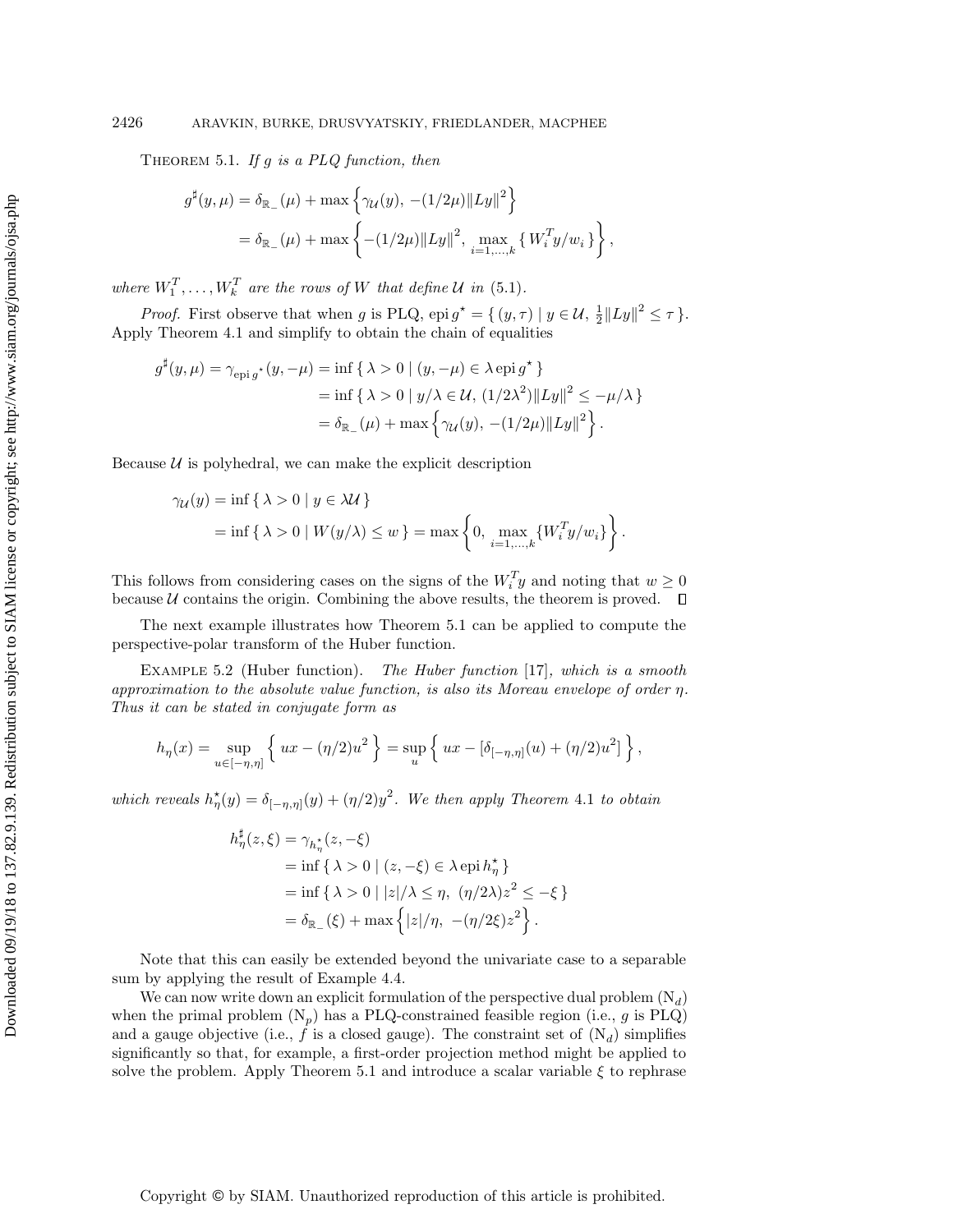the dual problem  $(N_d)$  $(N_d)$  as

<span id="page-21-1"></span>
$$
\begin{aligned}\n\text{minimize} & f^{\circ}(A^T y) \\
\text{subject to} & \langle b, y \rangle + \mu - \sigma \xi = 1, \ \mu \le 0, \ \xi \ge 0, \\
& W y \le \xi w, \ -\frac{1}{2\mu} \|L y\|^2 \le \xi.\n\end{aligned}
$$

We can further simplify the constraint set using the fact that

<span id="page-21-3"></span>(5.3) 
$$
\left\| |Ly|^2 \le -2\mu\xi \text{ and } \mu \le 0, \xi \ge 0 \right\| \iff \left\| \begin{bmatrix} 2Ly \\ \xi + 2\mu \end{bmatrix} \right\|_2 \le \xi - 2\mu.
$$

Thus, projecting a point  $\bar{y}$  onto the feasible set of [\(5.2\)](#page-21-1) is equivalent to solving a second-order cone program (SOCP). In many important cases, the operator  $L$  is extremely sparse. For example, when  $g$  is a sum of separable Huber functions, we have  $L = \sqrt{\eta}I$ . Hence in many practical cases, particularly when  $m \ll n$  and the dual variables are low-dimensional, this projection problem could be solved efficiently using SOCP solvers that take advantage of sparsity, e.g., Gurobi [\[16\]](#page-28-19).

<span id="page-21-0"></span>5.2. Generalized linear models and the Bregman divergence. Suppose we are given a data set  $\{(a_i, b_i)\}_{i=1}^m \subseteq \mathbb{R}^{n+1}$ , where each vector  $a_i$  describes features associated with observations  $b_i$ . Assume that the vector b of observations is distributed according to an exponential density  $p(y | \theta) = \exp[\langle \theta, y \rangle - \phi^{\star}(\theta) - p_0(y)]$ , where the conjugate of  $\phi : \mathbb{R}^n \to \mathbb{R}$  is the cumulant generating function of the distribution and  $p_0: \mathbb{R}^n \to \mathbb{R}$  serves to normalize the distribution. We assume that  $\phi$  is a closed convex function of the Legendre type [\[20,](#page-28-11) p. 258]. The maximum likelihood estimate (MLE) can be obtained as the maximizer of the log-likelihood function  $\log p(y \mid \theta)$ .

In applications that impose an a priori distribution on the parameters, the goal is to find an approximation to the MLE estimate that penalizes a regularization function  $f$  (a surrogate for the prior). We assume a linear dependence between the parameters and feature vectors, and thus set  $\theta = Ax$ , where the matrix A has rows  $a_i$ . A regularized MLE estimate could be obtained by solving the constrained problem

minimize  $f(x)$  subject to  $d_{\phi^*}(Ax; \nabla \phi (b)) \leq \sigma$ ,

where  $d_{\phi}(v; w) := \phi (v) - \phi (w) - \langle \nabla \phi (w), v - w\rangle$  is the *Bregman divergence* function, and  $\sigma$  is a positive parameter that controls the divergence between the linear model Ax and the first-moment  $\nabla \phi (b)$  relative to the density defined by  $\phi$  [\[4\]](#page-27-3).

We use [Corollary 4.11](#page-19-3) to derive the perspective dual, which requires the computation of the conjugate of  $g(z) := d_{\phi^*}(z; \nabla \phi (b))$ :

$$
g^{\star}(y) = \sup_{z} \{ \langle z, y \rangle - d_{\phi^{\star}}(z; \nabla \phi(b)) \}
$$
  
= 
$$
\sup_{z} \{ \langle z, y \rangle - \phi^{\star}(z) + \phi^{\star}(\nabla \phi(b)) + \langle b, z - \nabla \phi(b) \rangle \}
$$
  
= 
$$
\phi^{\star}(\nabla \phi(b)) - \langle b, \nabla \phi(b) \rangle + \phi(y + b),
$$

where we simplify the expression using the inverse relationship between the gradients of  $\phi$  and its conjugate. Assume for simplicity that f is a gauge, which is typical when it serves as a regularization function. In that case, the perspective dual reduces to

<span id="page-21-2"></span>(5.4) minimize 
$$
f^{\circ}(A^T y)
$$
  
\nsubject to  $\phi^{\pi}(y + \xi b, \xi) \leq \xi[\langle b, \nabla \phi(b) \rangle - \phi^{\star}(\nabla \phi(b)) - \sigma] - 1, \xi \geq 0;$ 

cf. Corollaries [4.10](#page-18-1) and [4.11.](#page-19-3)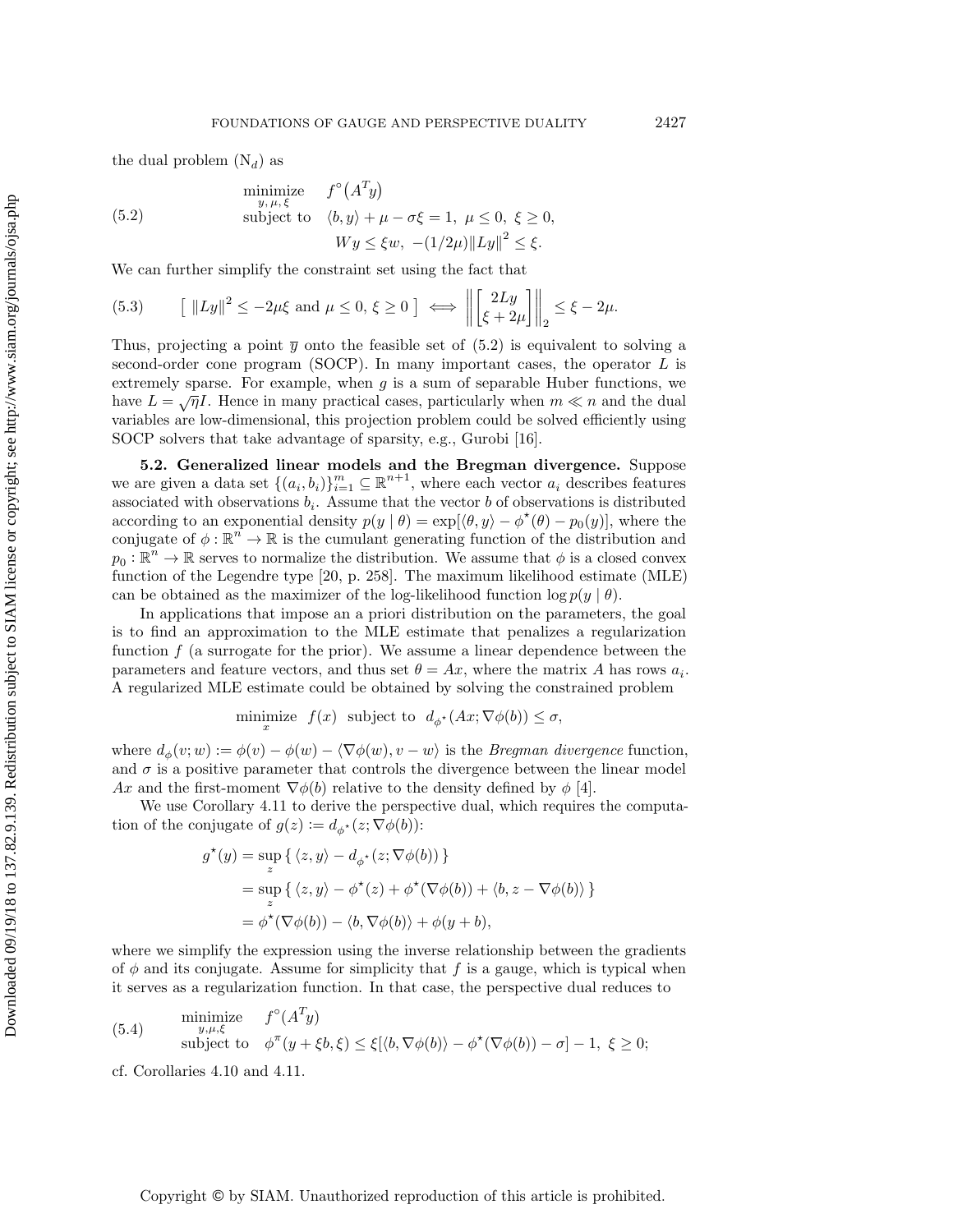EXAMPLE 5.3 (Gaussian distribution). As a first example, consider the case where the  $b_i$  are distributed as independent Gaussian variables with unit variance. In this case,  $\phi := \frac{1}{2} \|\cdot \|^2$  and the above constraints specialize to

$$
\frac{1}{2\xi}||y||^2 + \langle b, y \rangle \le -(1 + \sigma \xi), \xi \ge 0.
$$

This is an example of a PLQ constraint, which falls into the category of problems described in [section](#page-19-4) 5.1.

<span id="page-22-1"></span>Example 5.4 (Poisson distribution). Consider the case where the observations  $b_i$  are independent Poisson observations, which corresponds to  $\phi (\theta ) = \theta \log \theta - \theta$  and  $\phi^{\star}(y) = e^y$ . Straightforward calculations show that the perspective dual constraints for the Poisson case reduce to

$$
\sum_{i=1}^{m} z_i \log(z_i/\xi) \le \beta \xi + \sum_{i=1}^{m} z_i - (1 + \sigma \xi), \quad z = y + \xi b, \quad \xi \ge 0,
$$

where  $\beta = \sum_{i=1}^m (b_i + b_i \log b_i)$  is a constant. By introducing new variables, this can be further simplified to require only affine constraints and m relative-entropy constraints. To solve projection subproblems onto a constraint set of this form, we note that

$$
F(x, y, r) = 400(-\log(x/y) - \log(\log(x/y) - r/y) - 4\log(y))
$$

is a self-concordant barrier for the set  $\{ (x, y, r) \mid y > 0, y \log(y/x) \leq r \}$ , which is the epigraph of the relative entropy function; see Nesterov and Nemirovskii [\[19,](#page-28-20) Proposition 5.1.4] and Boyd and Vandenberghe [\[5,](#page-28-21) Example 9.8]. Standard interior methods can therefore be used to project onto the constraint set.

EXAMPLE 5.5 (Bernoulli distribution). When the observations  $b_i$  are independent Bernoulli observations, which corresponds to  $\phi (\theta ) = \theta \log \theta + (1 - \theta )\log(1 - \theta )$  and  $\phi^*(y) = \log(1 + e^y)$ , the perspective dual constraints in [\(5.4\)](#page-21-2) reduce to

$$
\sum_{i=1}^{m} [z_i \log(z_i/\xi) + (\xi - z_i) \log((\xi - z_i)/\xi)] \le \beta \xi - (1 + \sigma \xi), \quad z = y + \xi b, \quad \xi \ge 0,
$$

where  $\beta = \sum_{i=1}^m (b_i \log b_i + (1 - b_i) \log(1 - b_i))$  is a constant. By introducing new variables, this can be rewritten with only affine constraints and 2m relative-entropy constraints. Thus the projection subproblems can be solved as in the Poisson case.

<span id="page-22-0"></span>6. Examples: Recovering primal solutions. Once we have solved the gauge or perspective dual problems, we have two available approaches for recovering a corresponding primal optimal solution. If we applied a (Lagrange) primal-dual algorithm (e.g., the algorithm of Chambolle and Pock [\[8\]](#page-28-14)) to solve the dual, then [Theorem 3.9](#page-13-1) gives a direct recipe for constructing a primal solution from the algorithm's output. On the other hand, if we applied a primal-only algorithm to solve the dual, we must instead rely on [Corollary 3.7](#page-11-0) or [Corollary 4.9](#page-18-0) to recover a primal solution. Interestingly, the alignment conditions in these theorems can provide insight into the structure of the primal optimal solution, as illustrated by the following examples.

<span id="page-22-4"></span>6.1. Recovery for basis pursuit denoising. Our first example illustrates how [Corollary 3.7](#page-11-0) can be used to recover primal optimal solutions from dual optimal solutions for a simple gauge problem. Consider the gauge dual pair

<span id="page-22-3"></span>(6.1a) 
$$
\min_{x} \text{size} ||x||_1 \qquad \text{subject to} \qquad ||b - Ax||_2 \le \sigma,
$$
\n(6.1b) 
$$
\min_{x} ||a|_2 ||a|_2 ||b|_2 \qquad \text{subject to} \qquad (b, a) \qquad \tau ||a||_2 > 1.
$$

<span id="page-22-2"></span>(6.1b) 
$$
\text{minimize } \|A^T y\|_{\infty} \text{ subject to } \langle b, y \rangle - \sigma \|y\|_2 \ge 1,
$$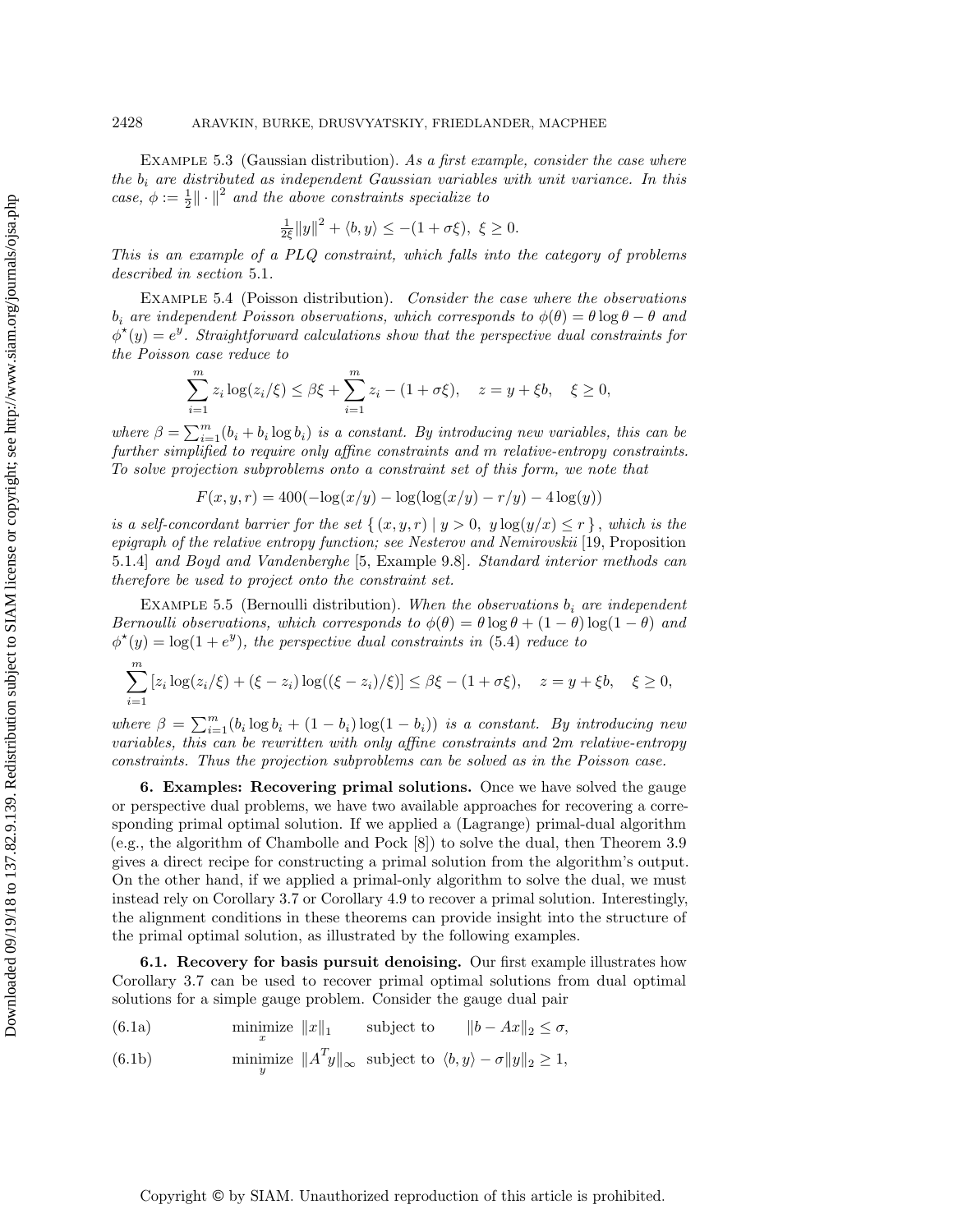which corresponds to the basis pursuit denoising problem. The 1-norm in the primal objective encourages sparsity in  $x$ , while the constraint enforces a maximum deviation between a forward model Ax and observations b.

Let  $y^*$  be optimal for the dual problem [\(6.1b\)](#page-22-2), and set  $z = A^T y^*$ . Define the active set

$$
I(z) = \{ i \mid |z_i| = ||z||_{\infty} \}
$$

as the set of indices of  $z$  that achieve the optimal objective value of the gauge dual. We use [Corollary 3.7](#page-11-0) to determine properties of a primal solution  $x^*$ . In particular, the first part of [Corollary 3.7\(](#page-11-0)b) holds if and only if  $x_i^* = 0$  for all  $i \notin I(z)$ , and  $\text{sign}(x_i^*) = \text{sign}(z_i)$  for all  $i \in I(z)$ . Thus, the maximal-in-modulus elements of  $A^T y^*$ determine the support for any primal optimal solution  $x^*$ . The second condition in [Corollary 3.7\(](#page-11-0)b) holds if and only if  $b - Ax = \sigma y^* / \|y^*\|_2$ . In order to satisfy this last condition, we solve the least-squares problem restricted to the support of the solution:

minimize 
$$
||b - Ax - \sigma(y^*/||y^*||_2)||_2^2
$$
 subject to  $x_i = 0 \ \forall i \notin I(z)$ .

(Note that  $y^* \neq 0$ ; otherwise the primal problem is infeasible.) The efficiency of this least-squares solve depends on the number of elements in  $I(z)$ . For many applications of basis pursuit denoising, for example, we expect the support to be small relative to the length of  $x$ , and in that case, the least-squares recovery problem is expected to be a relatively inexpensive subproblem. We may interpret the role of the dual problem as that of determining the optimal support of the primal, and the role of the above least-squares problem as recovering the actual values of the support.

<span id="page-23-2"></span>6.2. Sparse recovery with Huber misfit. For an example where the constraint is not a gauge function, consider the variant of [\(6.1a\)](#page-22-3)

<span id="page-23-1"></span>(6.2) minimize 
$$
||x||_1
$$
 subject to  $h(b - Ax) \le \sigma$ , with  $h(r) = \sum_{i=1}^m h_\eta(r_i)$ ,

where  $h_\eta$  is the Huber function; cf. [Example 5.2.](#page-20-0) This problem corresponds to  $(N_p)$  $(N_p)$ with  $f(x) = \| x \|_1$  and  $g = h$ . Suppose that the tuple  $(y, \alpha, \mu )$  with  $\mu < 0$  is optimal for the perspective dual, and that  $(N_p)$  $(N_p)$  attains its optimal value. Because f is a gauge, [Corollary 4.10](#page-18-1) asserts that  $\alpha = 0$ , and thus [Corollary 4.9\(](#page-18-0)b) reduces to the conditions

<span id="page-23-0"></span>(6.3a) 
$$
\langle x, A^T y \rangle = f(x) \cdot f^{\circ}(A^T y),
$$

(6.3b) 
$$
(b - Ax, 1) \in \sigma \partial h^{\sharp}(y, \mu).
$$

As we did for the related example in [section 6.1,](#page-22-4) we use [\(6.3a\)](#page-23-0) to deduce the support of the optimal primal solution. It follows from [Theorem 5.1](#page-19-2) that because  $g$  is PLQ,

$$
h^{\sharp}(y,\mu) = \delta_{\mathbb{R}_{-}}(\mu) + \max \left( \max_{i=1,\dots,k} \{ W_i^T y / w_i \}, - (1/2\mu) \|Ly\|^2 \right).
$$

In particular, because h is a separable sum of Huber functions,  $W = [I - I]^T$ , w is the constant vector of all ones, and  $L = \sqrt{\eta} L$ . Since  $\mu < 0$ , it follows that

$$
\partial h^{\sharp}(y,\mu) = \partial \left( \max \left\{ ||y||_{\infty}, -(\eta/2\mu) ||y||^2 \right\} \right) (y,\mu).
$$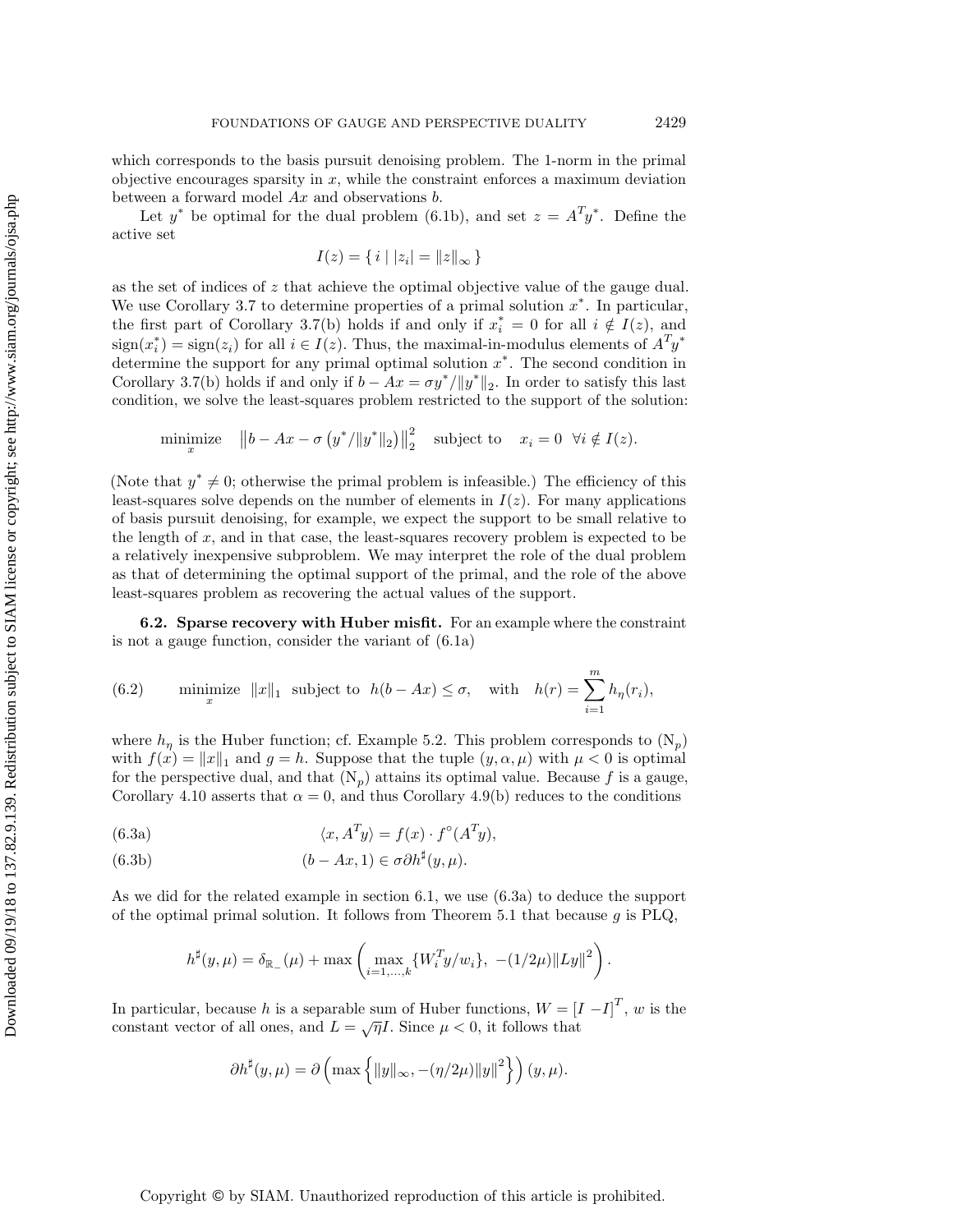For the set  $\{v_1, \ldots, v_{2m+1}\} := \left\{ y_1, \ldots, y_m, -y_1, \ldots, -y_m, -\frac{\eta}{2\mu} ||y||^2 \right\}$ , let  $J(y, \mu) :=$  $\{ j | | v_j | = \max_{i=1,\dots,2m+1} | v_i | \}$  be the set of maximizing indices. Then

$$
\partial h^{\sharp}(y,\mu) = \text{conv } \{ \nabla v_j \mid j \in J(y,\mu) \},
$$

where conv denotes the convex hull operation. More concretely, precisely the following terms are contained in the convex hull above:

- $\bullet \ \left( -\frac{\eta}{\mu}y, \frac{\eta}{2\mu} \right)$  $\frac{\eta}{2\mu^2} \|y\|_2^2 \bigg) \text{ if } -\frac{\eta}{2\mu} \|y\|^2 \geq \|y\|_{\infty};$
- (sign  $(y_i) \cdot e_i$ , 0) if  $i \in [m]$  and  $|y_i| = ||y||_{\infty} \geq \frac{\eta}{2\mu} ||y||^2$ ,

where  $e_i$  is the *i*th standard basis vector. Note that if an optimal solution to  $(N_p)$  $(N_p)$ exists, then [Corollary 4.9](#page-18-0) tells us that  $(-(\eta / \mu) y, (\eta / 2\mu^2) ||y||^2)$  must be included in this convex hull; otherwise it is impossible to have  $(b - Ax, 1) \in \partial h^\sharp(y, \mu)$ .

In summary, [Corollary 4.9](#page-18-0) tells us that to find an optimal solution x for  $(N_p)$  $(N_p)$ , we need to solve a linear program to ensure that  $(b - Ax, 1) \in \text{conv } \{ \nabla v_j \mid j \in J(y, \mu) \}$ subject to the optimal support of  $x$ , as determined by  $(6.3a)$ . In cases where the size of the support is expected to be small (as might be expected with a 1-norm objective), this required linear program can be solved efficiently.

<span id="page-24-0"></span>7. Numerical experiment: Sparse robust regression. To illustrate the usefulness of the primal-from-dual recovery procedure implied by [Theorem 3.9,](#page-13-1) we continue to examine the sparse robust regression problem [\(6.2\)](#page-23-1), considered by Aravkin, Burke, and Friedlander [\[2\]](#page-27-1). The aim is to find a sparse signal (e.g., a spike train) from measurements contaminated by outliers. These experiments have been performed with the following data:  $m = 120$ ,  $n = 512$ ,  $\sigma = 0.2$ ,  $\eta = 1$ , and A is a Gaussian matrix. The true solution  $\bar{x} \in \{ -1, 0, 1\}$  is a spike train which has been constructed to have 20 nonzero entries, and the true noise  $b - \overline{A\overline{x}}$  has been constructed to have 5 outliers.

We compare two approaches for solving problem [\(6.2\)](#page-23-1). In both, we use Chambolle and Pock's (CP) algorithm [\[8\]](#page-28-14), which is primal-dual (in the sense of Lagrange duality) and can be adapted to solve both the primal problem [\(6.2\)](#page-23-1) and its perspective dual [\(5.2\)](#page-21-1). Other numerical methods could certainly be applied to either of these problems, such as Shefi and Teboulle's dual moving-ball method [\[25\]](#page-28-22). We note that a primal-only method, for example, applied to [\(5.2\)](#page-21-1), would require us to use the methods of [section 6](#page-22-0) rather than [Theorem 3.9](#page-13-1) for the recovery of a primal solution.

The CP method applied to problem  $(3.1)$  at each iteration k computes

$$
\begin{aligned} y^{k+1} &:= \mathrm{prox}_{\alpha_y f^\star} \left( y^k + \alpha_y A[2x^k - x^{k-1}] \right) \\ x^{k+1} &:= \mathrm{prox}_{\alpha_x g} (x^k - \alpha_x A^T y^{k+1}), \end{aligned}
$$

,

where  $\text{prox}_{\alpha f} (x) := \text{argmin}_y \{ f(y) + \frac{1}{2\alpha} ||x - y||_2^2 \}.$  The positive scalars  $\alpha_x$  and  $\alpha_y$ are chosen to satisfy  $\alpha_x \alpha_y \|A\|^2 < 1$ . Setting  $f = \delta_{h(b - \cdot )\leq \sigma}$  and  $g = \| \cdot \|_1$  yields the primal problem [\(6.2\)](#page-23-1). In this case, the proximal operators  $prox_{\alpha f}$  and  $prox_{\alpha g}$  can be computed using the Moreau identity, i.e.,

$$
\begin{aligned} &\mathrm{prox}_{\alpha f^\star}(x) = x - \mathrm{prox}_{(\alpha f^\star)^\star}(x) = x - \alpha \Pi_f(x/\alpha), \\ &\mathrm{prox}_{\alpha g}(y) = y - \mathrm{prox}_{(\alpha g)^\star}(y) = y - \Pi_{\alpha \mathbb{B}_\infty}(y/\alpha), \end{aligned}
$$

where  $\Pi_f$  is the projection onto the sublevel set in the definition of f and  $\Pi_{\alpha \mathbb{B}_{\infty}}$  is the projection onto the infinity-norm ball of radius  $\alpha$ . We implement  $\Pi_f$  using the Convex.jl [\[27\]](#page-28-23) and Gurobi [\[16\]](#page-28-19) software packages.

Copyright © by SIAM. Unauthorized reproduction of this article is prohibited.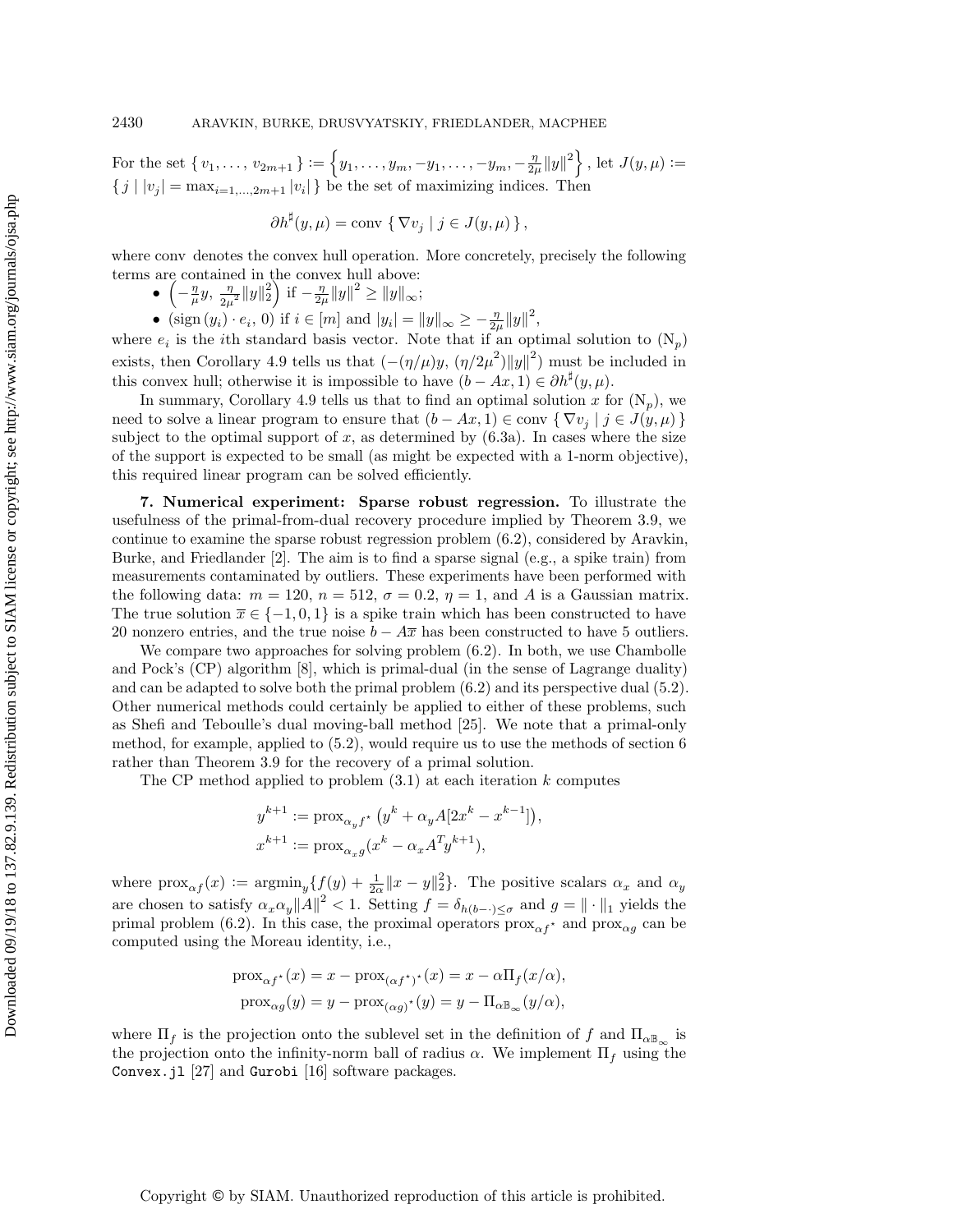<span id="page-25-0"></span>

Fig. 7.1. The CP algorithm applied to sparse robust regression [\(section](#page-24-0) 7). Dashed lines indicate  $CP$  applied to the primal problem  $(6.2)$ , and solid lines indicate  $CP$  applied to its perspective dual  $(5.2)$ , where the primal solution is recovered via the method of [Theorem](#page-13-1) 3.9. Plots show (a) normalized deviation of objective value  $\| x^k \|_1$  from optimal value  $\| \overline{x} \|_1$ ; (b) infeasibility measure  $\max(h(b - Ax^k) - \sigma, 0)$  for iterate  $x^k$ ; (c) number false zeros in iterate  $x^k$  relative to  $\overline{x}$ ; and (d) number of false nonzeros in iterate  $x^k$  relative to  $\overline{x}$ .

On the other hand, to apply CP to the perspective dual problem [\(5.2\)](#page-21-1), one instead takes  $f = (\|\cdot \|)^{\circ} = \|\cdot\|_{\infty}$  and  $g = \delta_{\mathcal{Q}}$ , where  $\mathcal Q$  is the constraint set for [\(5.2\)](#page-21-1), and take A to be the corresponding adjoint to the operator in [\(6.2\)](#page-23-1). To compute  $\text{prox}_{\alpha_y g}$ , which is the projection onto  $\mathcal{Q}$ , we solve the SOCP [\(5.3\)](#page-21-3) using Gurobi. To evaluate  $\text{prox}_{\alpha f^*}$ , we again use the Moreau identity and project onto level sets of  $\| \cdot \|_1$ .

[Figure 7.1](#page-25-0) compares the outcomes of running CP on the primal and perspective dual problems. This experiment exhibited similar behavior when run 500 times with different realizations of the random data, and so here we report on a single problem instance. Note that performing an iteration of CP on the perspective dual is significantly faster than performing an iteration of CP on the primal because  $\Pi \circ$ can be computed much more efficiently than  $\Pi_f$ . (See the discussion in [section 5.1.](#page-19-4)) This also appears to make convergence of CP on the perspective dual more stable, as seen in [Figure 7.1\(](#page-25-0)a). Figure 7.1(c)–(d) illustrates the sparsity patterns of the iterates  $x_k$  relative to those  $\overline{x}$ . Notably, we recover the correct sparsity patterns using [Theorem 3.9.](#page-13-1) The recovery procedure outlined in [section 6.2](#page-23-2) also recovers the correct sparsity pattern, when applied to the final perspective dual iterate.

8. Discussion. Gauge duality is fascinating in part because it shares many symmetric properties with Lagrange duality, and yet Freund's 1987 development of the concept flows from an entirely different principle based on polarity of the sets that define the gauge functions. On the other hand, Lagrange duality proceeds from a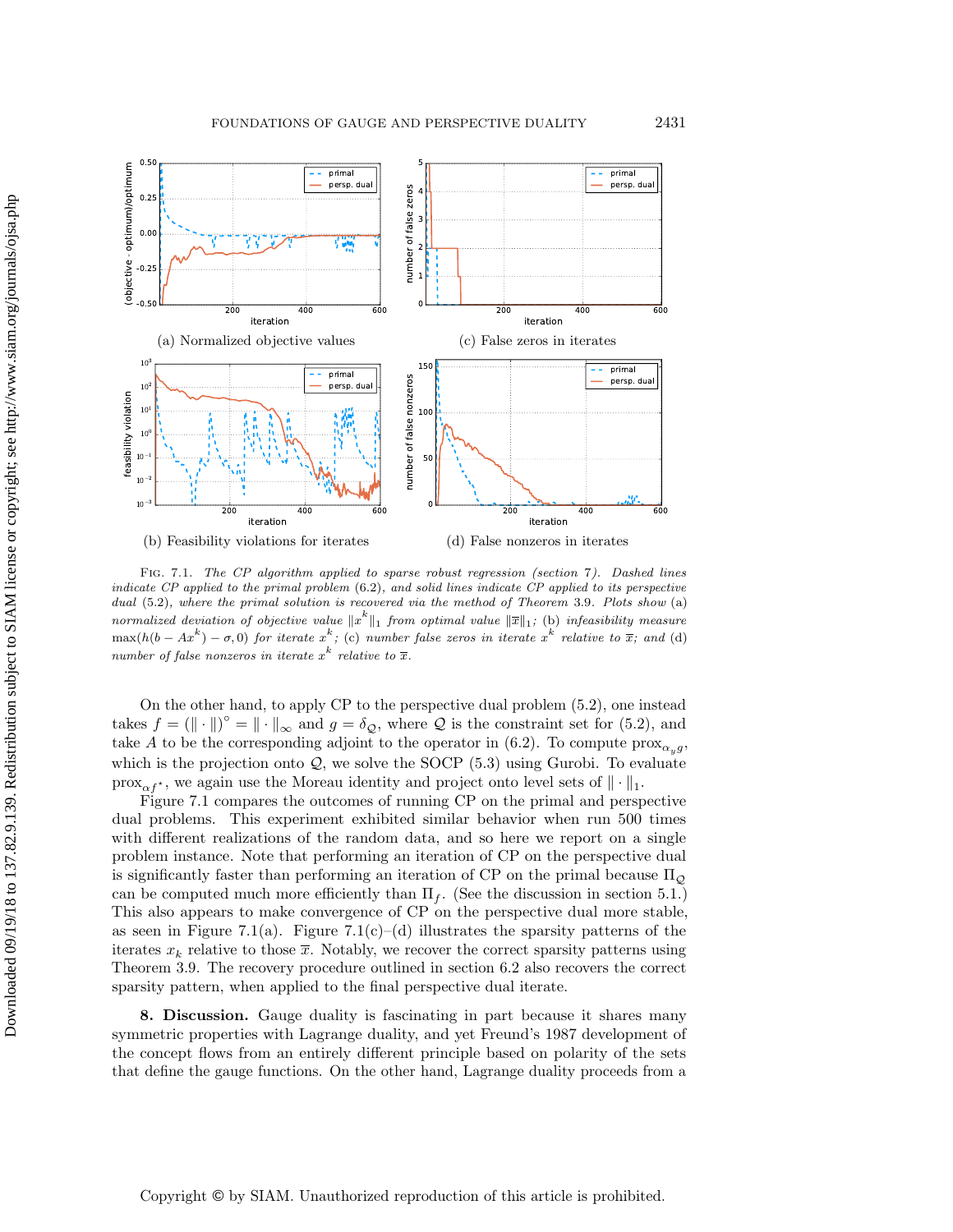## 2432 ARAVKIN, BURKE, DRUSVYATSKIY, FRIEDLANDER, MACPHEE

perturbation argument, which yields as one of its hallmarks a sensitivity interpretation of the dual variables. The discussion in [section 3](#page-5-0) reveals that both duality notions can be derived from the same Fenchel--Rockafellar perturbation framework. The derivation of gauge duality using this framework appears to be its first application to a perturbation that does not lead to Lagrange duality. This new link between gauge duality and the perturbation framework establishes a sensitivity interpretation for gauge dual variables, which has not been available until now.

One motivation for this work is to explore alternative formulations of optimization problems that might be computationally advantageous for certain problem classes. The phase-retrieval problem, based on an SDP formulation, was a first application of ideas from gauge duality for developing large-scale solvers [\[14\]](#page-28-5). That approach, however, was limited in its flexibility because it required gauge functions. The discussions of [section 4](#page-13-0) pave the way to new extensions, such as different models of the measurement process, as described in [section 5.2.](#page-21-0)

Another implication of this work is that it establishes the foundation for exploring a new breed of primal-dual algorithms based on perspective duality. Our own application of Chambolle and Pock's primal-dual algorithm [\[8\]](#page-28-14) to the perspective-dual problem, together with a procedure for extracting a primal estimate, is a first exploratory step toward developing variations of such methods. Future directions of research include the development of such algorithms, along with their attendant convergence properties and an understanding of the classes of problems for which they are practicable.

<span id="page-26-0"></span>Appendix A. Proof of  $(2.6)$ . We prove each fact in succession.

1.  $(\mathcal{U}_{\kappa}^{\circ} = \mathcal{U}_{\kappa}^{\circ})$ . By definition of the polar gauge and the polar cone, we have  $y \in \mathcal{U}_{\kappa}$ <sup>o</sup> if and only if

$$
\sup\{\langle x,y\rangle \mid \kappa(x)\leq 1\} \leq 1 \iff y\in \mathcal{U}_{\kappa}^{\circ}.
$$

- 2.  $(\mathcal{U}_\kappa^\infty = \mathcal{H}_\kappa )$ . Suppose  $x \in \mathcal{H}_\kappa$ . Then for any  $u \in \mathcal{U}_\kappa$  and  $\lambda > 0$ , by sublinearity of  $\kappa$  we have  $\kappa (u+\lambda x) \leq \kappa (u)+\lambda \kappa (x) \leq 1+\lambda \cdot 0 = 1$ . Thus  $x \in \mathcal{U}_{\kappa}^{\infty}$ , and  $\mathcal{H}_{\kappa} \subseteq$  $\mathcal{U}_{\kappa}^{\infty}$ . Suppose now that  $y \in \mathcal{U}_{\kappa}^{\infty} \setminus \mathcal{H}_{\kappa}$ . Then in particular,  $\kappa (y/\kappa(y) + \lambda y) \leq 1$ for all  $\lambda > 0$ . But then by positive homogeneity,  $(1/\kappa (y) + \lambda ) \kappa (y) \leq 1$  for all  $\lambda > 0$ . This is a contradiction since  $\kappa (y) > 0$ , so we conclude that  $\mathcal{H}_{\kappa} = \mathcal{U}_{\kappa}^{\infty}$ .
- 3.  $((\text{dom }\kappa )^{\circ } = \mathcal{H}_{\kappa} \circ )$ . By positive homogeneity of  $\kappa$  and the definition of the polar gauge,  $y \in \mathcal{H}_{\kappa}$  if and only if

$$
\sup_{\kappa(x)\leq 1} \langle x, y \rangle = 0 \iff \sup_{\kappa(x)<\infty} \langle x, y \rangle = 0 \iff y \in (\operatorname{dom} \kappa)^{\circ}.
$$

4.  $(\mathcal{H}_\kappa^{\circ} = \text{cl dom }\kappa^{\circ})$ . Apply the third equality, replacing  $\kappa$  by  $\kappa^{\circ}$ , and then take polars on both sides. This concludes the proof.

<span id="page-26-1"></span>Appendix B. Proof of [Lemma 3.3.](#page-7-0) With no loss in generality, we can assume that  $\sigma > 0$ , because if  $\sigma = 0$ , we use the convention [\(2.8\)](#page-4-2) and its implication [\(2.9\)](#page-4-3).

First suppose that the primal  $(G_p)$  $(G_p)$  is relatively strictly feasible. A point u lies in the domain of  $p$  if and only if the system

<span id="page-26-2"></span>
$$
(u, 0, 0) \in M\begin{bmatrix}w\\ \lambda\end{bmatrix} + (\text{epi }\rho) \times \mathcal{U}_{\kappa}, \text{ where } M := \begin{bmatrix}A & -b\\ 0 & -\sigma\\ -I & 0\end{bmatrix},
$$

is solvable for  $(w, \lambda )$ . Thus the set  $(\text{dom } p) \times \{ 0\} \times \{ 0\}$  coincides with

(B.1) 
$$
L\bigcap (\text{range } M + (\text{epi }\rho) \times \mathcal{U}_\kappa),
$$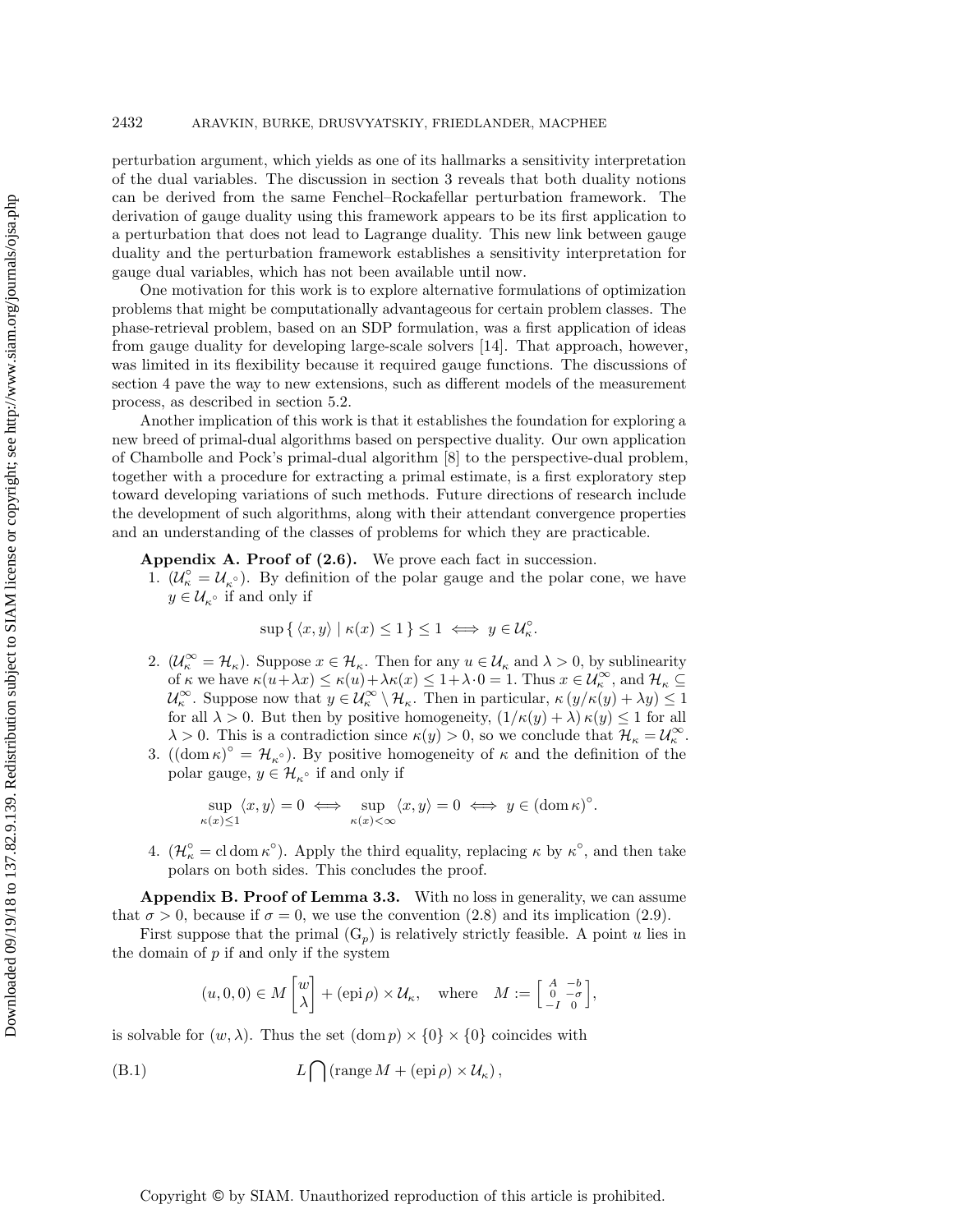where  $L := \{ (a, b, c) | b = 0, c = 0 \}$  is a linear subspace. We aim to show  $(0, 0, 0)$  is in the relative interior of [\(B.1\)](#page-26-2), which will show  $0 \in \text{ri dom } p$ . Use [\[20,](#page-28-11) Lemma 7.3] and [\[20,](#page-28-11) Theorem 7.6] to obtain

<span id="page-27-4"></span>
$$
\begin{aligned} &\text{ri epi}\,\rho = \{\,(z,r) \in (\text{ri dom}\,\rho) \times \mathbb{R} \mid \rho(z) < r\,\}, \\ &\text{ri}\,\mathcal{U}_\kappa = \{\,x \in \text{ri dom}\,\kappa \mid \kappa(x) < 1\,\}. \end{aligned}
$$

From relative strict feasibility of  $(G_p)$  $(G_p)$ , the fact that  $\sigma > 0$ , and again [\[20,](#page-28-11) Theorem 7.6], we deduce existence of an  $x \in \text{ri} \, \text{dom} \, \kappa$  with  $b - Ax \in \text{ri} \, \text{dom} \, \rho$  and  $\rho (b - Ax) < \sigma$ . Fix a constant  $r > \kappa (x)$  and define the pair  $(w, \lambda ) := (x/r, 1/r)$ . Then we immediately have  $(b\lambda - Aw, \sigma \lambda) \in \text{ri epi } \rho$  and  $\kappa (w) < 1$ . It follows that the vector  $-M[\frac{w}{\lambda}]$  lies in  $(\text{ri epi } \rho) \times \text{ri } \mathcal{U}_{\kappa}$ . Thus  $(0, 0, 0)$  lies in the intersection

(B.2) 
$$
L\bigcap (\text{range } M + [(\text{ri epi }\rho) \times \text{ri } \mathcal{U}_\kappa]).
$$

Use  $[20,$  Theorem 6.5, Corollary 6.6.2 to deduce that  $(B.2)$  is the relative interior of the intersection [\(B.1\)](#page-26-2). Thus  $y = 0$  lies in the relative interior of dom p as claimed.

Next, suppose that the gauge dual  $(G_d)$  $(G_d)$  is strictly feasible. By definition of  $F^*$ , the tuple  $(w, \lambda)$  lies in the domain of  $v_d$  if and only if

$$
(w, 0, -\lambda) \in (\text{dom } \kappa^{\circ} \times \text{epi}(\sigma \rho^{\circ} - \langle b, \cdot \rangle + 1)) - \text{range } B \text{ with } B := \begin{bmatrix} A^T \\ 0 \end{bmatrix}.
$$

Thus dom  $v_d$  is linearly isomorphic to the intersection

(B.3) 
$$
L' \cap ((\text{dom } \kappa^{\circ} \times \text{epi}(\sigma \rho^{\circ} - \langle b, \cdot \rangle + 1)) - \text{range } B),
$$

where L' is the linear subspace  $L' := \{ (a, b, c) \mid b = 0 \}$ . However, by [\[20,](#page-28-11) Lemma 7.3], relative strict feasibility of the dual  $(G_d)$  $(G_d)$  amounts to the inclusion

<span id="page-27-5"></span>
$$
(0,0,0) \in (r \operatorname{id} \operatorname{om} \kappa^{\circ} \times \operatorname{ri} \operatorname{epi}(\sigma \rho^{\circ} - \langle b, \cdot \rangle + 1)) - \operatorname{range} B.
$$

Strict feasibility of  $(G_d)$  $(G_d)$  implies, via [\[20,](#page-28-11) Corollaries 6.5.1 and 6.6.2], that  $(0,0,0)$  is in the relative interior of the intersection [\(B.3\)](#page-27-5), and thus  $0 \in \text{ri dom } v_d$ , as claimed.

Finally, the exact same arguments, but with relative interiors replaced by interiors, will prove the claims relating strict feasibility and interiority. This concludes the proof.

Acknowledgments. We are grateful to Patrick Combettes for pointing us to recent comprehensive work on properties of the perspective function and its applications [\[9,](#page-28-15) [10\]](#page-28-16). We offer our sincere thanks to two anonymous referees who provided an extensive list of corrections and suggestions that helped us to arrive at several strengthened results and to streamline our presentation.

## REFERENCES

- <span id="page-27-0"></span>[1] A. Y. Aravkin, J. V. Burke, D. Drusvyatskiy, M. P. Friedlander, and S. Roy, Level-Set Methods for Convex Optimization, arXiv:1602.01506, 2016.
- <span id="page-27-1"></span>A. Y. ARAVKIN, J. V. BURKE, AND M. P. FRIEDLANDER, Variational properties of value functions, SIAM J. Optim., 23 (2013), pp. 1689-1717.
- <span id="page-27-2"></span>[3] A. Y. ARAVKIN, J. V. BURKE, AND G. PILLONETTO, Linear system identification using stable spline kernels and PLQ penalties, in Proceedings of the 52nd IEEE Conference on Decision and Control, 2013, pp. 5168-5173.
- <span id="page-27-3"></span>[4] A. BANERJEE, S. MERUGU, I. S. DHILLON, AND J. GHOSH, Clustering with Bregman divergences, J. Mach. Learn. Res., 6 (2005), pp. 1705--1749.